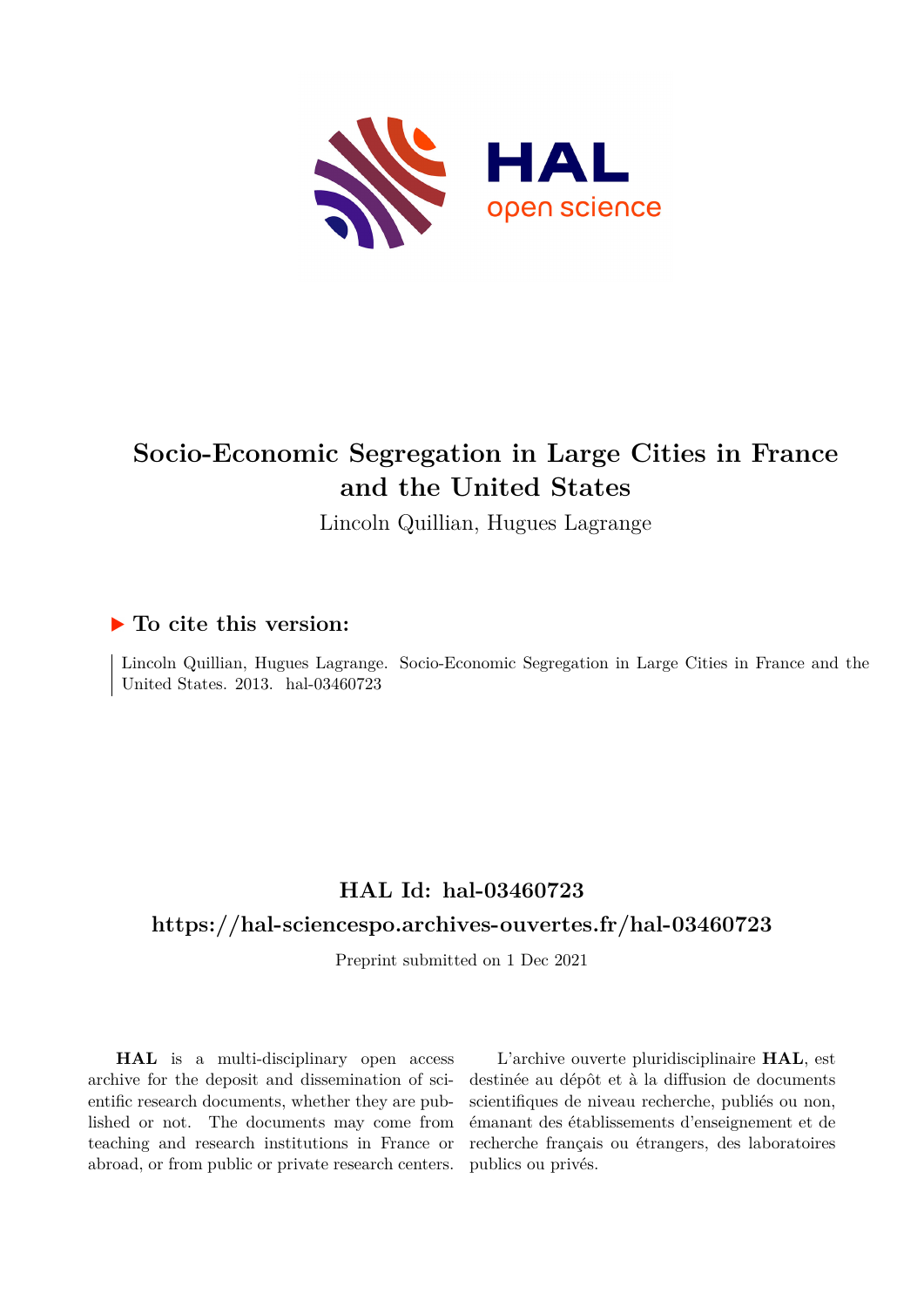

Institute for Policy Research Northwestern University *Working Paper Series*

# **Socio-Economic Segregation in Large Cities in France and the United States**

# **Lincoln Quillian**

Professor of Sociology Faculty Fellow, Institute for Policy Research Northwestern University

# **Hugues Lagrange**

Research Director, CRNS Sciences Po

Version: November 2013

# **DRAFT**

*Please do not quote or distribute without permission.*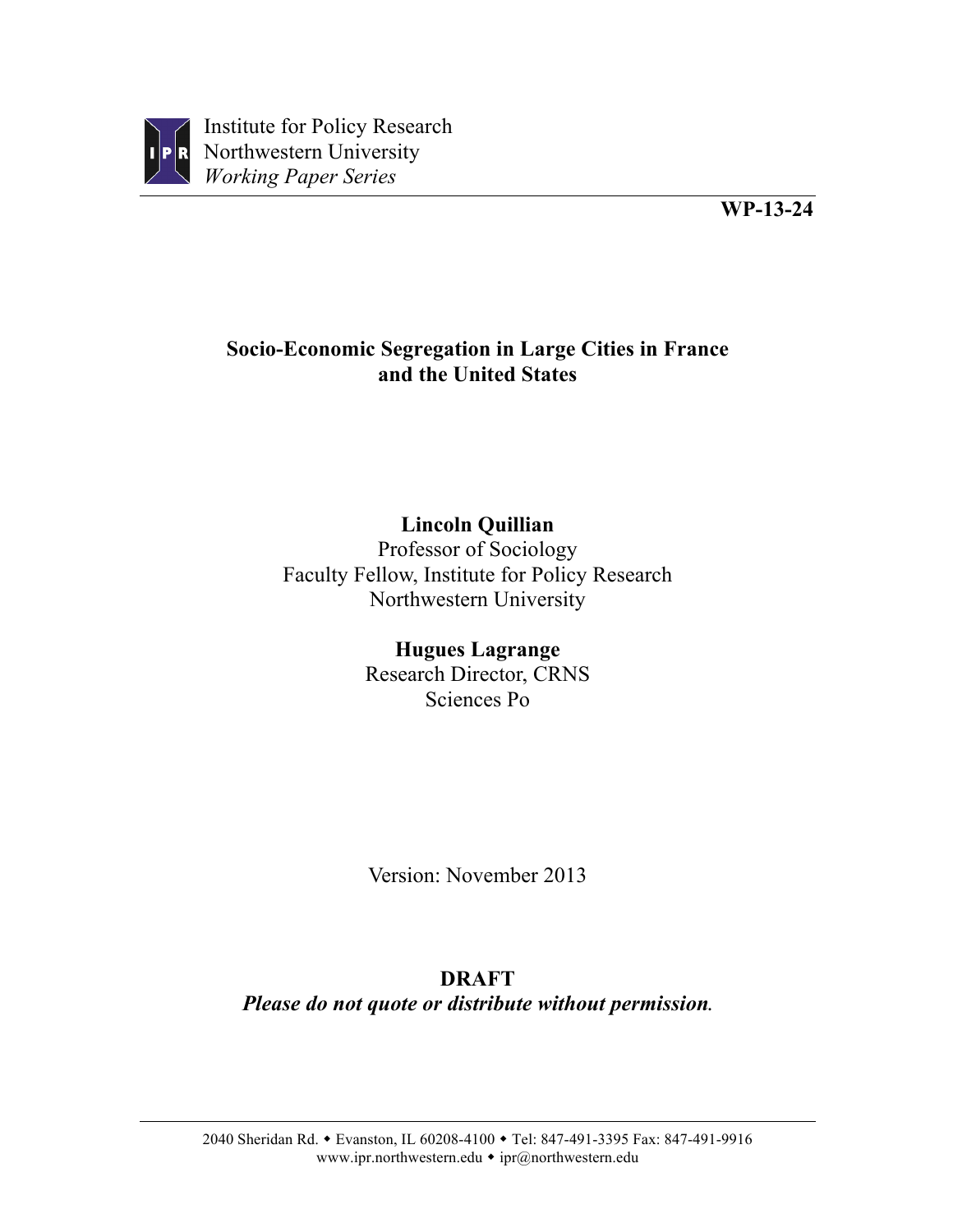#### Abstract

This working paper calculates measures of the level of socioeconomic segregation in large metropolitan areas (cities and their surrounding suburbs) in the United States and France. The authors define "large" metropolitan areas as city-suburb combinations with a population of greater than one million. They use tract data from the American Community Survey (2006-2010) and data from the French Census of 2008 and the French Ministry of Finance. The results reveal a significantly higher level of socioeconomic segregation in large American than in French cities. American cities are more segregated than French cities on all three measures considered here: income, employment, and education. This finding holds with measures that account for different distributions of income, unemployment, and education across the two countries. The researchers also find (1) a strong pattern of low-income neighborhoods in central cities, and high-income neighborhoods in suburbs in the United States, but not in France; (2) that high-income persons are the most segregated group in both countries; (3) that the shares of neighborhood income differences that can be explained by neighborhood raceethnic composition are similar in France and the United States, suggesting that racial segregation cannot account for much of the higher level of U.S. socioeconomic segregation.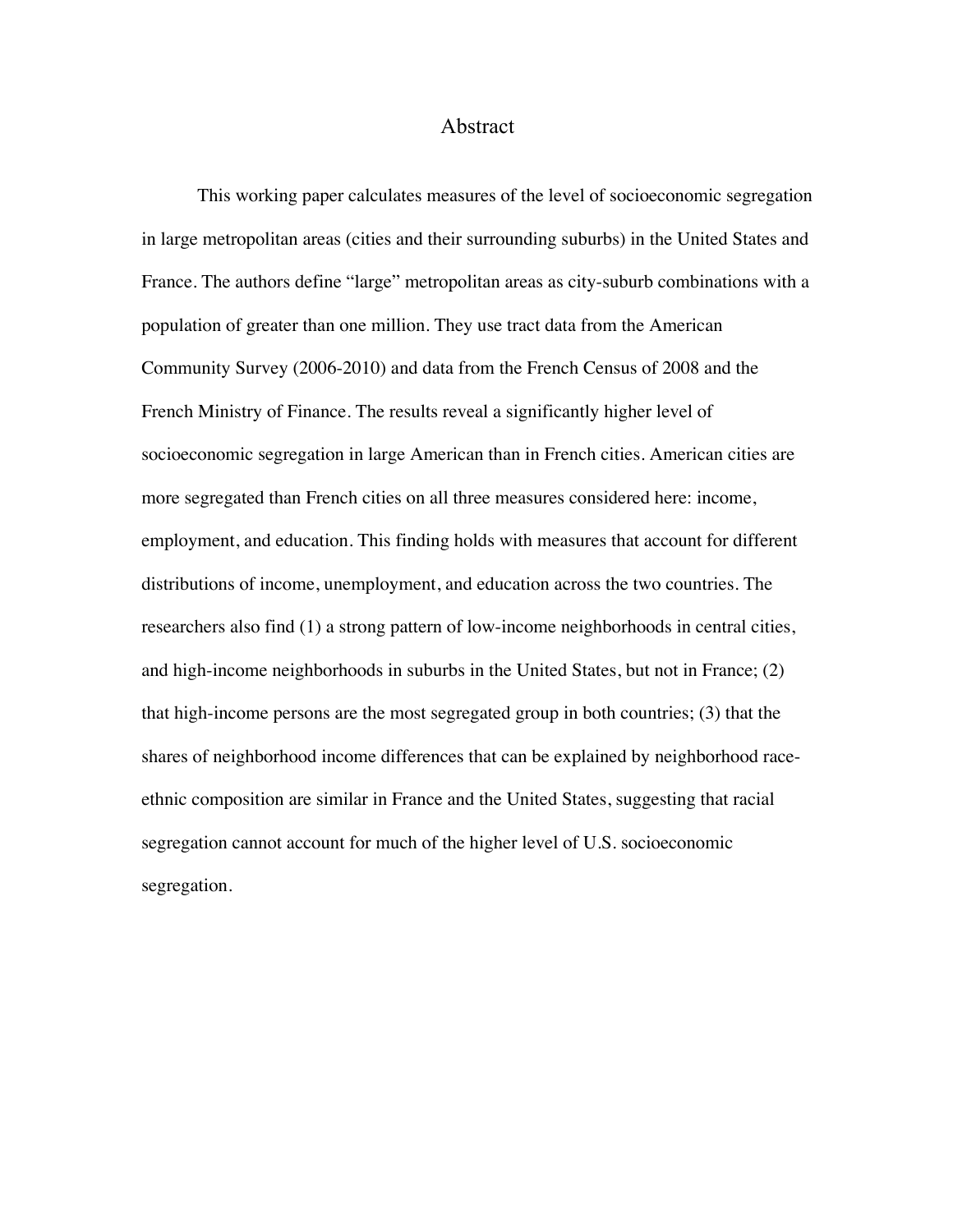Socio-Economic Segregation in Large Cities in France and the United States

#### INTRODUCTION

In all major cities of the world, there is a tendency for families to live near other families with similar levels of socioeconomic status as themselves. But while some level of segregation on the basis of socioeconomic characteristics is present in all modern societies, the level of segregation varies across cities and countries (Maloutas and Fujita 2012). Beyond the existence of variability, however, there are few solid conclusions about cross-national variations in segregation, largely because of the lack of comparability in the methods and data used by separate teams analyzing national datasets.

In this study, we compare the level of socioeconomic segregation between large metropolitan areas in France and the United States. We define "large" to be metropolitan areas of more than one million population, which includes four metropolitan areas in France and 51 in the United States. We define socioeconomic segregation along three dimensions: income, employment, and education. We also examine the role of central city-suburban differentiation, race/ethnic segregation, and income inequality in the two countries as explanations of national differences in socioeconomic segregation.

International comparisons of the level of socioeconomic segregation are important for several reasons. First, such comparisons place each country in a broader context that increases understanding as to whether the level of socioeconomic variation is unusual. This is especially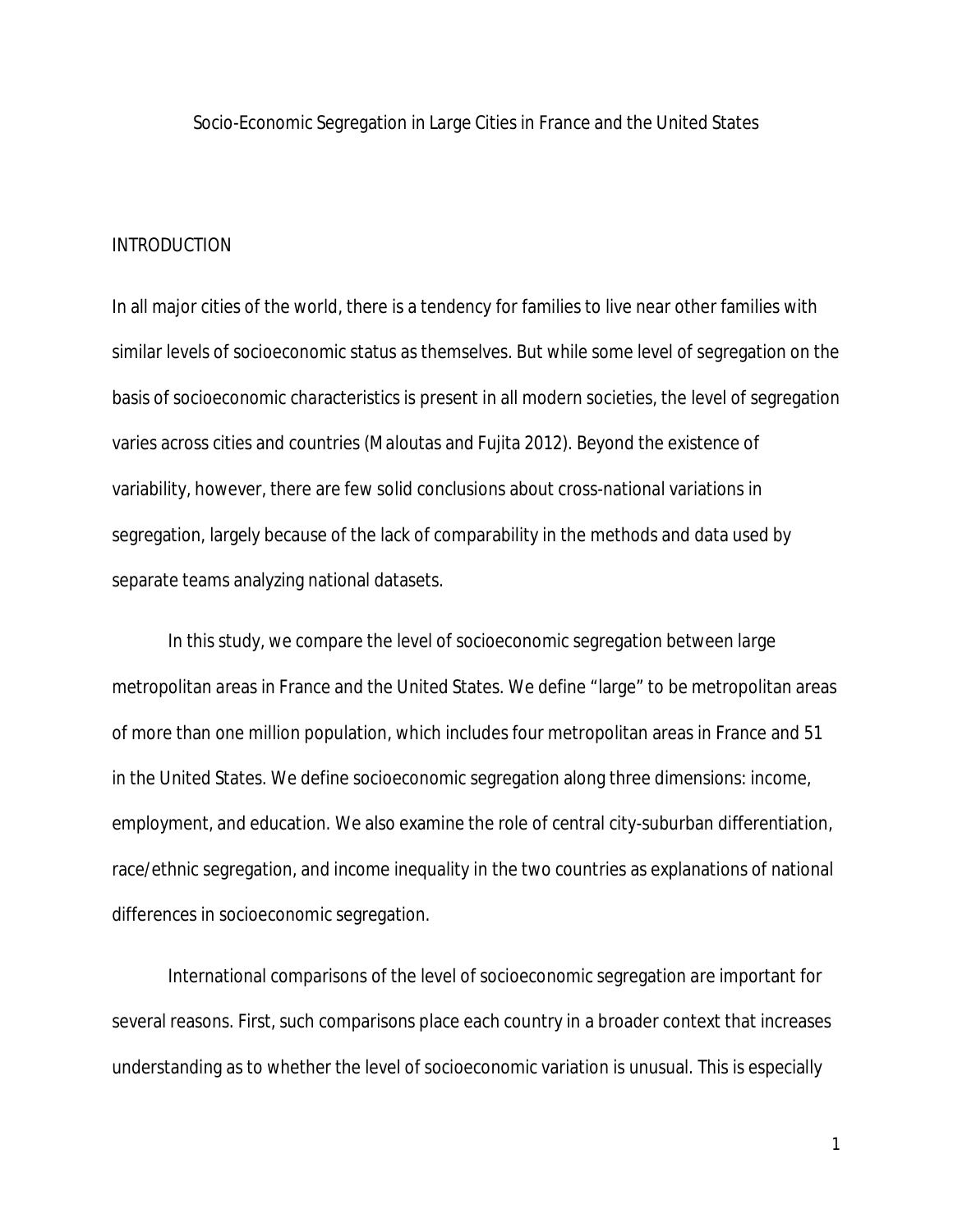of concern in the United States, where evidence has indicated a sharp increase in socioeconomic segregation over the last 30 years (Reardon and Bischoff 2011a). Second, comparisons of national levels of spatial segregation can inform discussion on how models developed to study one country may be usefully applied to another. In recent years, extensive debate has focused on the issue of similarity between "ghettos" in American inner-cities and poor suburbs (*banlieues*) in France. Third, national comparisons can help illuminate the causes of socioeconomic segregation. National contexts often differ in potentially important dimensions that are homogeneous across cities within a country, such as large-scale housing policy differences.

#### **BACKGROUND**

A combination of notable similarities and differences between the U.S. and France make the study of socioeconomic segregation in these two countries an interesting contrast. In both countries, there has been significant concern that poor, predominately non-white neighborhoods are contributing importantly to inequality and social division. In both countries many view these neighborhoods–poor and ethno-racially segregated–as training grounds for crime and delinquency, as places that impede social mobility and school achievement, and as environments that add contextual impoverishment to the problems of their impoverished residents. Both countries have experienced urban disturbances in low-income, mostly nonwhite neighborhoods that were initially sparked by conflicts with police: notable recent examples include the riots in Los Angeles in 1992, in Cincinnati in 2001, and in the suburbs of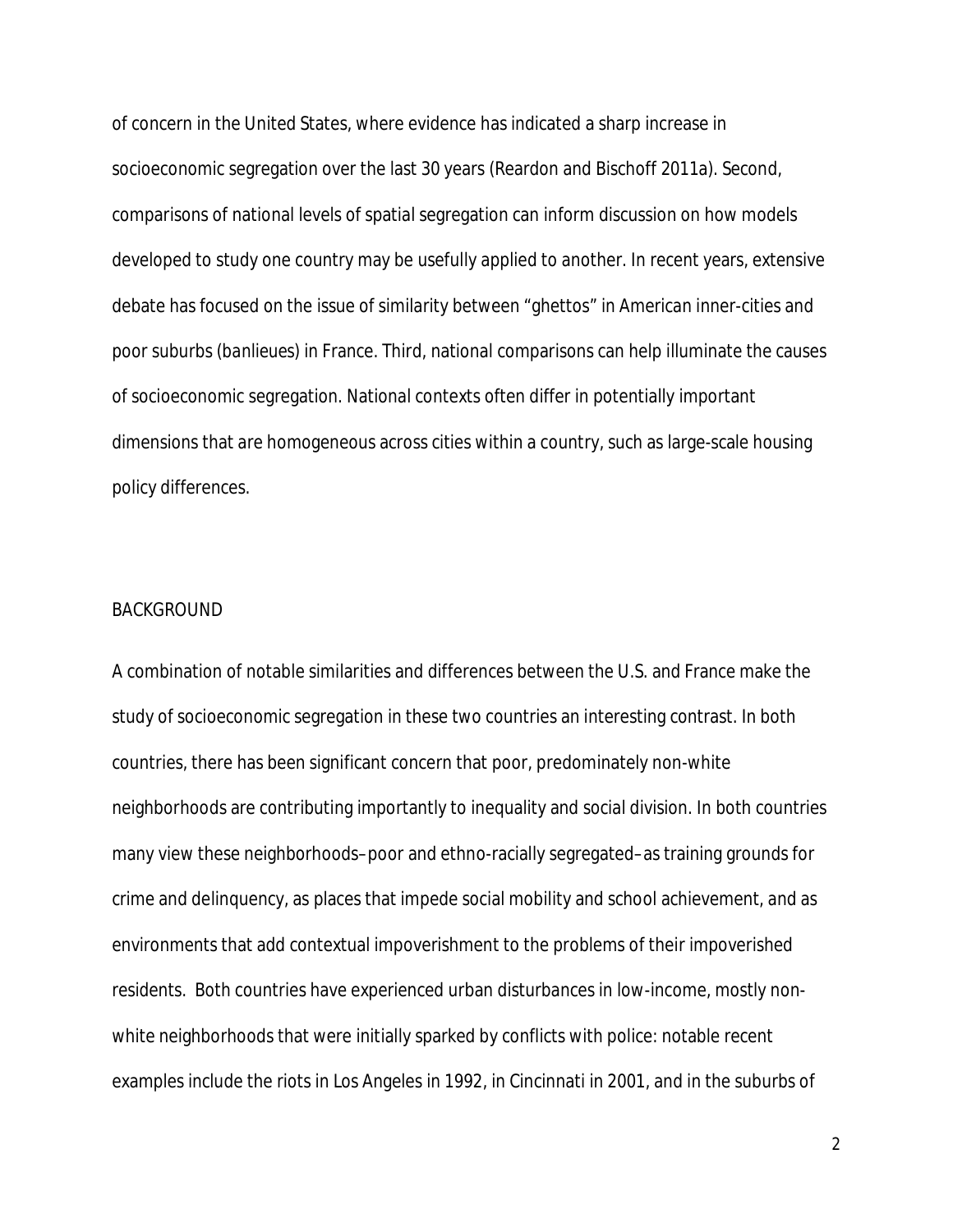many French cities in 2005. Yet, there are also many significant differences in poor neighborhoods in the France and the U.S., including lower economic inequality in France than in the U.S., the immigrant origins of most nonwhites in France in contrast to the native origins of many in the U.S., the existence of a stronger welfare state in France than the U.S., and the fact that poor neighborhoods in France are often in suburban areas in contrast to their disproportionate location in central cities in the U.S.

Correspondingly, a debate has arisen in France about the extent to which the situation of poor, non-white neighborhoods in the two countries can be usefully described as similar and can be fruitfully analyzed with concepts developed in the study of U.S. cities. Some social scientists and journalists have described poor French neighborhoods in the suburbs (*banlieues*) as following a pattern of development into "ghettos," along the line of large American cities (e.g., Lapeyronnie 2008; see Wacquant 2006 pp. 6-10 on the application of the term "ghetto" in the French press). Other analysts, however, have instead argued that the differences between distressed neighborhoods in the United States and France outpace the similarities; in particular, the French-American sociologist Loic Wacquant has argued energetically that the situation of ghettos in the United States and poor suburbs in France are too different to meaningfully apply the term "ghetto" to the French case.

In the United States, recent attention on urban socioeconomic segregation has focused on increasing levels of spatial income segregation, especially the increasing spatial segregation of high-income households (e.g., Jargowsky 1996, Reardon and Bischoff 2011a). This, in part, reflects growing attention and concern about the increasing share of income accruing to high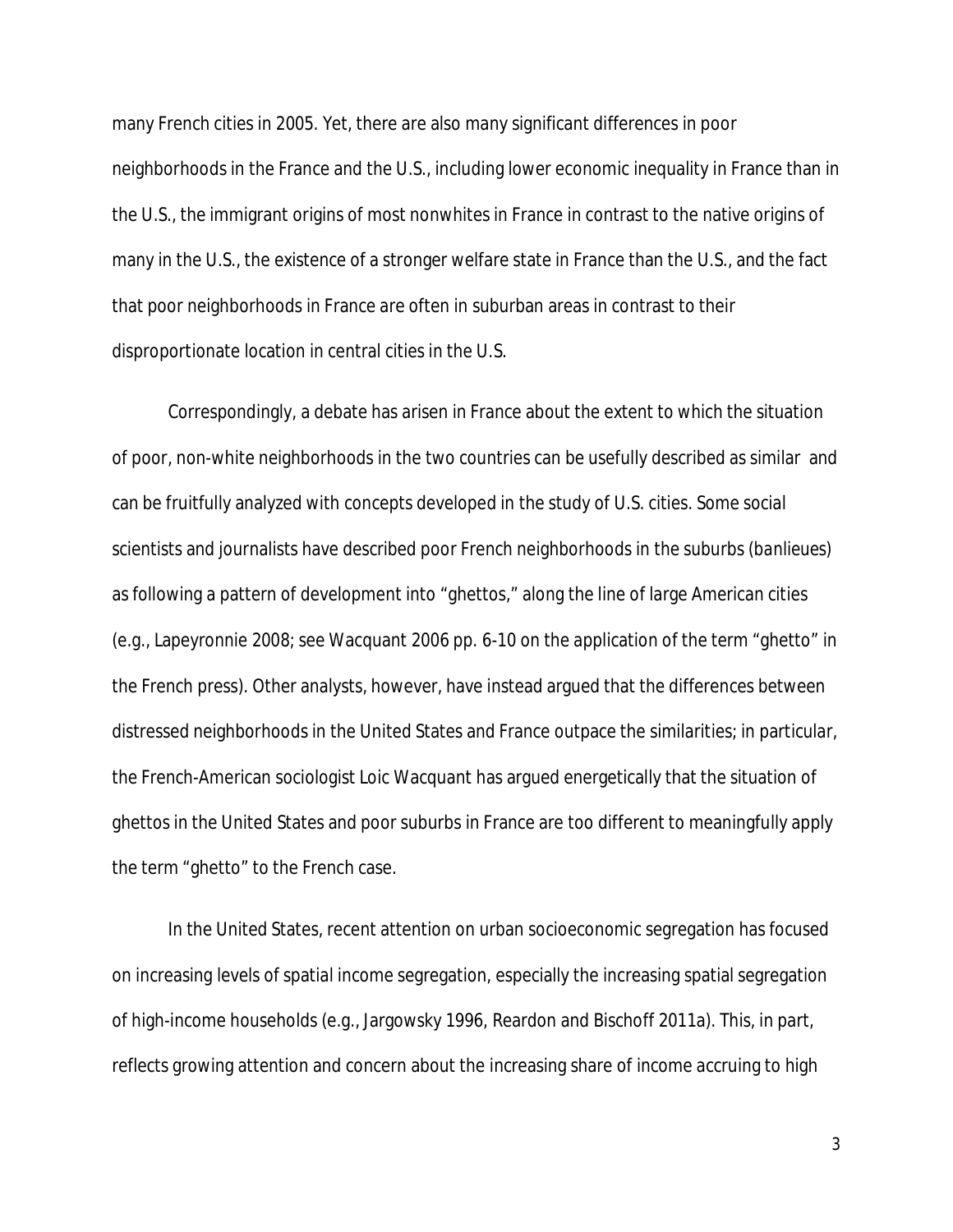income households in the United States and effects this may have on American society. This persists alongside the longstanding concern, reflected most clearly in the work of W. J. Wilson(1987), with the segregation of the poor. Concern with these issues exists in France as well, although spatial segregation of affluent households has received less attention; we know of no studies that examine residential segregation of income groups in France. $^{\text{1}}$ 

We contribute to these debates through this study of socioeconomic segregation. In addition to socioeconomic segregation overall, we also separately examine the situation of segregation among low and high SES households. We use the available data, however, to consider how racial segregation contributes to the differences in economic segregation between countries.

Socioeconomic segregation is of concern because much evidence suggests it contributes to inequalities among individuals and because it is associated with the social problems of poor neighborhoods. As socioeconomic segregation increases, the rich increasingly receive the benefits of residence in affluent neighborhoods, while the poor increasingly suffer the problems associated with poor neighborhoods. The benefits of affluent neighborhoods are good neighborhood schools (Coleman 1966; Kahlenberg 2001), neighborhoods with low rates of violent crime (Krivo and Petersen 2010), and desirable local amenities like shops and supermarkets. The problems of poor neighborhoods are the opposite of these conditions. Evidence suggests that these conditions contribute to important differences in the quality of life and life chances between members of poor and affluent groups.

 $\overline{a}$ 

 $^1$  Préteceille (2006) considers segregation of high-status occupations as part of his study of changes in residential segregation of occupational groups in Paris. Pinçon & Pinçon-Charlot (2005) provide some discussion of segregation of the bourgeoisie in France.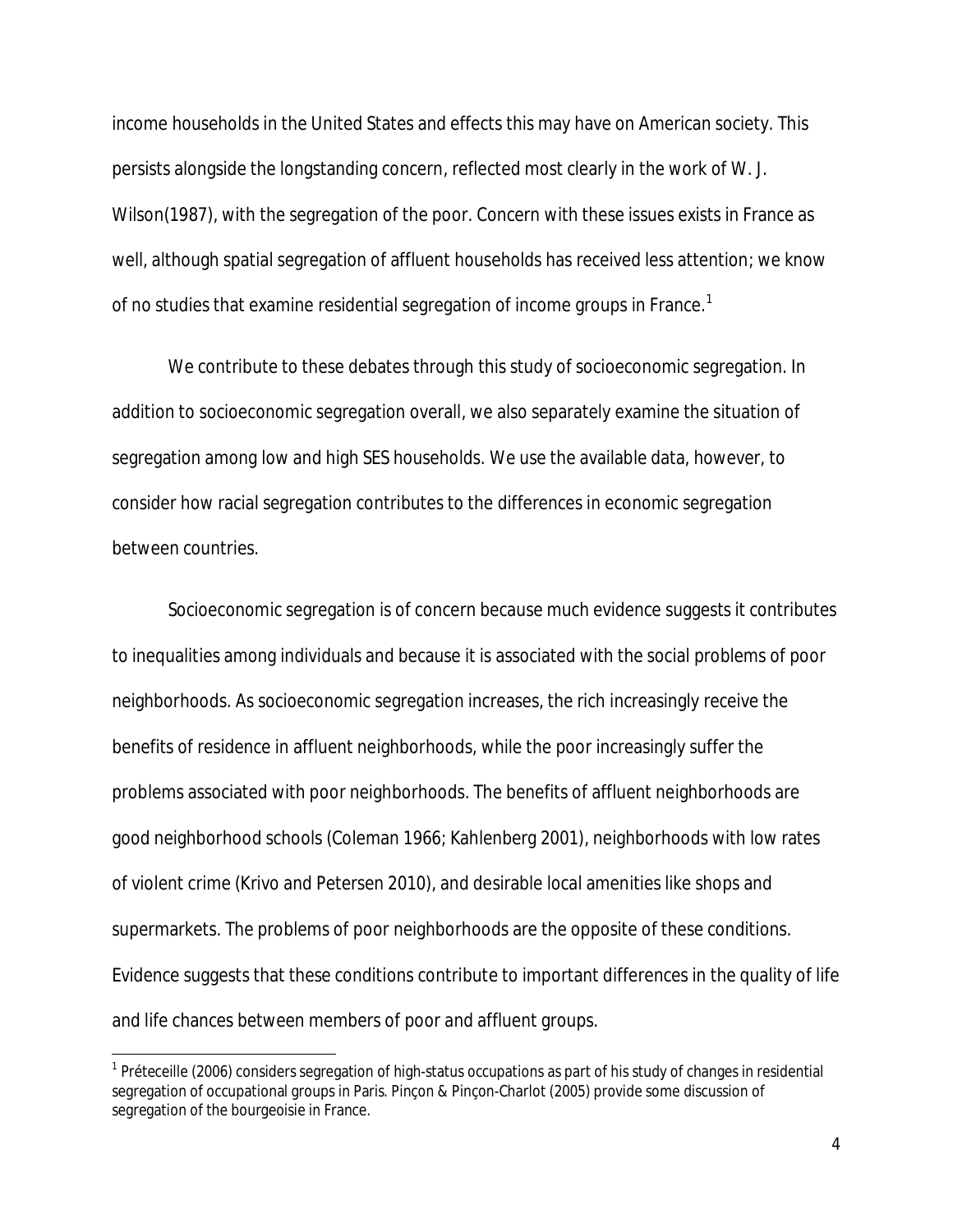#### *Existing Comparisons of Socioeconomic Segregation in France and the United States*

Socioeconomic status is individual social position based on income, education, occupational status, and employment status. Socioeconomic segregation is then the extent of spatial separation of persons into different neighborhoods based on these different statuses. Because socioeconomic status measures correlate among individuals to a significant degree, we would expect somewhat similar patterns of residential differentiation using these different indicators, although with some differences across specific indicators (See Pan ké Shon 2009 for nuances).

We know of no comparative studies of the level of socioeconomic segregation between France and the United States. There are, however, studies that examine dimensions of socioeconomic segregation in each country. Notable studies in the United States include Reardon and Bischoff (2011a), Jargowsky (1996), and Massey and Eggers (1993); Jargowsky (1997) on poverty status segregation; Simkus (1978) and Duncan and Duncan (1955) on occupational segregation; and Quillian (2003) and Wagmiller (2007) on segregation on the basis of employment status. Studies in France have relied primarily on occupational categories. Notable studies that tabulate levels of residential segregation of occupational groups in France include Clapier and Tabard (1981), Préteceille (2000, 2006), and Rhein (1998). We know of only one study in France of residential socioeconomic segregation that does not use occupational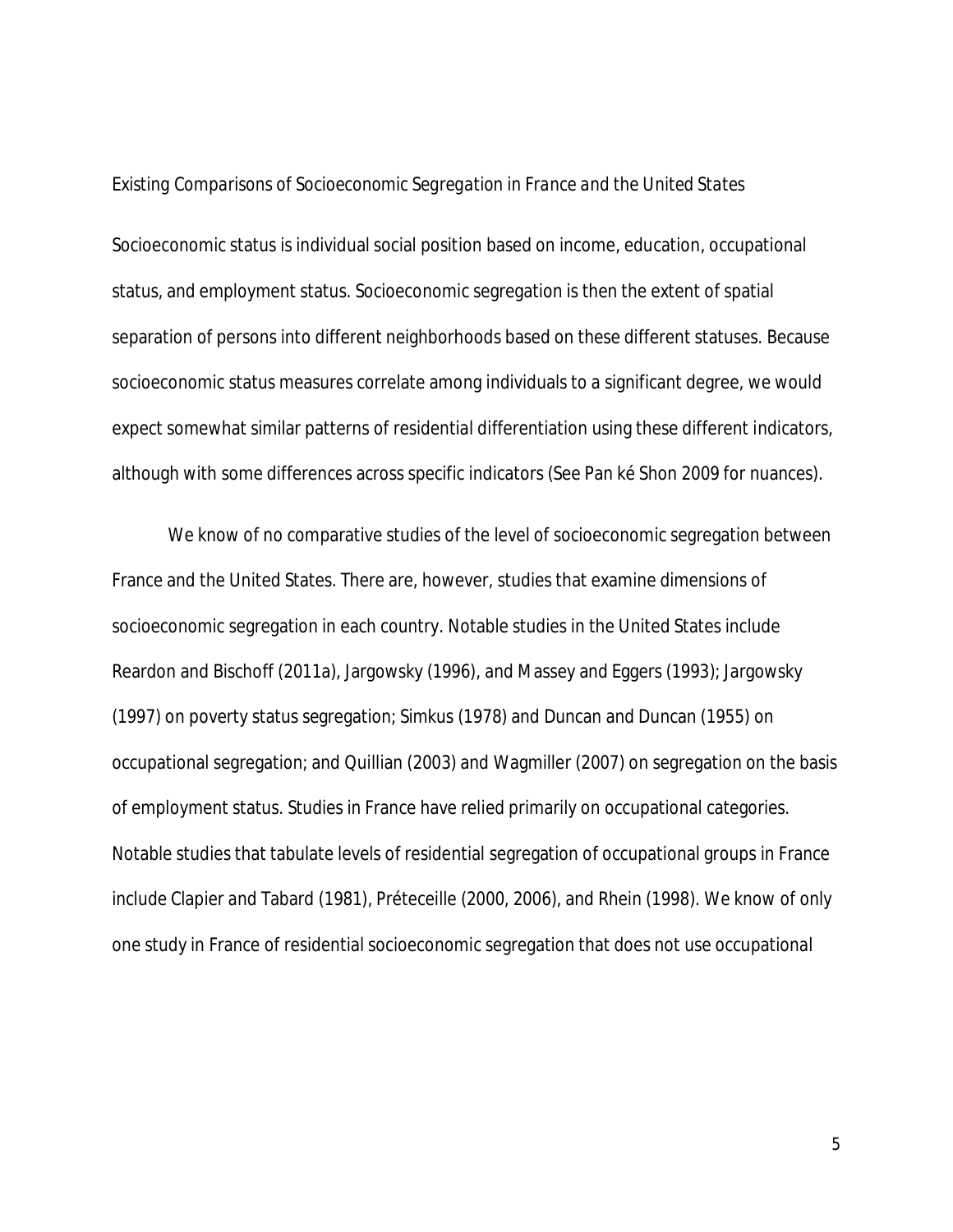categories, a study of segregation between unemployed and employed persons in the city of Lille (Kruythoff and Baart 1998, reported in Musterd 2005). $^{\text{2}}$ 

While these studies are of high quality, they were not designed to facilitate international comparisons. Studies of residential segregation by socioeconomic status in France have focused on occupational segregation. Yet several differences between the U.S. and French studies of residential segregation of occupational groups undercut their cross-country comparability. First, the categories of occupations used to compute segregation differ significantly by country. The number and composition of the occupational categories between the U.S. and French studies do not match. Second, most of the French studies cover metropolitan Paris only (including Préteceille [2006] and Rhein [1998]), while the U.S. studies typically cover all medium and large size metropolitan areas. Third, the studies are from different time periods; the most recent U.S. study of residential segregation by occupation uses data from the 1970 census (Simkus 1978), while the French studies of residential segregation by occupation are mostly from the 1990s and 2000s. The one study of segregation of employed versus unemployed in France (Kruythoff and Baart 1998) is more comparable in measures to U.S. studies of employment segregation, but it suffers from its coverage of only the single French city of Lille. Because of these limitations, direct comparison of socioeconomic segregation in the United States and France by contrasting existing national studies of occupational segregation is impossible.

 $\overline{a}$ 

 $^2$  A handful of other French studies also examine segregation only for specific contexts or subgroups, such as Safi (2006) on immigrants, and Pan Ke Shon (2009) on segregation in officially-designated distressed neighborhoods (*zones urbaines sensibles*).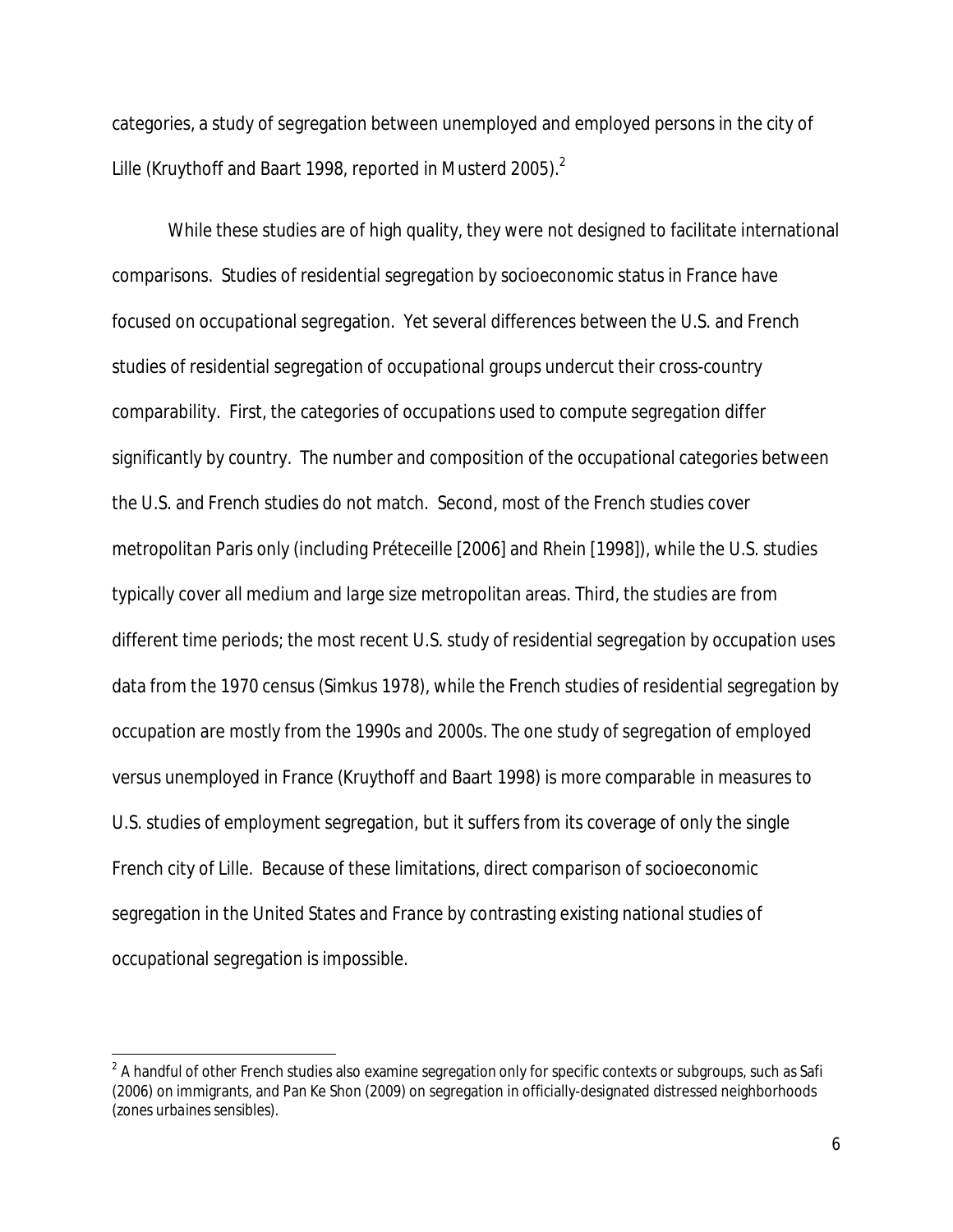# *Differences between the United States and France in Factors Linked to Socioeconomic Segregation*

Studies of the causes of socioeconomic segregation suggest several differences between the United States and France that may contribute to differences in levels of socioeconomic segregation. Five factors that differ across countries and are thought to be causally related to socioeconomic segregation are

- Government provision of housing
- Importance of occupational groupings as cultural and social units
- Availability and geographic coverage of public transportation
- Magnitude of household income inequality
- Extent of racial and ethnic segregation.

We discuss each of these briefly.

One process contributing to neighborhood socioeconomic segregation is neighborhood price-income sorting. On the housing side, neighborhoods differ in price because neighborhood attributes like location, proximity to amenities, appearance, crime, and reputation directly influence neighborhood housing prices. In addition, many neighborhoods have fairly uniform housing stock, especially in newly constructed suburban developments, which also contributes to neighborhood price uniformity. On the household side, socioeconomic status determines the ability to afford housing. Income is particularly important, but education and employment status also influence long-run income and access to credit. The result is the sorting of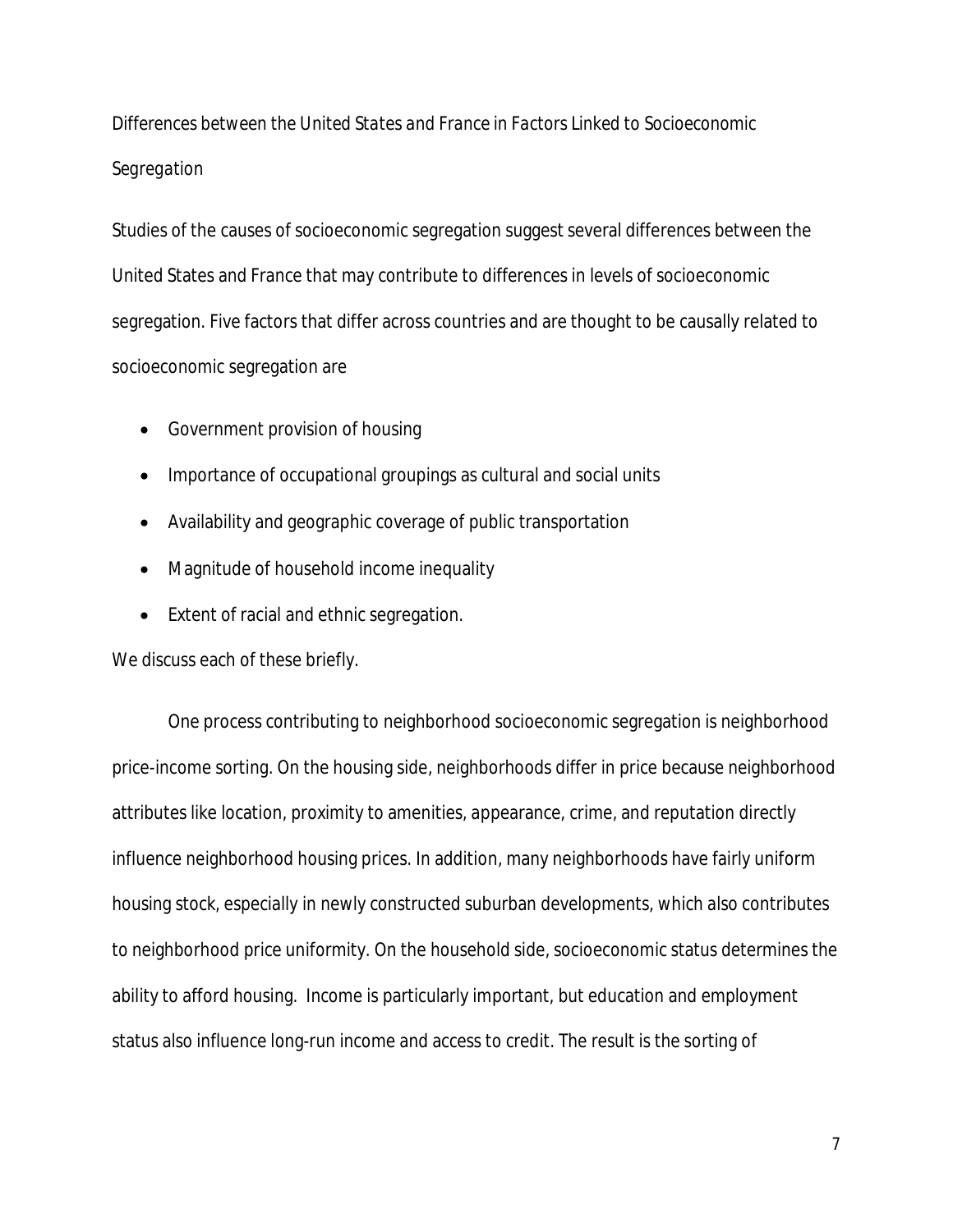socioeconomic status groups into neighborhoods with distinct SES levels corresponding to neighborhood housing price differences.

There is reason to believe that neighborhood price-income sorting is weaker in France. France has a much larger state-supplied housing sector than the United States, with more than 30 percent of dwellings owned by the government, including much working and middle-class housing. Rents for these units are set by non-market processes. The much larger size of this sector in France likely weakens the relationship between average income of residents and neighborhood housing price.

France also has some policies to encourage socoioeconomic desegregation. Since 2000, France has had a national policy to require that municipalities have at least 20 percent of their housing stock as public housing. However, the law allows municipalities to pay annual fees to the central government rather than meet the 20 percent social housing requirement, and some wealthier municipalities have paid the fee rather than comply. Furthermore, conservative governments elected since 2000 have only weakly enforced this law (Préteceille 2012).

In the United States, some states have similar laws to promote affordable housing and to provide tax reductions or other incentives in poor neighborhoods, but these policies are fragmented and generally significantly weaker in their requirements than in France. In Illinois, for instance, there is a requirement that municipalities with low stocks of affordable housing develop a plan to increase their share of affordable housing, but no requirement they implement their plan. Overall, such policies should weaken price-income sorting in France relative to the United States.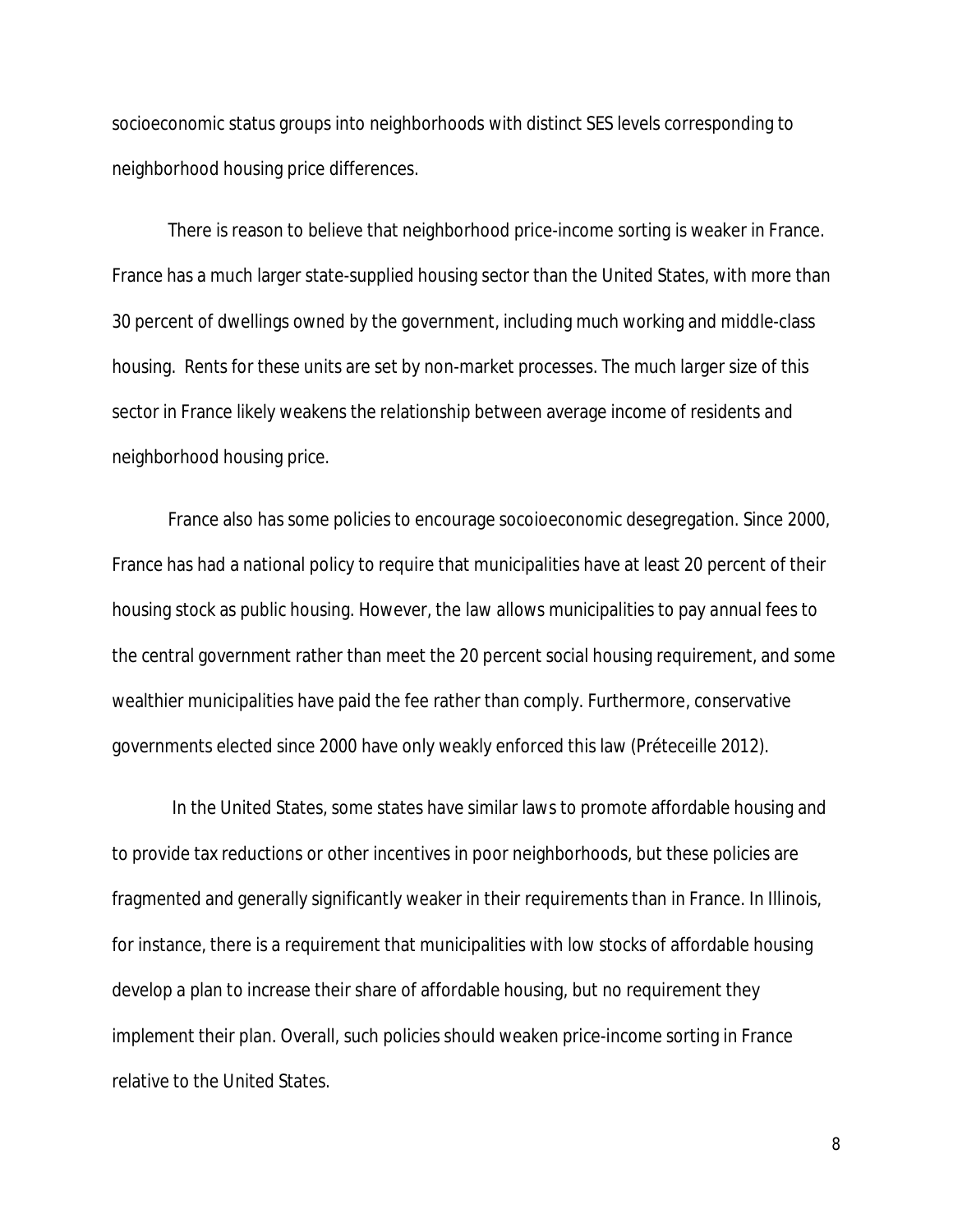A second factor contributing to socioeconomic segregation is neighborhood social and cultural sorting. Persons in particular occupational and educational groups tend to have somewhat uniform preferences for neighborhood characteristics, and also some preference to live with other like themselves (homophily); occupational and educational groups are to some extent also cultural and social groups.

In a study of the culture of the French and American middle-classes, Lamont (1992) finds that cultural boundaries are of greater significance as bases of social differentiation in France than in the United States. Because education and occupation are more closely linked to cultural differentiation than income, the greater significance of cultural boundaries suggests stronger education and occupational segregation in France than the United States. Furthermore, couplings of education, occupation, and income in France are weaker than in the United States; in France, highly educated but not very affluent government employees and professionals make up a group that is often viewed as distinct and bourgeois, but not more affluent than many manual workers (Cousin 2011). These factors suggest stronger sorting on the basis of education and occupation in France than in the United States.

A third factor that is likely to influence national differences in income segregation is the availability of public transportation and the levels of automobile ownership. In France public transportation is more often used and provides higher quality service to suburban areas than in the United States (National Geographic Society 2012; World Bank 2013). Poor public transit in many U.S. suburbs tends to limit the residence of carless households, which are disproportionately lower-income, to the inner city and inner suburban areas that have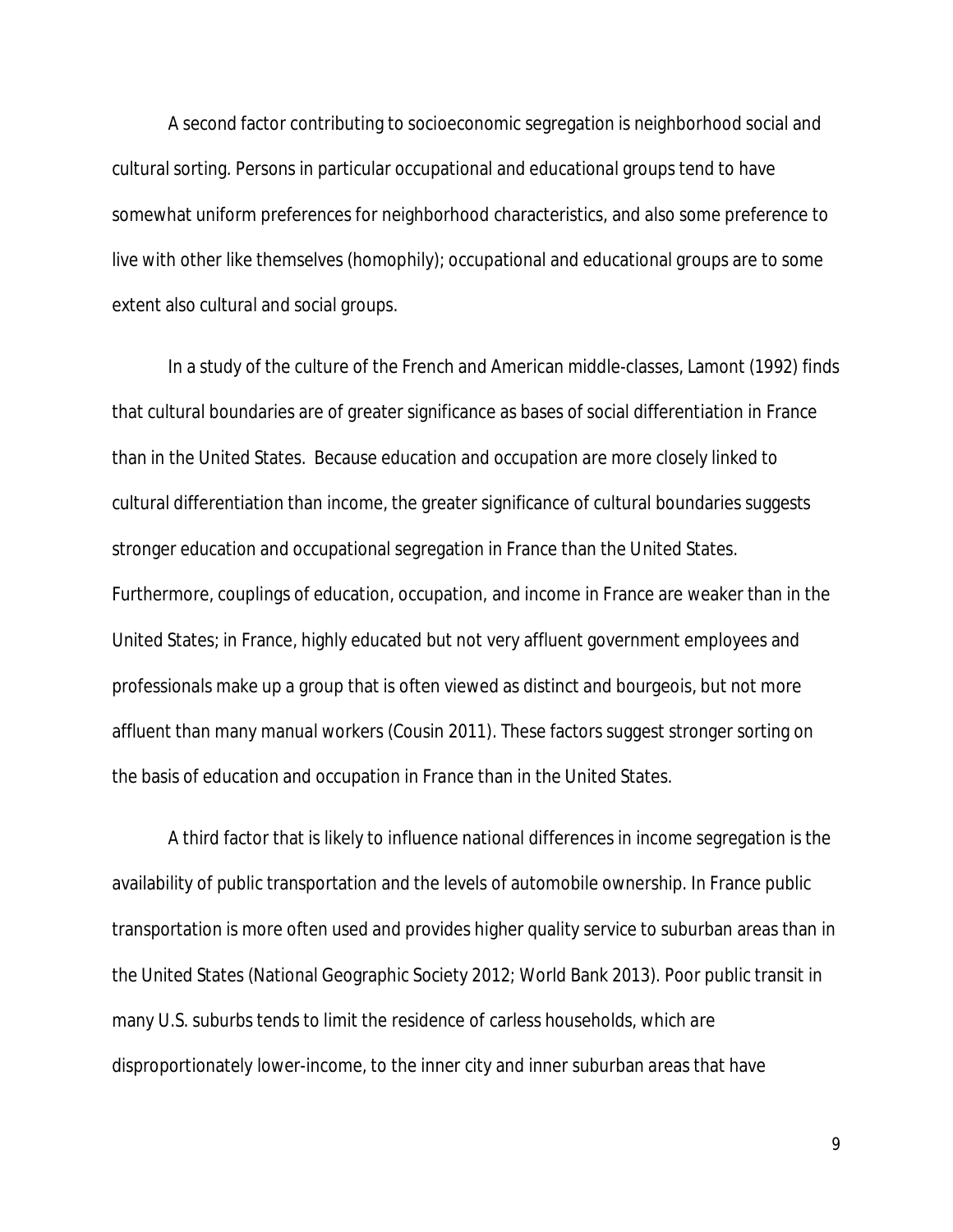relatively good public transit (Glaeser, Kahn, and Rappaport 2008). By contrast, the wider availability of public transit in suburbs in France likely opens up some suburban areas to lowincome families, many of whom do not own automobiles.

A fourth factor contributing to socioeconomic segregation is the extent of inequality in income. Evidence indicates that greater income inequality produces greater neighborhood segregation between income groups (Mayer 2001; Watson 2009; Reardon and Bischoff 2011b). $^3$ Reardon and Bischoff (2011b) conclude that increasing household income inequality in the U.S. has resulted in households in the top 10 percent of the income distribution sorting into more exclusive neighborhoods disproportionately populated with other top 10 percent households.

This factor suggests lower income segregation in France than the United States because France has lower income inequality. In 2010, the Gini index of income inequality after taxes and transfers is .303 in France, compared to .380 in the United States (OECD 2013). $^4\,$ Furthermore, this suggests the possibility of especially high segregation levels for high-income households in the U.S., because high-income U.S. households receive a large share of national income relative to other OECD countries (Atkinson, Piketty, and Saez 2011).

Finally, segregation in socioeconomic status is also influenced by race and ethnic segregation. Because minority race and ethnic groups tend to have lower income levels than majority groups, segregation between race and ethnic groups will contribute to socio-economic

 3 This is beyond the mechanical relationship that increased inequality in a characteristic will increase spatial variability in that characteristic. Most segregation measures remove this mechanical association either by using a segregation measure that adjusts for the level of inequality in the socioeconomic characteristic (Jargowsky's [1996] NSI measure) or by using measures of segregation among households defined by their relative position in the income distribution (e.g., Reardon's [2011a]  $H<sup>R</sup>$ ).

 $^4$  For international comparison purposes, we believe that the Gini after taxes and transfers is more useful than before, given substantial differences in taxation and transfers in the two countries.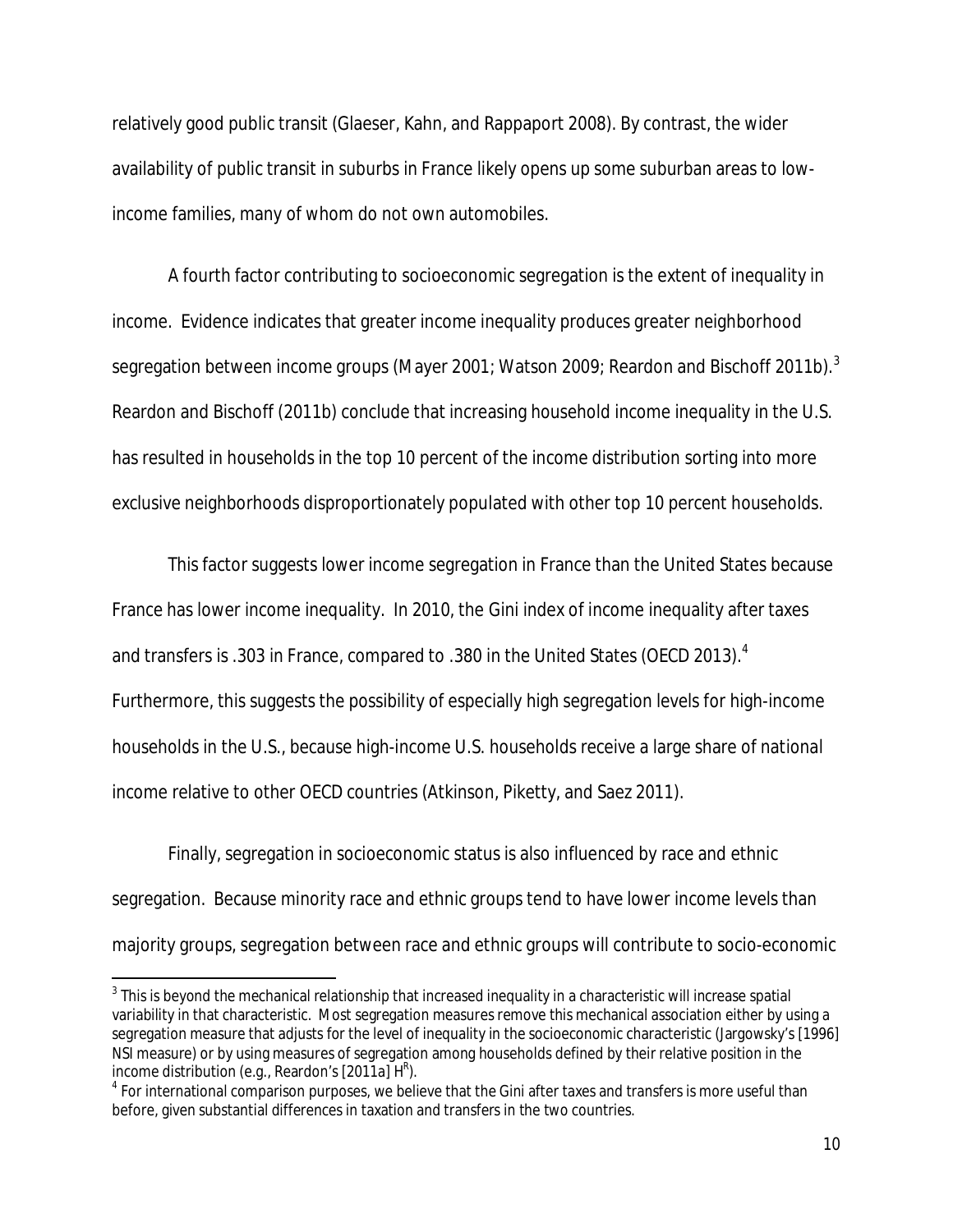status segregation. Studies find lower levels of racial and ethnic segregation in France than in the United States (Préteceille 2011, 2012). $^5\,$  To the extent that income segregation results from racial segregation, income segregation should then be lower in France than in the United States.

#### DATA

 $\overline{a}$ 

We compare France and the United States directly using the best available data and making the measures as comparable as possible. We examine segregation on the basis of income, employment status (employed/unemployed), and education. We do not contrast occupational segregation because of the fundamental non-comparability of occupational categories used in the two countries, a problem with no entirely satisfactory solution.<sup>6</sup>

For France, we use population data from the 2008 Census and income data from the Ministry of Finance. The French census data is from an ongoing rolling sample survey (a fiveyear survey) rather than a "census" in the typical English use of this term. The data is somewhat similar to the American Community Survey in the United States. The French census survey asks about education and employment status but not income. For income, we use data available from the French Ministry of Finance that is based on tax records and is released at the neighborhood level. The neighborhood unit that we employ is an area of a few blocks called an

 $^5$  In France, data on race is derived from data on national origins for persons not born in France, while in the United States, the census questionnaire directly asks for race and ethnicity information.

 $^6$  One solution might be to collapse occupations down to a very small number of categories, like white collar vs. blue collar occupations. But the resulting categories are very highly heterogeneous and as a result are less meaningful groupings for comparison.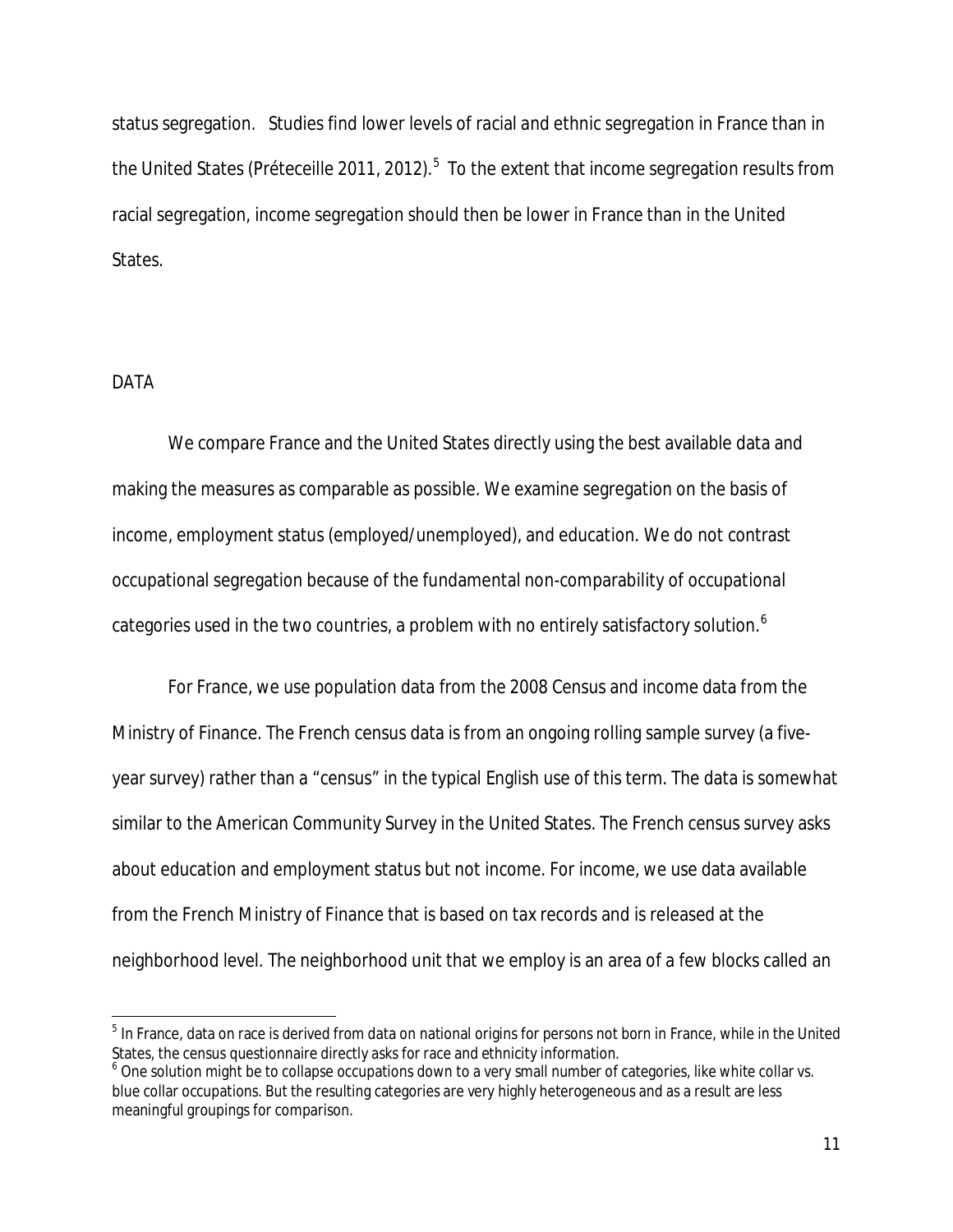"IRIS" in French official statistics. On average, IRIS areas have a population of 2,000 persons, and are defined taking boundaries like streets and demographic patterns into account (INSEE 2013a).

For the United States, we use data from the American Communities Survey, 2006-2010. The data is based on an ongoing sample survey averaged from responses from 2006 to 2010. The neighborhood unit used is the census tract, i.e., small areas of about 4,000 persons created by the U.S. Census Bureau.

The smaller size of the French neighborhood units should boost the neighborhood segregation scores of France slightly relative to the United States. Using U.S. data and raceethnic segregation, Iceland and Steinmetz (2003) find that the index of dissimilarity and Theil's Entropy Index of segregation are about .03 higher using units of an average size of about 1,500 (census block groups) than they are for census tracts. Likewise, Musterd (2005) reports that the use of smaller neighborhood units increases segregation scores.

We study neighborhoods of all metropolitan areas with population greater than one million. By "metropolitan area," we mean a central city and its surrounding suburbs. In both countries, we use the basic metropolitan area unit applied in their national statistical reports. For the United States we use core-based statistical areas as defined by the U.S. Census Bureau in 2010. These are geographic areas with an urban center of at least 10,000 people and adjacent areas that are socioeconomically tied to the urban center by high levels of commuting (U.S. Census Bureau 2013). For France, we use the *unité urbaine*, a grouping of local governments (communes) that form a single unbroken spread of urban development with no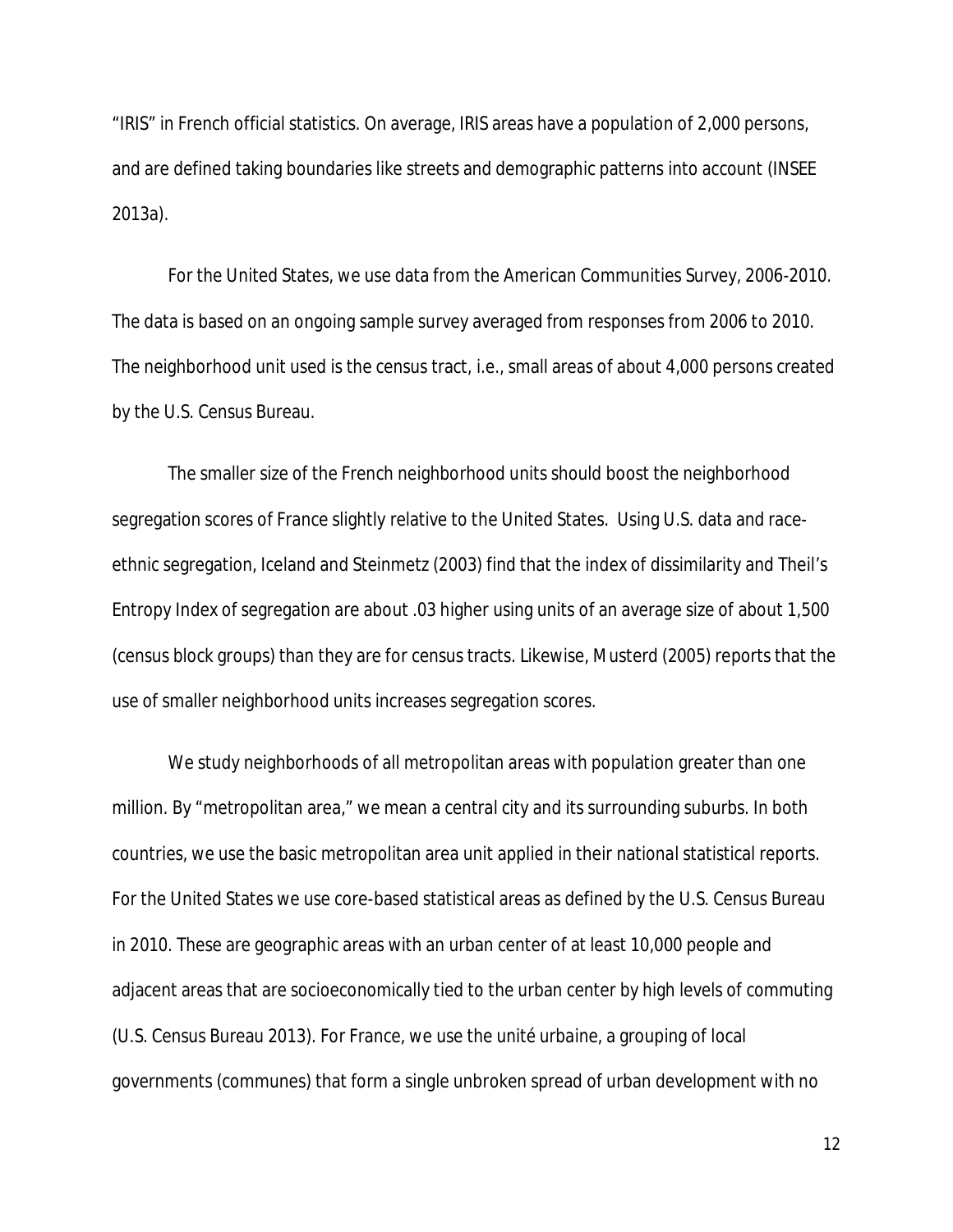distance between habitations greater than 200 meters, and with a population of at least 2,000. These are defined by the French national statistical agency, INSEE, and are the units that most parallel American core-based statistical areas (See INSEE 2013b).

There are 51 metropolitan areas in the United States with populations of more than one million, and four metropolitan areas in France with population of more than one million (Paris, Lyon, Marseille, and Lille).<sup>7</sup> We use two approaches to make cross-country comparisons. First, we compare the average or the aggregate of the 51 U.S. metropolitan areas to the average or aggregate of the four French metropolitan areas. Second, we compare the four French metropolitan areas to a paired sample of four U.S. metropolitan areas we have chosen for similarities to the French cities. Our pairings of the four French cities to U.S. comparison cities were as follows: Paris with New York; Marseille with New Orleans, Louisiana; Lyon with Denver, Colorado; and Lille with Raleigh, North Carolina. These contrasts were made based on our qualitative knowledge of cities in the two countries and similarities in major industries, metropolitan population, and geography (roughly in that order of importance). Table 1 shows summary statistics of basic characteristics of the four metropolitan areas from each country, as well as averages for the 51 U.S. metropolitan areas with populations greater than one million and the four French metropolitan areas with populations greater than one million.

For some analyses, we also make suburban vs. central city contrasts. We define the "central city" as the central municipality for the four French cities. For the United States, we use the U.S. Census Bureau definition of principal city areas for each metropolitan area. The Census

 $\overline{\phantom{a}}$ 

 $<sup>7</sup>$  We have also done most our basic calculations for Bordeaux, which has a metropolitan population of 753,000 in</sup> 2010. The results for Bordeaux are consistent with results for other French cities we report.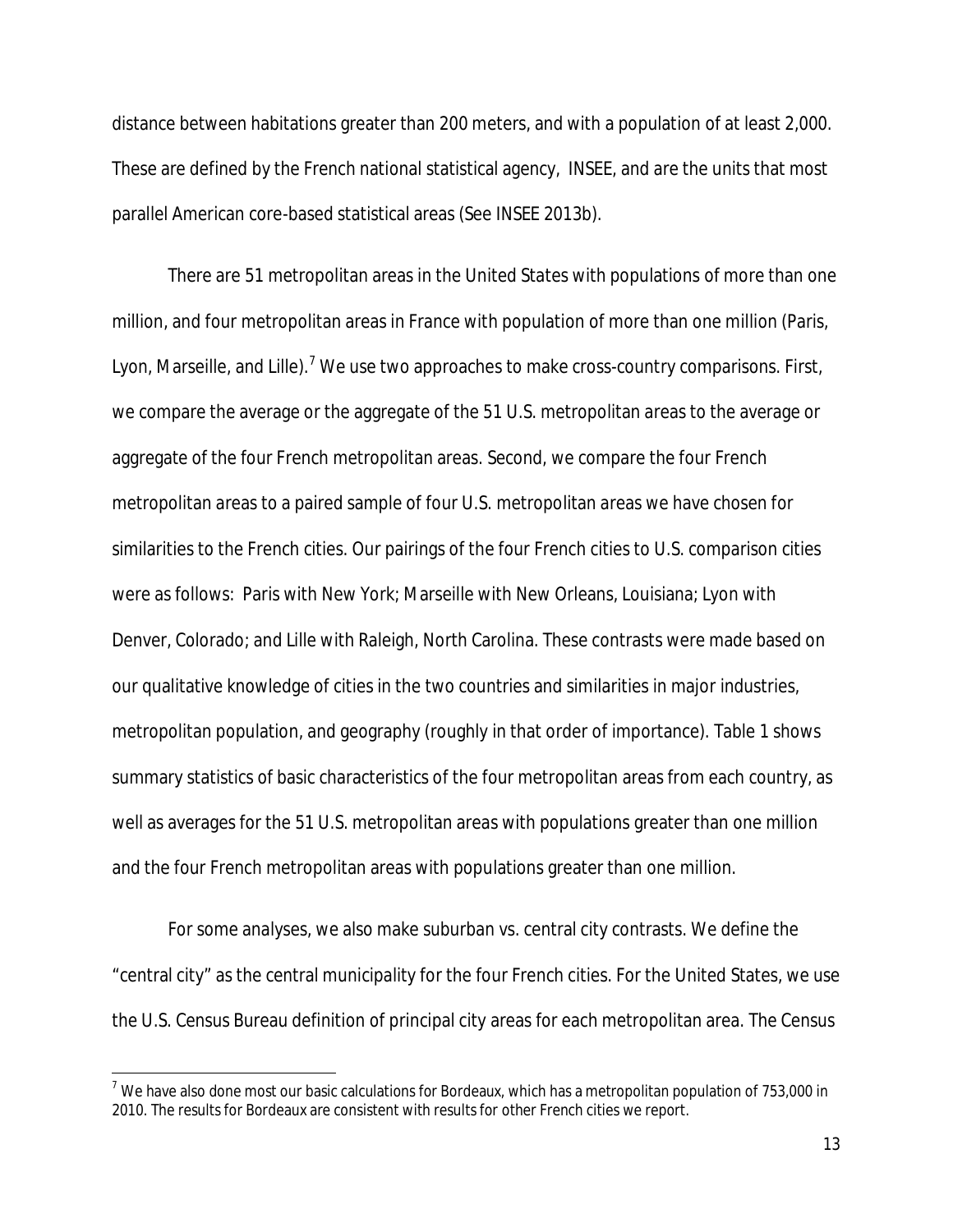Bureau defines the central city as the largest municipality in each CBSA, plus other municipalities in a metropolitan area with a population of more than 50,000 and more persons working in the municipality than living there (indicating it is an employment center for surrounding residential areas).

We also make an additional division into two suburban rings for the large metropolitan areas of New York and Paris. For Paris, the inner suburbs are the first ring *départements* roughly equivalent to U.S. counties--around central Paris, *départements* 92, 93, 94; the outer suburbs are the second ring, *départements* 95, 78, 77, 91. For New York, we define the central city as New York City (the five boroughs), the inner suburbs as all suburban counties in the metropolitan area that are contiguous to New York City, and the outer suburbs as all suburban counties in the metropolitan area that are not contiguous to New York City.

#### RESULTS

Our analysis begins with descriptive comparisons of the level of segregation on the basis of income, employment status, and educational attainment. We then consider the role of citysuburban differences, race and ethnic segregation, and levels of household income inequality in accounting for national differences in levels of socioeconomic segregation.

#### *Income Segregation*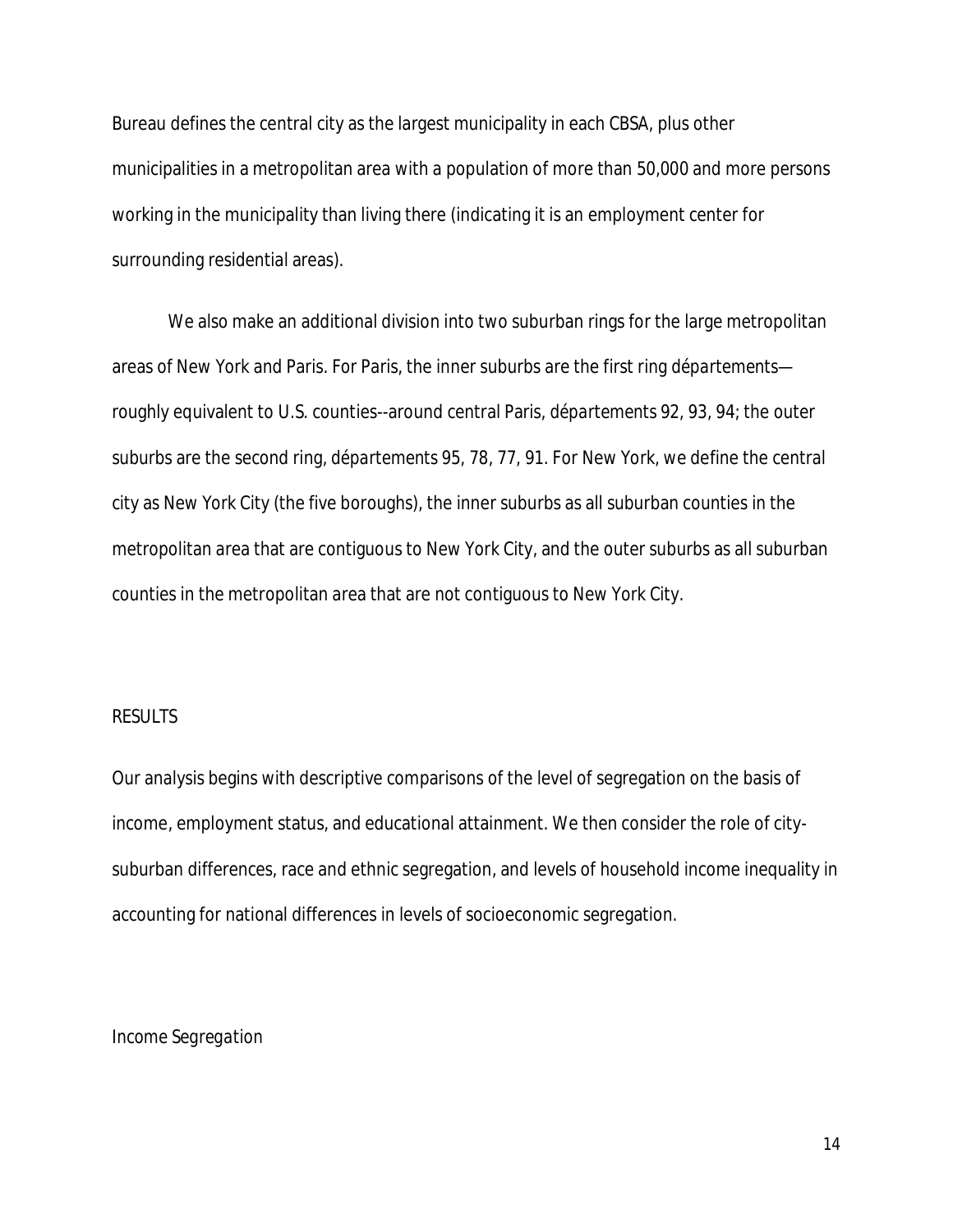The first socioeconomic characteristic we consider is income. Table 2 shows the distribution of households in tract or IRIS areas by relative median income categories (following the descriptive approach of Reardon and Bischoff 2011a). We define categories for each metropolitan area based on ratios of tract or IRIS median household income to median household income for the metropolitan area overall. We use six neighborhood income categories:

- 1. Lowest income (tract median income is 0 to 67% of regional median income).
- 2. Tract median income is 67% to 80% of regional median income.
- 3. Tract median income is 80% to 100% of regional median income.
- 4. Tract median income is 100% to 125% of regional median income.
- 5. Tract median income is 125% to 150% of regional median income.
- 6. Highest income (tract income is 151%+ of regional median income).

We then tabulated the share of population in each metropolitan area living in each neighborhood category.<sup>8</sup> The top panel of Table 2 shows results for the four French metropolitan areas with greater than one million population (Paris, Lille, Lyon, Marseille) and the results pooling IRIS from these four cities. The bottom panel shows the four U.S. cities defined as specific comparisons (New York, Raleigh, Denver, New Orleans) and the results pooling tracts from the 51 U.S. metropolitan areas with populations of more than one million.

A consistent result emerges: a greater share of population lives in areas with income far above ("high income") and below ("low income") the metropolitan median income in the

 $\overline{a}$ 

 $^{\rm 8}$  Tract and IRIS median incomes are directly available in the data for both countries. We draw metropolitan area median income from INSEE statistical reports for France and Census Bureau metropolitan data files for the United States.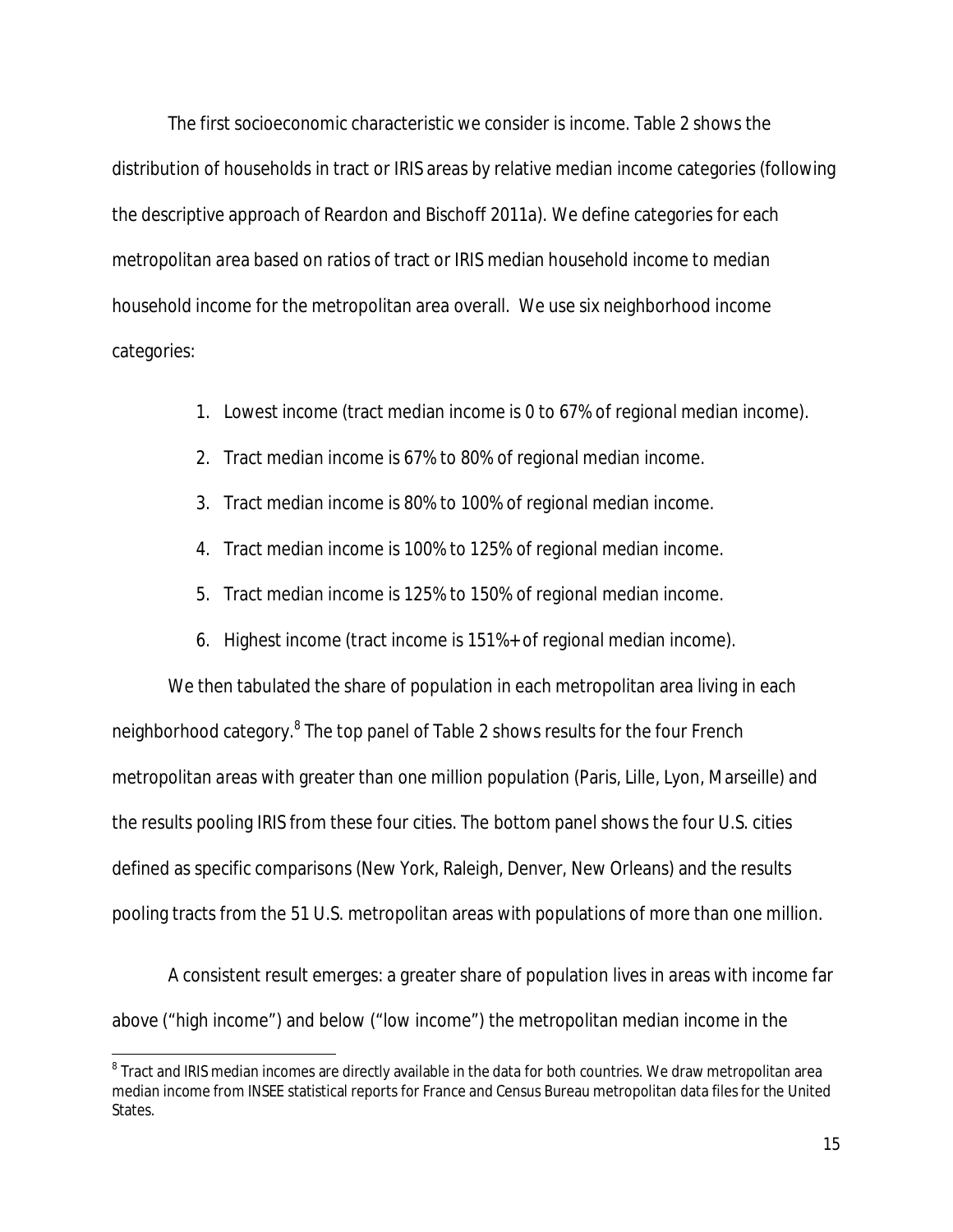United States than in France. By contrast, more neighborhoods are in the middle categories (with neighborhood median income close to the region median) in France than in the United States. The difference is especially large in the high-income category: there are 2.5 times as many tracts in the high-income category in the United States as in France. There is also a higher share of tracts in the low-income category in the United States than in France as well; on average, 1.5 times as many tracts are low income in the United States as in France.

Segregation is most often examined using summary indexes. In Table 2, for each metropolitan area, we compute two indexes of segregation: Jargowsky's Neighborhood Sorting Index (NSI, see Jargowsky 1996) and Reardon's Rank-Order Information Theory Index H<sup>R</sup> (Reardon and Bischoff 2011b). The neighborhood sorting index is the standard deviation of neighborhood mean incomes divided by the standard deviation of household income for a metropolitan area. The Rank-Ordered Information Theory Index is a weighted sum of Theil's Entropy Index of Segregation calculated across all percentiles of the income distribution. It is based on estimating Theil's Entropy Index of Segregation (James and Taeuber 1985) for persons below versus above each point of the income distribution, and then taking a weighted average of these estimates. See the measures and methods appendix for more details on these statistics and their computation. These indexes are designed to remove a mechanical dependence with the width of the household income distribution. Both indexes range from 0 (even distribution over space) to 1 (complete segregation).

The results using both indexes demonstrate much higher income segregation in American cities than French cities on average. For metropolitan areas with more than one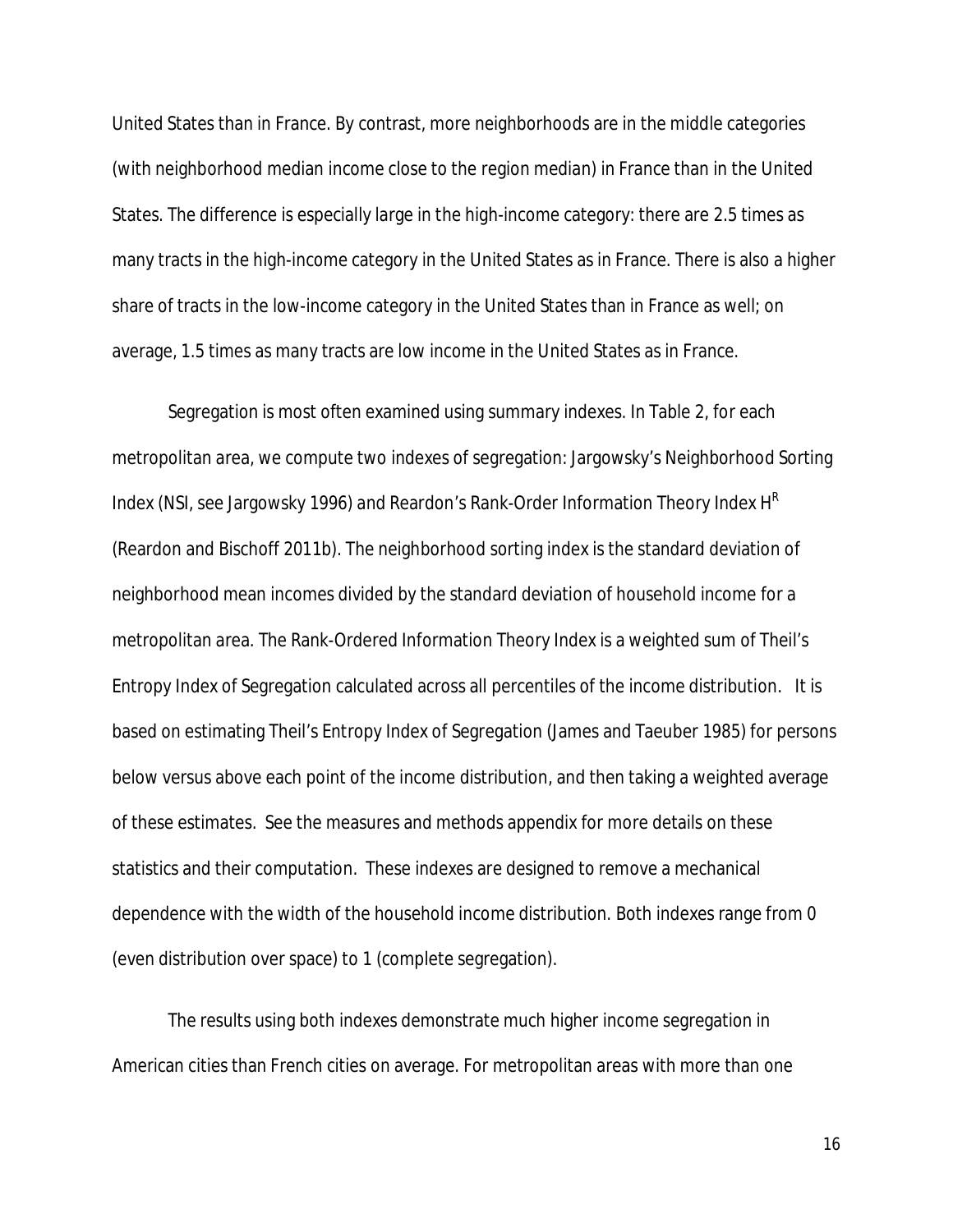million in population, NSI is 40 percent greater for American cities than French ones (.365 vs .261), and H<sup>R</sup> is 47.5 percent higher (.116 vs .079). French metropolitan areas with the highest income segregation have levels similar to American metropolitan areas with the lowest segregation scores.

These statistics give average levels of income segregation, but we can also examine segregation at different points of the income distribution. To do so, we use the data on counts of households in income brackets (United States) or percentile points of the income distribution (France). From this data, we can compute segregation measures for households below and above points of the income distribution based on the counts available. Following Reardon and Bischoff (2011b), we use a fourth-order quadratic fit through these estimated percentilesegregation points to estimate income segregation for other percentiles of the income distribution. The resulting curves are shown in Figures 1A (Theil's Entropy Index of Segregation) and 1B (Dissimilarity) for pooled IRIS or tract data for metropolitan areas with populations of more than 1 million (see James and Taeuber 1985 for discussion of these segregation indexes). Figure 2A (Theil's Entropy Index of Segregation) and 2B (Dissimilarity) present segregation curves for each of the four French and U.S. comparison metropolitan areas. The height of the line at each point gives the estimated segregation index for households with income at the indicated percentile of the income distribution or below versus households above that percentile. We show results for the  $10<sup>th</sup>$  to the  $90<sup>th</sup>$  percentiles because above and below these percentiles, the results are mostly based on extrapolation. Further details of the data and calculations are discussed in the Appendix.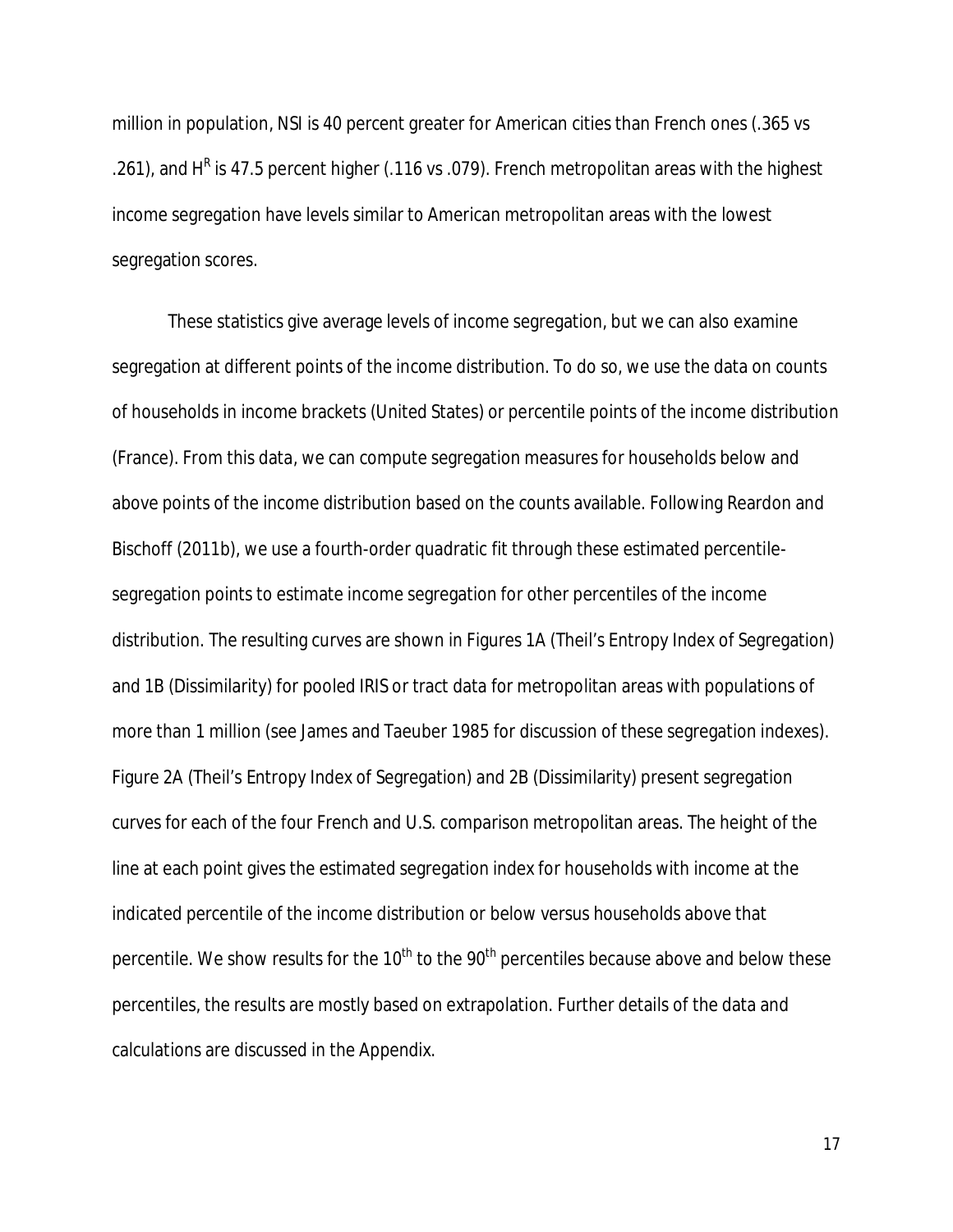Figures 1A and 1B show that the highest segregation levels in both countries are for high-income households; the lines are highest at the right of the graph, corresponding to the 90<sup>th</sup> percentile of the income distribution. The biggest differences between France and the United States in income segregation occurs in the middle portion of the distribution, from about the  $20<sup>th</sup>$  to the  $80<sup>th</sup>$  percentiles.

Figures 2A and 2B show income segregation profiles for the four French metropolitan areas and the four contrast U.S. metropolitan areas. U.S. metropolitan areas tend to have higher segregation—their curves are higher at most points--although segregation scores in the high-segregation French cities, Lille and Marseille, are close to the level of the U.S. cities with low segregation levels. Paris shows a unique pattern of high segregation at high income percentiles, but low segregation at other points of the distribution. This probably reflects the fact that higher income households in Paris have higher income levels than the other metropolitan areas in France.

Overall, we find substantially higher income segregation in American cities than in French cities. There are more neighborhoods with incomes far above and below the median income in the United States than in France, especially above. This is not just a mechanical reflection of higher household inequality: accounting for the width of income variability among tracts relative to income variability among households, or by examining position in the relative position in income, U.S. cities have segregation levels that are 40 to 50 percent higher than France. Income segregation in the United States tends to be higher than France at all income percentiles, but the difference is largest in the middle of the income distribution.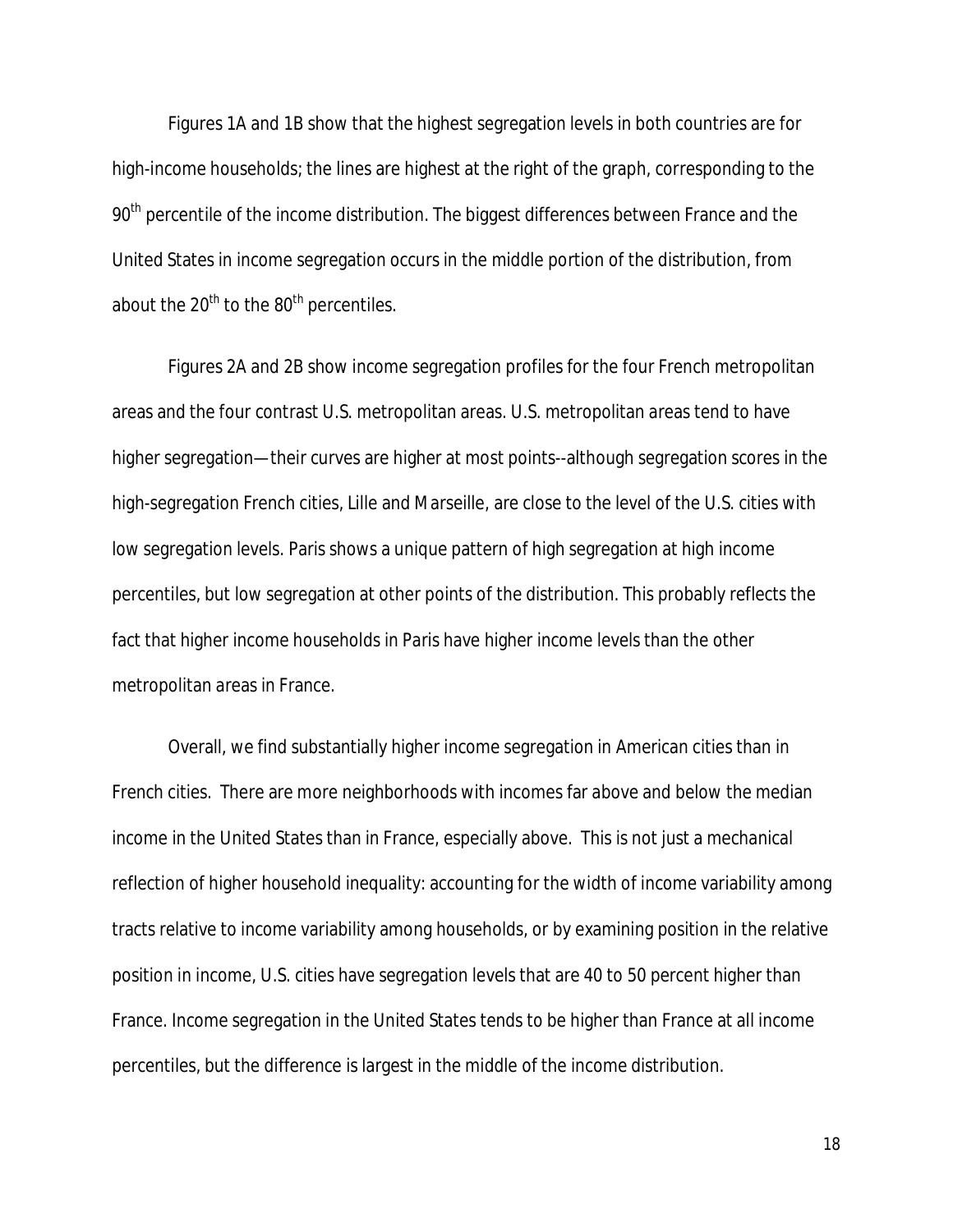#### *Unemployment*

We now turn to an analysis of segregation of the employed from the unemployed. The employed are those who have paid jobs, and the unemployed are those without a paid job who are looking for work; the unemployment rate is the ratio of unemployed to persons in the labor force (either looking for work or employed). During the period of our study, the unemployment rate in large French metropolitan areas is substantially higher than in large American metropolitan areas. The unemployment rate of French metropolitan areas is higher than 10%, but it was 6.5 percent on average in American metropolitan areas with populations of more than one million.

Table 3 shows the distributions of population living in neighborhood areas by the neighborhood unemployment rate relative to the rate of the metropolitan area. We use eight unemployment categories based on the neighborhood rate relative to the metropolitan region rate: very low unemployment (50 percent or less of the regional rate), 50 to 67 percent; 67 to 80 percent; 80 to- 100 percent; 100 to 125 percent; 125 to 150 percent; 150 to 200 percent; and very high unemployment (200% or more of regional rate).

Similar to income segregation, Table 3 shows much higher shares of population in areas with very high and very low unemployment in the United States than in French metropolitan areas. The national difference is especially large for low-unemployment neighborhoods. More than 18 percent of U.S. tracts have unemployment rates less than half the metropolitan rate, contrasted to 8 percent of French IRIS areas. The United States also has a higher share of areas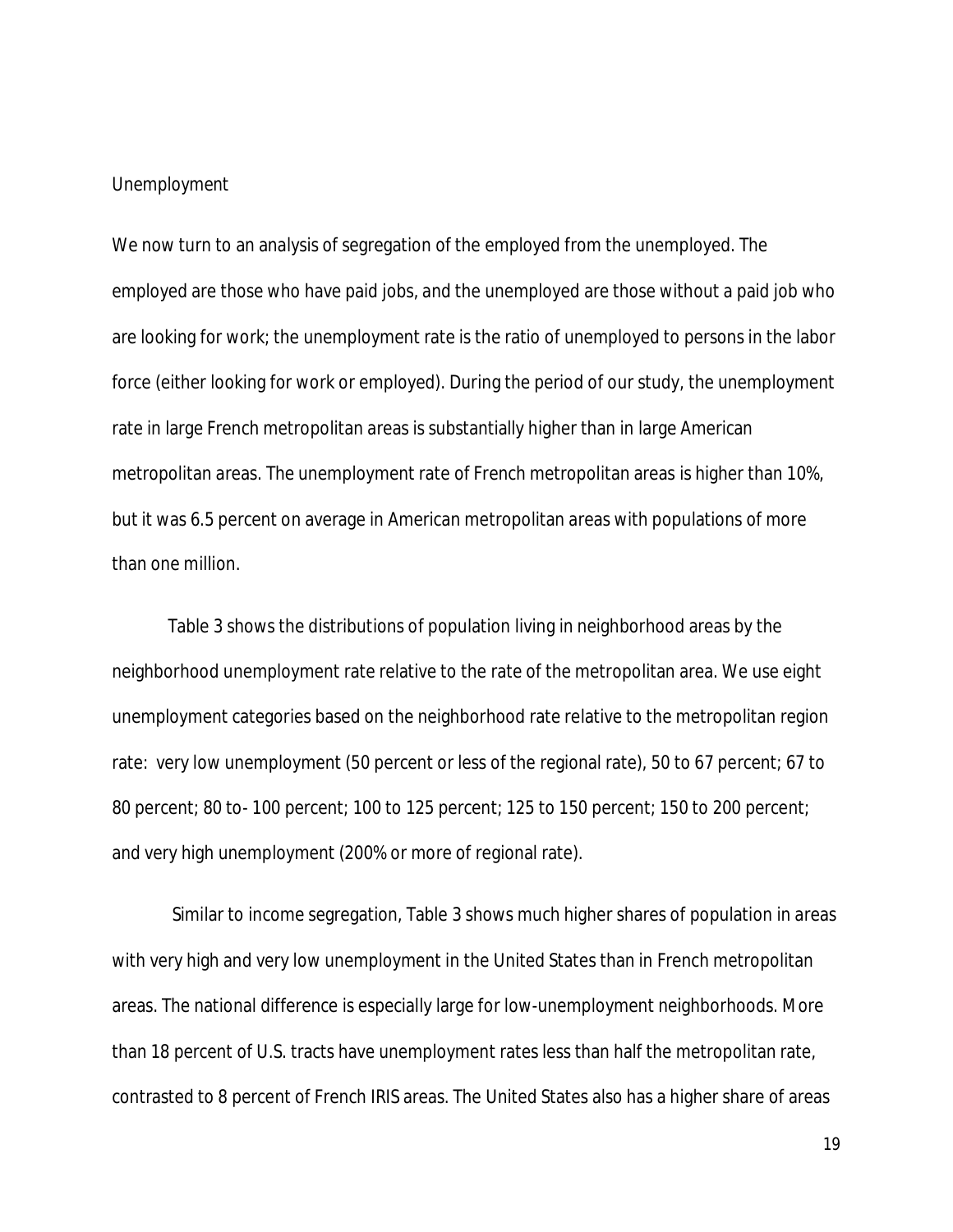with unemployment rates more than twice the metropolitan rate than France does (7.4 vs. 6 percent).

Table 3 also shows two segregation indexes calculated for the employed versus unemployed, the Dissimilarity Index (D) and Theil's Entropy Index of Segregation (H). The average index of dissimilarity is 17 percent higher for U.S. than the French metropolitan areas, and the average Theil's Index is 30 percent higher.

#### *Education*

Finally, we examine residential segregation on the basis of educational attainment. Significant differences in the educational systems of the two countries--the higher prevalence of vocational degrees in France, different amounts of time to attain a degree, and different distributions of educational attainment—combined with limits of what is reported in tract and IRIS data, limit our ability to create closely comparable categories. We were, however, able to create three relatively comparable categories of education: low (up to 9<sup>th</sup> grade education in the United States or BEPC or less in France), medium (10 to 12 grades completed in the United States or beyond BEPC to completed the Baccalaureate degree in France), and high (some college or more in the United States or Bac+2 or more in France). From these three categories, we create two segregation contrasts: low vs. medium/high and low/medium vs. high.

Panel A in Table 4 shows indexes of residential segregation calculated for the first of these contrasts, low (up to 9<sup>th</sup> grade or BEPC) vs. medium or high (more than 9<sup>th</sup> grade or above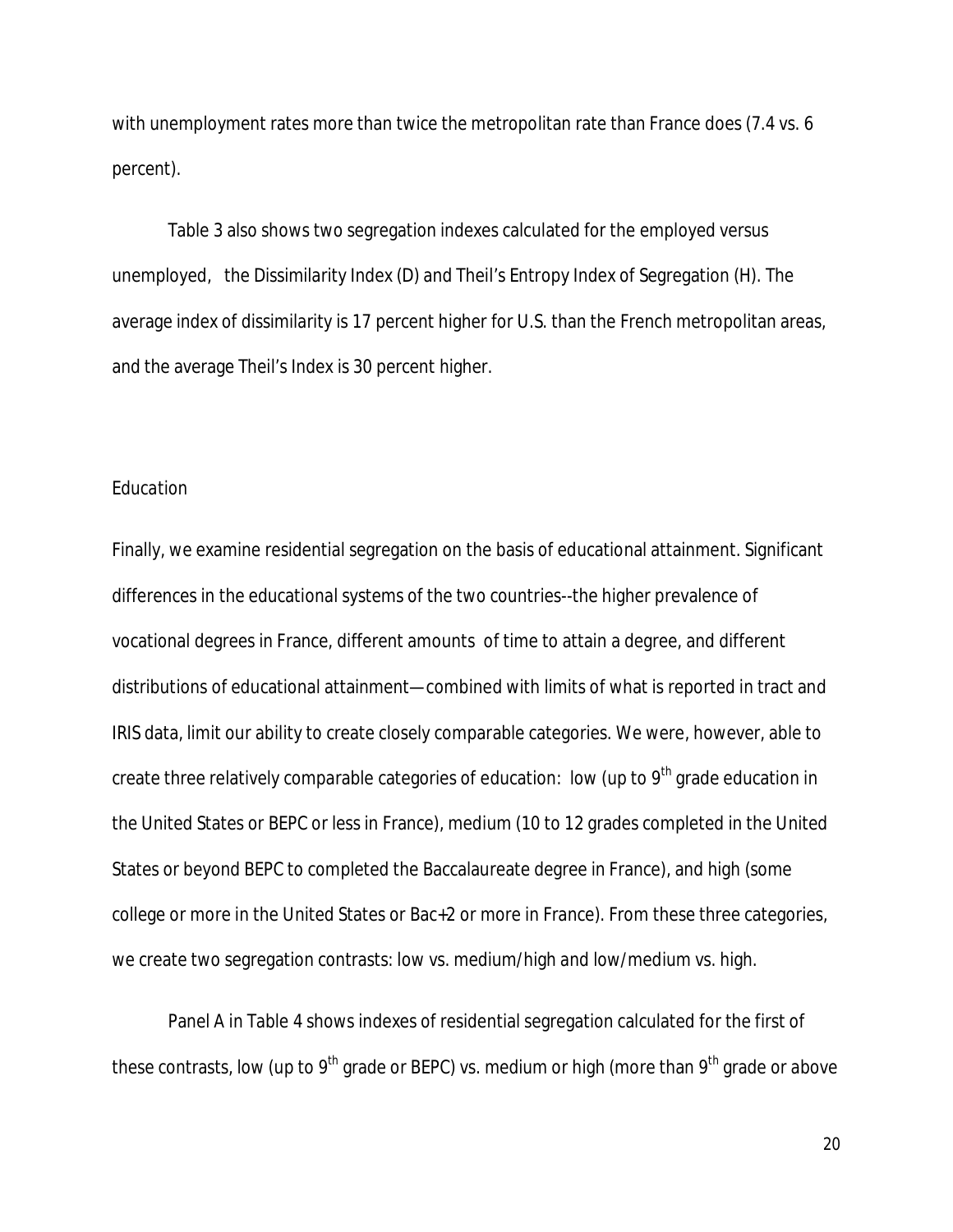BEPC). Segregation indexes for low education vs. medium or high are much higher for American cities: 1.7 times as high for dissimilarity (.402 vs. .237) and 2.3 times as high for Theil's Entropy Index of Segregation (.137 vs. .056).

Panel B in Table 4 shows indexes of residential segregation for persons in low/medium ( $12<sup>th</sup>$  grade or less, or up to Bac) vs. the high education category (more than  $12<sup>th</sup>$  grade, beyond Bac). Cross-national differences in segregation are smaller on this measure, but the United States again has higher segregation than France.

#### *Segregation In Central Cities and Suburbs*

Table 5 presents shares of households living in high, low, and middle-income areas separately for city and suburban locations. For Paris and New York, results are shown for inner and outer suburbs separately.

In U.S. metropolitan areas, there is a strong pattern that poorer neighborhoods are disproportionately located in inner cities, and more affluent neighborhoods are located in the suburbs. While there are certainly some low-income tracts in suburbs and some highly affluent tracts in cities, on average, suburbs are significantly more affluent. Furthermore, this pattern holds across the large majority of U.S. cities, although it is stronger in some cities than in others.

By contrast, for French metropolitan areas, there is little average difference in affluence between IRIS areas in cities and suburbs. There are somewhat more low-income and high-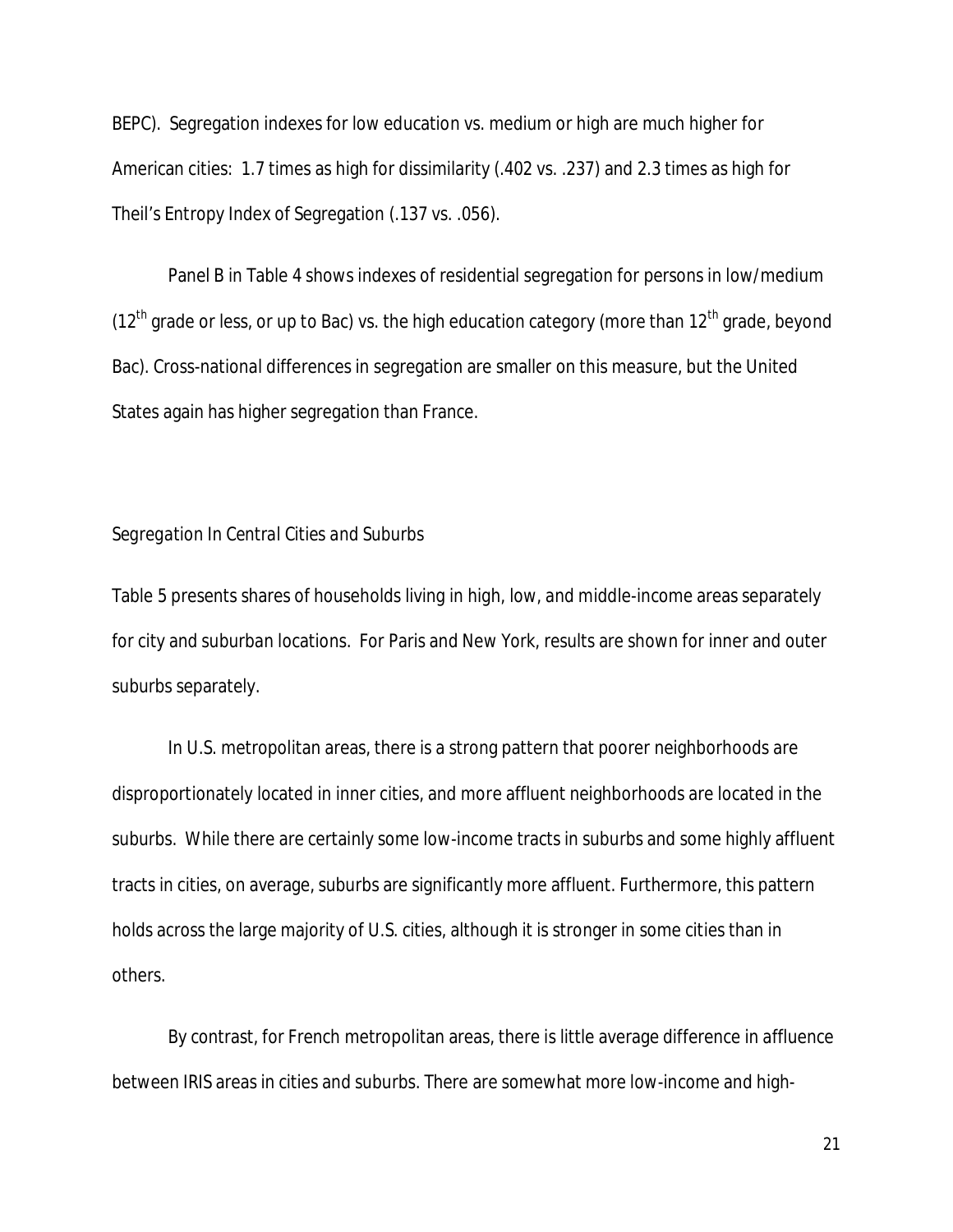income IRIS areas in suburbs than in central cities in large cities in France, but the overall distributions are fairly similar. Viewed in contrast to the American pattern of affluent suburbs and poorer central cities, the French pattern does not invert it, but instead, there is less citysuburban differentiation.

The on-average similarity of neighborhood affluence between French cities and suburbs conceals notable variation in city-suburban patterns across metropolitan areas. For Paris, the inner suburban ring is disproportionately poor, while the outer suburban ring is disproportionately somewhat affluent (especially in the moderately affluent 100 to 125 percent and 125 to 150 percent categories). Lyon follows a pattern similar to Paris, with a smaller share of poor neighborhoods in the city than in the suburbs. For Lille and Marseille, an elevated share of neighborhoods in the suburbs are poor. $^9$  If Paris and Lyon display a classical continental European pattern of affluent city surrounded (at least in the first ring in Paris) by poorer suburbs, a pattern that is more similar to American cities (disproportionate city poverty and more affluent suburbs) is present in Lille and Marseille.

Table 5 also shows the share of the income segregation index (NSI) that can be accounted for by city-suburban differences. To calculate this number, we regress the difference between mean neighborhood income and regional income (for each neighborhood) on a dummy variable for city-suburban location. The percentage of variance explained by this dummy is equal to the share of variation in neighborhood income differences that can be accounted for by city-suburban location. The square root of this number is the percentage reduction in NSI if we use only within-city/suburb differences (because the numerator in NSI is

 $\overline{a}$ 

 $^9$  This is also the case in some smaller cities like Bordeaux that are not included in the systematic comparison.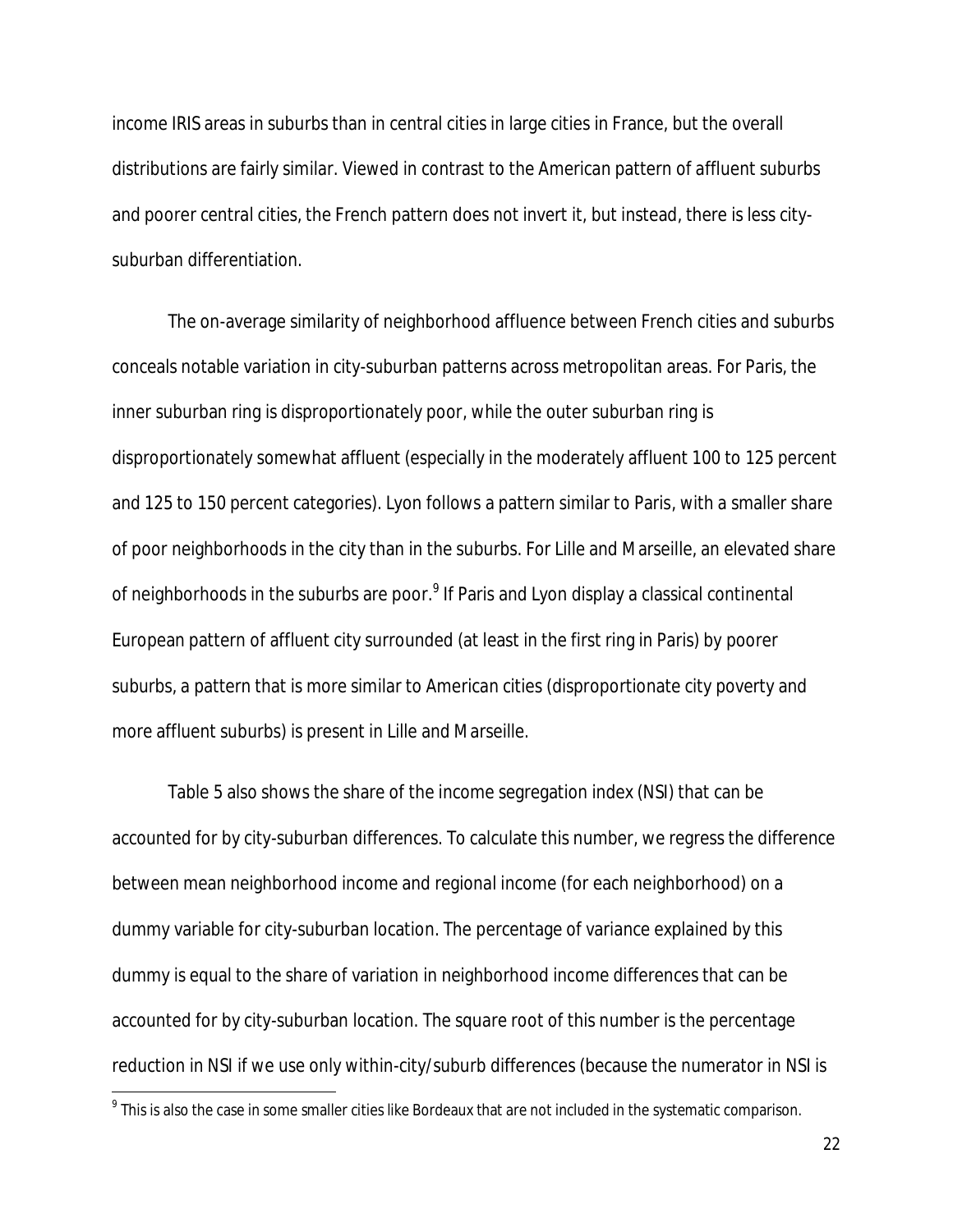the standard deviation of variability across income means). These results indicate that although there are clear city-suburban differences in American cities and in some French cities, the overall share of income segregation that can be accounted for by city-suburban differences is fairly small, on average 3.5 percent for large American cities and 1.6 percent in France.

Table 6 shows tract and IRIS unemployment rates relative to the unemployment rate of the metropolitan area that the tract or IRIS area is located in. We find patterns similar to what we found for city-suburban differences for income, although the city-suburb contrasts are a bit greater. In two of four large French cities—Paris and Lyon--French suburbs tend to have both a higher share of low and high unemployment neighborhoods. Marseille and Lille follows a more U.S.-type pattern of high-unemployment inner city and low-unemployment suburbs. From the pooled neighborhood distribution for France, the most notable pattern is the high prevalence of both high and low unemployment neighborhoods in the suburbs relative to the city.

For the United States, there is a general pattern of low-unemployment neighborhoods being disproportionately suburban and high-unemployment neighborhoods (especially) being disproportionately located in central cities. There are a few exceptions, like Raleigh, but in general, this pattern holds strongly across large U.S. cities.

We also calculate the share of Theil's Entropy Index of Segregation of employed/unemployed that can be accounted for by differences between cities and suburbs. Theil's Entropy Index can be decomposed into subparts within and between larger units; in this case, the larger units are cities and suburbs (for this decomposition see Reardon, Yun, and Eitle 2000); no similar decomposition is possible for the index of dissimilarity. For U.S. metropolitan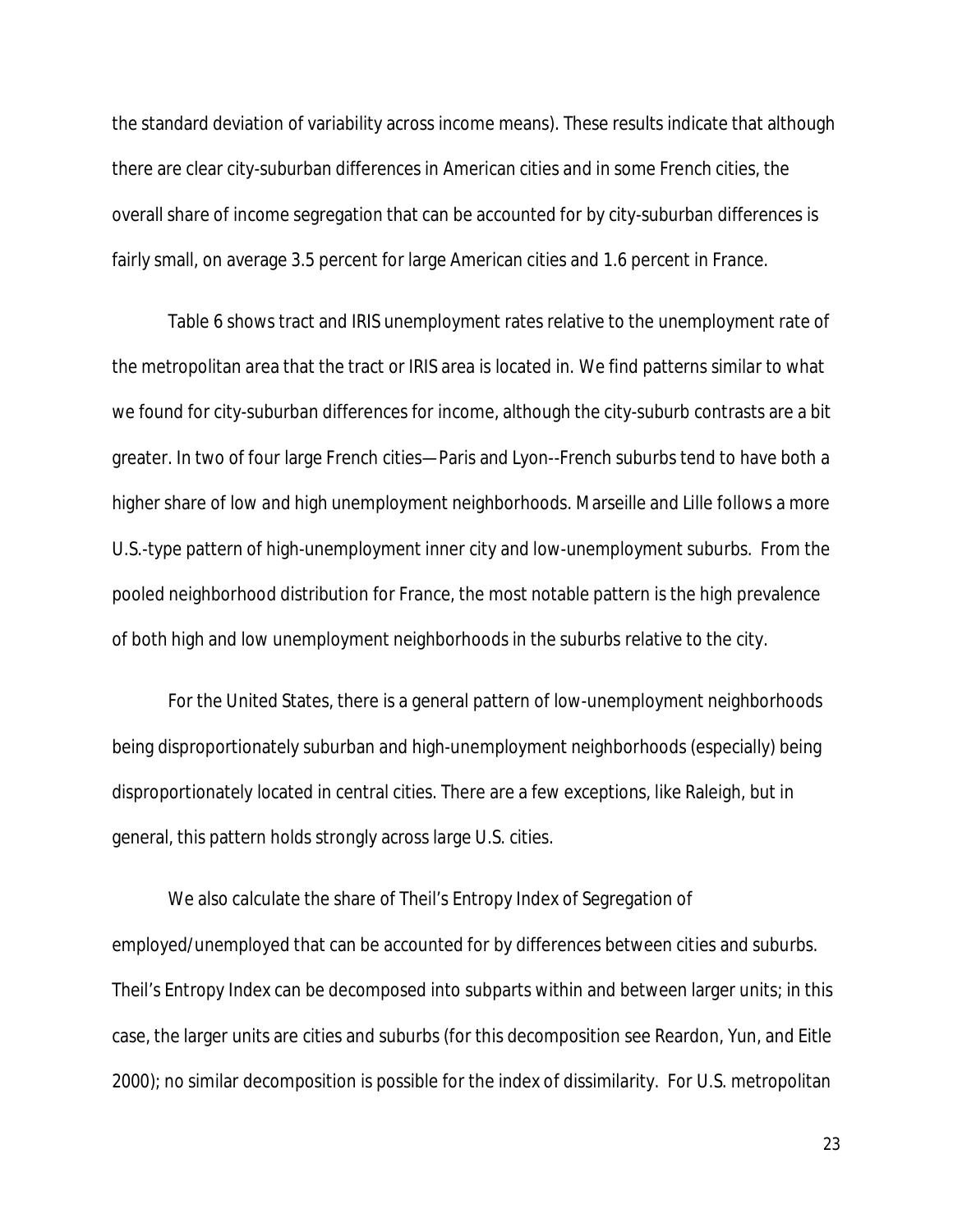areas, on average 5.7 percent of difference in tract unemployment rate can be accounted for by city-suburban differences, a non-negligible but also not large share. For France, 1.2 percent of IRIS city-suburban differences are between cities and suburbs. For the most part, then, citysuburban differences alone cannot explain most neighborhood differences.

#### *Race and Ethnic Segregation and Income Segregation*

Race and ethnicity is a fundamental basis of segregation in both the United States and France. In both countries race and ethnic segregation is higher than socioeconomic status segregation (Fischer, Stockmayer, Stiles and Hout 2004, Préteceille 2011). Because non-whites in both countries have lower socioeconomic status on average than whites, we would expect that race and ethnic segregation would contribute to socioeconomic segregation. Further, neighborhood segregation on the basis of race and ethnicity is higher in the United States than in France (Préteceille 2011), suggesting that race and ethnic segregation likely accounts for some of the difference in socioeconomic segregation between the United States and France.

To consider the role of race and ethnic segregation in socioeconomic segregation in the two countries, we calculate the share of variation in neighborhood average income relative to region average income that can be accounted for by race and ethnic composition. We do this by regressing a measure of the deviation of neighborhood average income from regional average income on measures of neighborhood racial composition. We then subtract the variation in neighborhood average income accounted for by race/ethnic composition to compute neighborhood income variation independent of race/ethnic composition, and then use the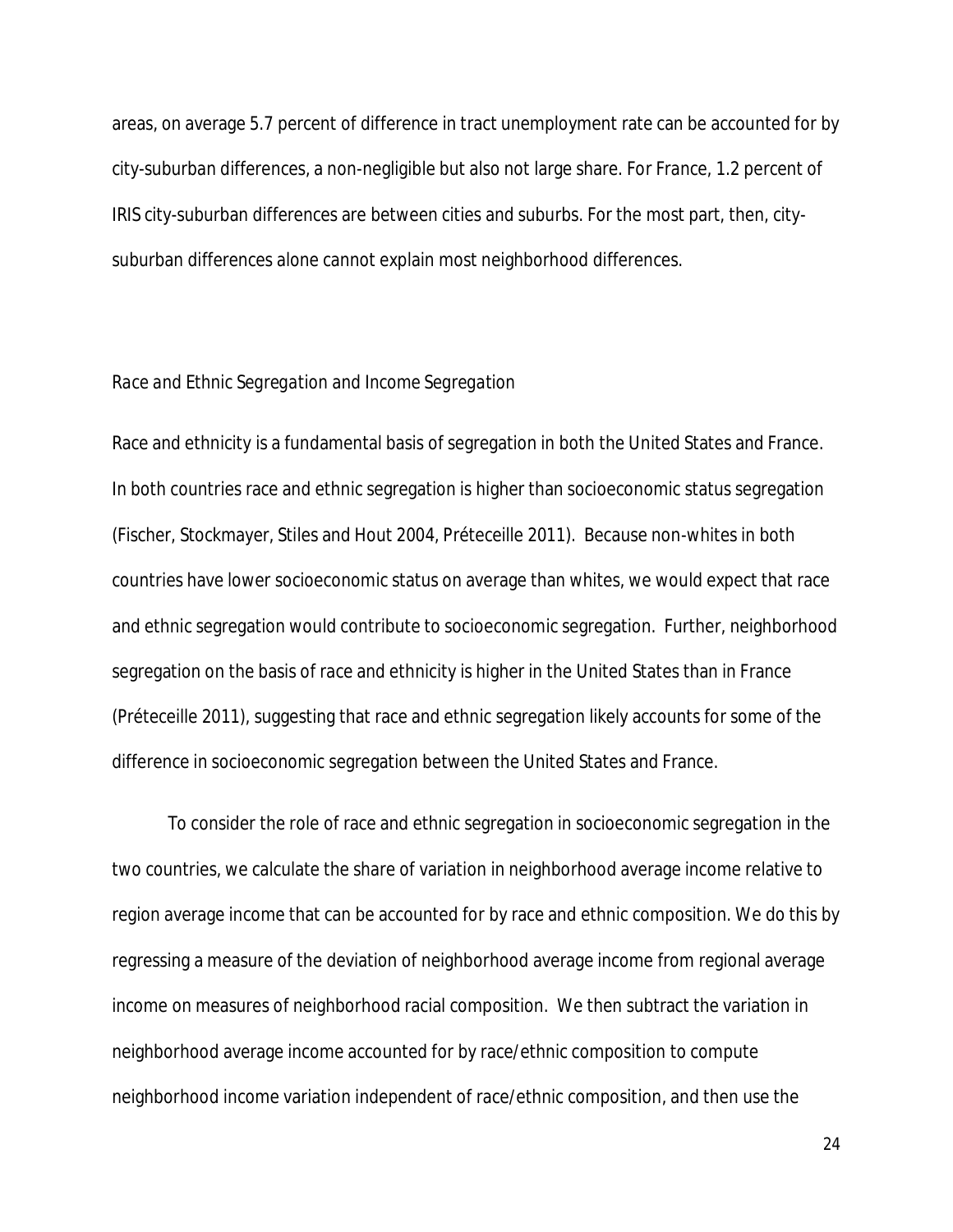square root of this adjusted variance as the numerator of an NSI statistic that is adjusted to remove race and ethnic segregation. That is, we calculate the NSI segregation statistic with variation accounted for by neighborhood racial composition deleted. The resulting NSI statistic can be interpreted as an upper-bound estimate of the role of race and ethnic segregation in the formation of socioeconomic segregation; it attributes all joint variation to race and ethnic segregation, but likely some variation results from socioeconomic factors causing race and ethnic segregation. With the data available, however, this provides a way to gauge the connection between race and ethnic segregation and socioeconomic segregation.

For the United States, we use percentage black and percentage Hispanic of each tract as race and ethnic composition measures. Race and ethnicity are not asked or evaluated on the French census; the best proxies are reports of place of birth and country of origin. Like past studies (e.g., Préteceille 2011, Pan Ké Shon 2009) we use percentage of African immigrants instead as a proxy measure for race, which includes immigrants from both sub-Saharan and Northern Africa and overseas French citizens.

The results are shown in Table 7. In both the United States and in France, roughly 20 percent of income segregation is accounted for by its association to race and ethnic composition. We had expected the percentage to be greater for the United States than for France, but we find similar shares of socioeconomic segregation accounted for by race-ethnic segregation in the two countries. The major reason for this is because the race-ethnic measure in France is somewhat more strongly predictive of IRIS average income in France than percentage black and Hispanic are predictive of tract average income in the United States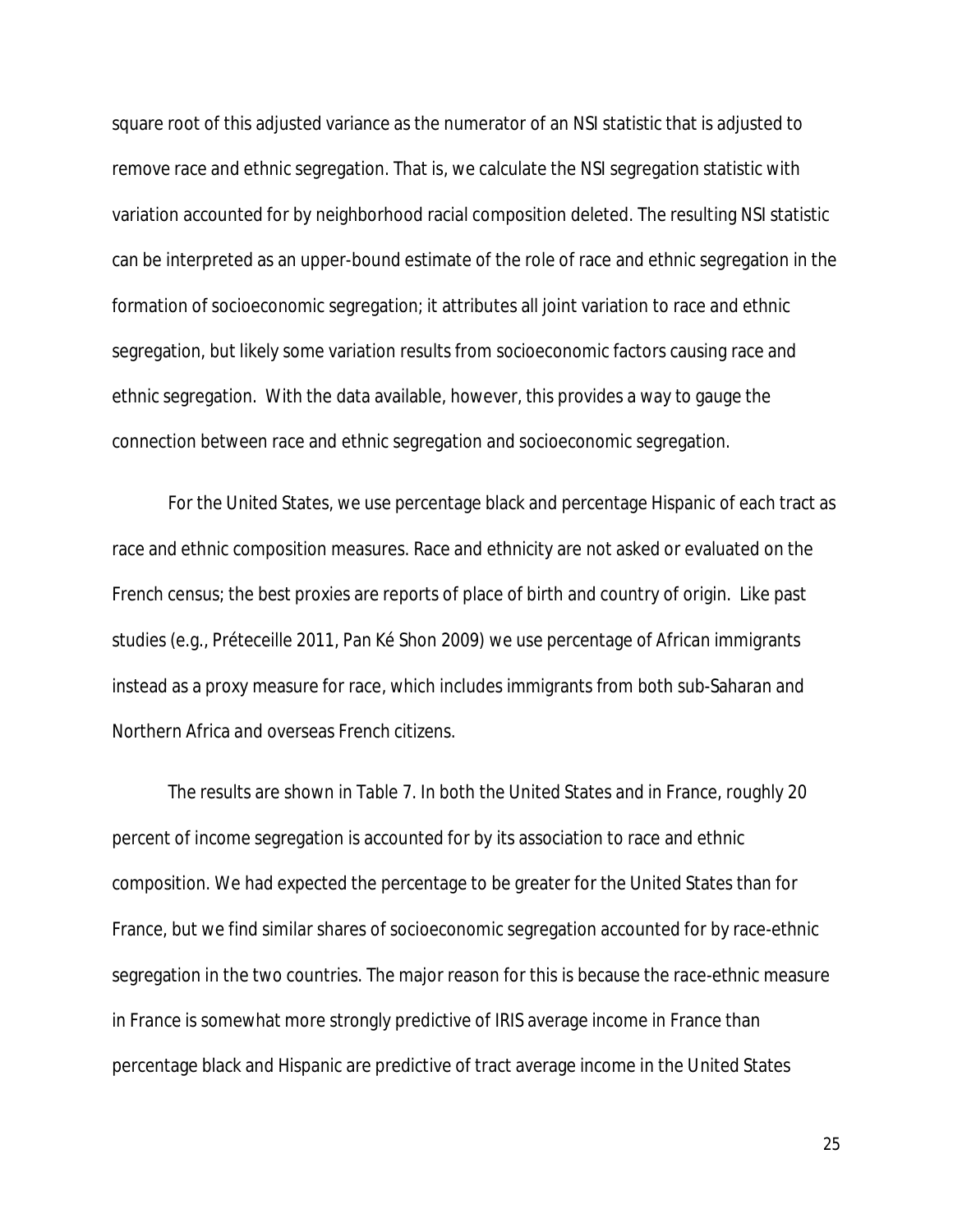(although in both countries, race-ethnic composition is strongly predictive of area income). Corresponding to higher segregation, U.S. variability of race-ethnic composition over tracts is greater than in France. Overall similar shares of neighborhood income variance are accounted for by their linear relationship to neighborhood race and ethnic composition in the two countries.

If we interpret the results as estimating the total role of race and ethnicity in the production of income segregation, we conclude that race and ethnic segregation plays roughly an equal role in producing income segregation in the two countries. Because income segregation is higher in the United States, race and ethnic segregation's equal contribution to income segregation in both countries suggests a somewhat higher contribution in absolute terms in the United States. Nevertheless, this suggests that little of the U.S.-France difference can be accounted for by differences in race and ethnic segregation between the two countries.

A more cautious interpretation is that these estimates provide only upper bounds on the effect of race-ethnic segregation on income segregation in the two countries, because these measures also capture socioeconomic status segregation effects on race segregation. The estimated U.S. NSI removing the influence of race-ethnic segregation remains significantly above unadjusted NSI for France. For all cities with greater than one million in population, the average NSI for U.S. cities removing race-ethnic composition covariation is .296, which is higher than the unadjusted average for French cities of .261. These numbers indicate that race-ethnic segregation explains *at most* about 70% (100x[.296-.261]/[.370-.261]) of the French-US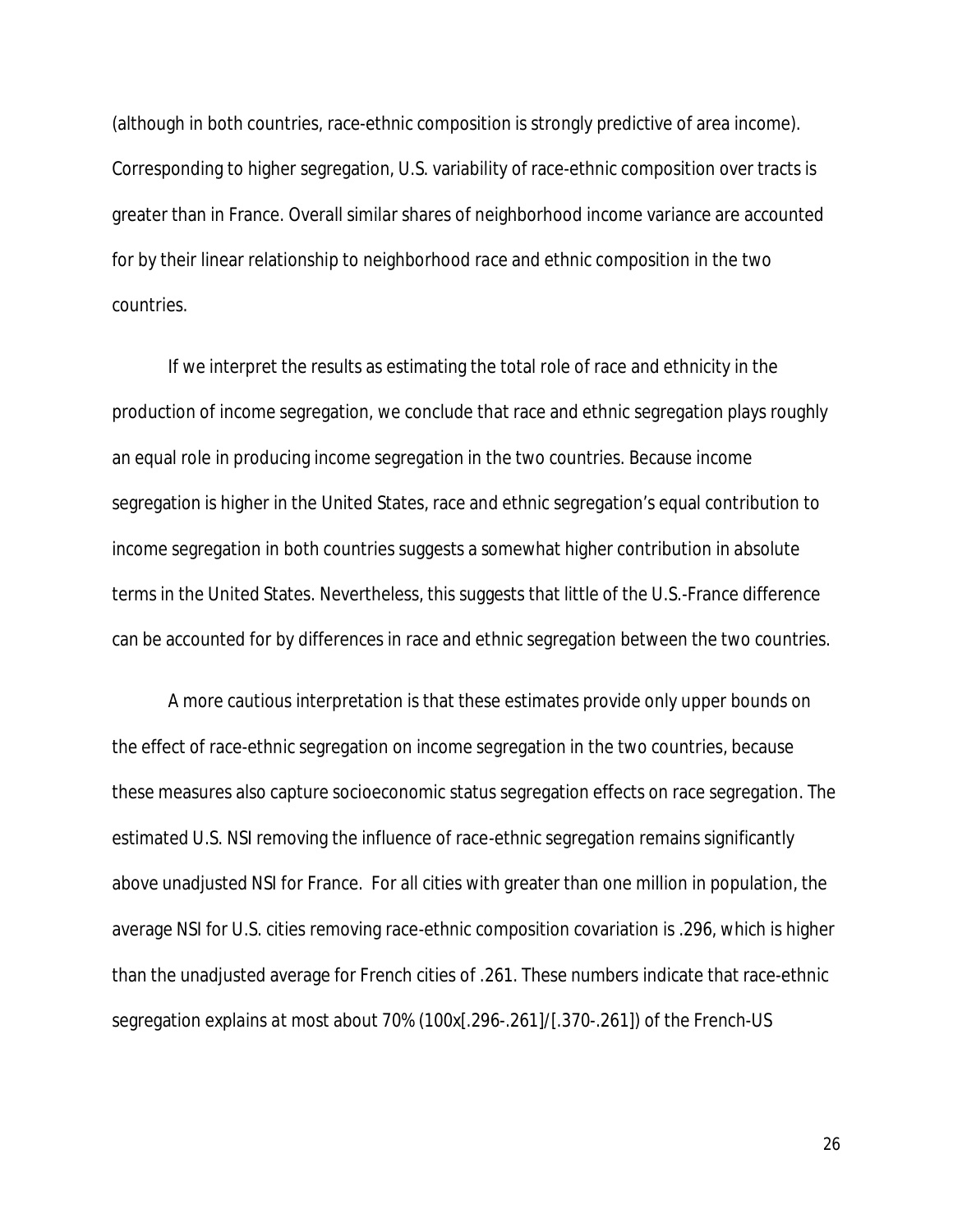difference in income segregation. Our preferred and less cautious interpretation suggests probably it accounts for much less than this.

#### *Income Inequality and Income Segregation*

 $\overline{\phantom{a}}$ 

A final explanation is that national differences in the levels of income inequality among households may account for the difference in segregation. Determining the effect of income inequality on national differences in income segregation is a difficult social science problem that is beyond the scope of our paper.<sup>10</sup> Nevertheless, we offer illustrative evidence relevant to understanding the potential role of different levels of income inequality on income segregation.

To consider the possible role of income segregation on income inequality, we use published estimates from Reardon and Bischoff (2011b) of the association of income inequality and income segregation in U.S. metropolitan areas. They find that a one-point increase in the Gini index of income inequality is associated with an increase in the Rank-Order Information Theory Index (H $^{\text{R}}$ ) index of income segregation of .467 of a point.

The difference in Gini value for the United States and France is (.380-.303=) .077. This suggests a difference in income segregation of (.077 x .467=) .036. By contrast, the difference in H<sup>R</sup> between France and the United State on average for all metropolitan areas of greater than one million population is (.116 - .079) = .037. This quick calculation suggests the possibility that

 $^{10}$  We refer to effects beyond the mechanical dependence between income inequality and income segregation that exists using some measures of income segregation.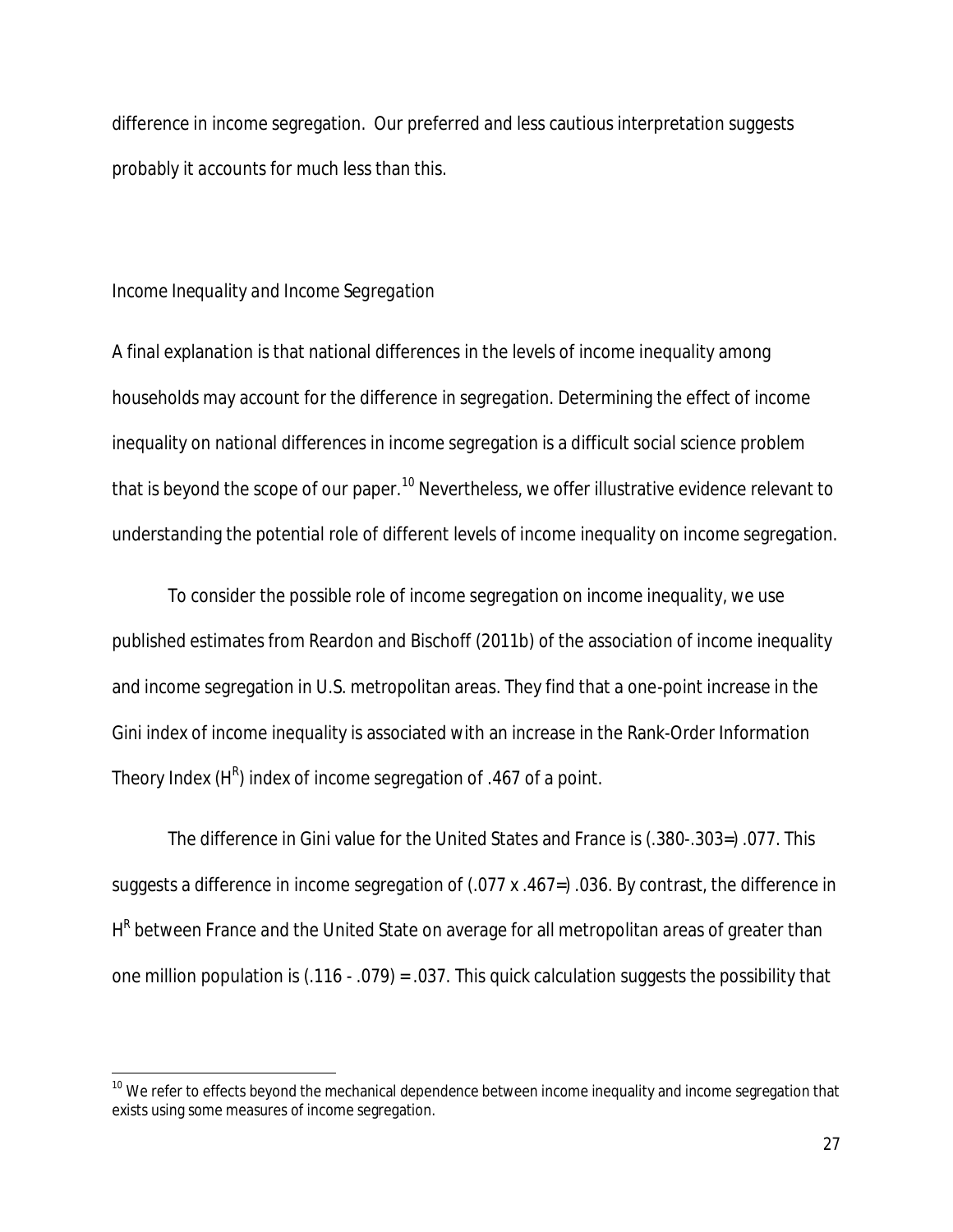much or nearly all the difference in income segregation might be explained by differences in household inequality.

We offer this estimate, but emphasize this evidence is only suggestive. These calculations apply a relationship between income inequality and income segregation estimated for U.S. metropolitan areas to French metropolitan areas, but the effect of income inequality on income segregation is likely to differ across countries because of differences in how income levels translate into neighborhood patterns. Unfortunately, we know of no studies estimating the association of income inequality and income segregation in France. In addition, Reardon and Bischoff's estimates vary; using their lowest estimates results in income inequality explaining about half as much of the national differences in income segregation. Nevertheless, we take these estimates as suggesting that a significant portion of the French-U.S. difference in income segregation may result from different levels of household inequality.

#### CONCLUSION AND DISCUSSION

We find strikingly higher levels of residential segregation on measures of socioeconomic status in the United States than in France. This is true using measures of income, employment status, and educational attainment. There are fewer very low income, high unemployment, low education neighborhood areas in large French metropolitan areas than in large U.S. metropolitan areas; likewise, we find fewer high income, low unemployment, high education neighborhood areas in French cities than in American cities. Furthermore, because the neighborhood units we use are smaller in France than in the United States, and smaller units tend to produce higher segregation numbers, the French-U.S. difference is slightly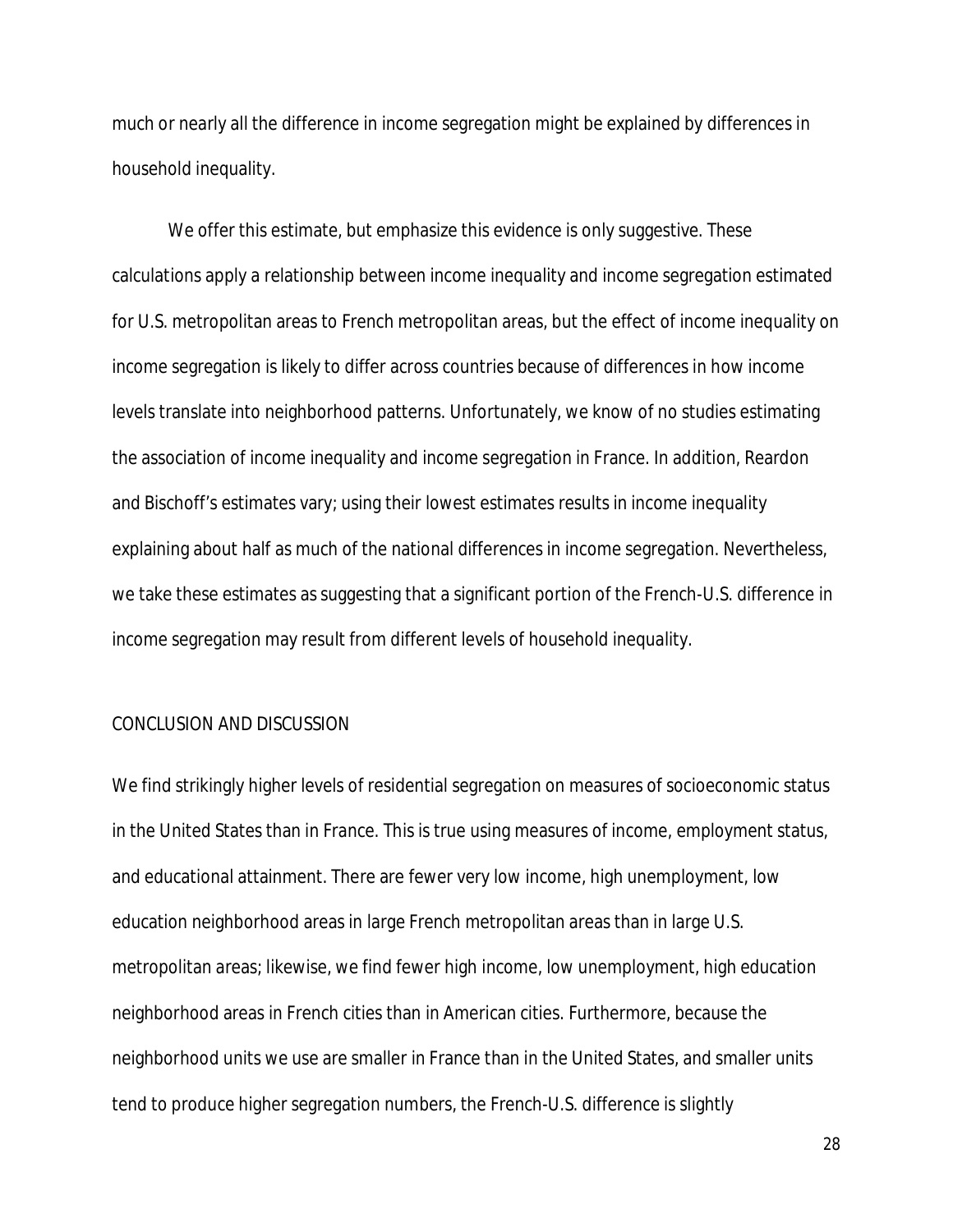underestimated in our results. The evidence consistently points toward substantially greater spatial segregation and differentiation over space on the basis of socioeconomic status in the United States than in France.

In the United States, low-income, high-unemployment areas are disproportionately located in the city and high-income, low-unemployment areas are disproportionately located in the suburbs. In France, by contrast, the distribution of high and low income and unemployment areas is more even between city and suburbs, although patterns vary significantly by metropolitan area. Marseille and Lille follow a more U.S.-style pattern with regard to suburbanization, with a poorer city and wealthier suburbs. The suburbs of Paris and Lyon have a slightly elevated share of both poor and affluent neighborhoods (and low and high unemployment neighborhoods) and fewer neighborhoods toward the middle, contrasted to central cities.

What might account for these large differences in segregation levels between the two countries? We cannot completely answer this question, although we provide relevant evidence. Two plausible explanations that our evidence suggests are not very important are differences in city-suburban patterns and race/ethnic segregation. City-suburban differences in affluence are greater in the United States, but too little of neighborhood income segregation is between cities and suburbs to explain much of the U.S.-French difference. On race-ethnic segregation, we find that the covariation of neighborhood income and neighborhood race-ethnic composition is similar in the two countries, and income segregation remains higher in the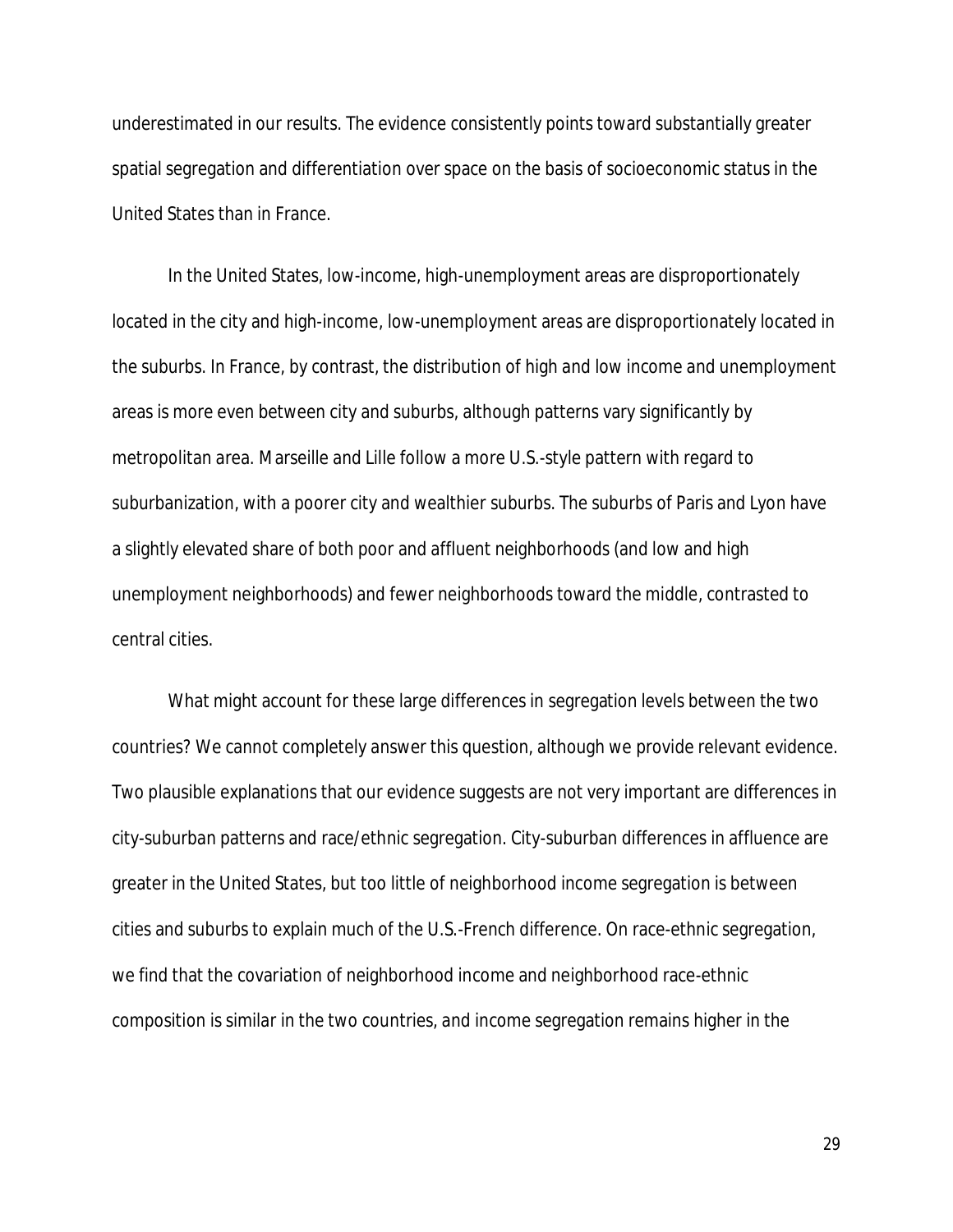United States than in France even after all covariation is removed from the United States but left in the French measures.

We find more evidence in favor of national differences in levels of income inequality in accounting for differences in income segregation patterns. Applying Reardon and Bischoff's (2011b) estimates of the relation between income inequality and income segregation to U.S.- France differences suggests 50 percent or more of the difference may be accounted for by this factor. If this is correct, an important effect of higher inequality in the United States is higher neighborhood separation among income groups.

There are other national differences that may be important, but we lack the means to directly test them. One factor is the French government's much larger role in providing housing. Roughly a third of housing is somehow government-provided in France. French metropolitan areas also tend to have better public transit than American metropolitan areas, and this may contribute to reduced income segregation. By contrast, in the United States, it is difficult to live in many suburbs without a car, strongly reducing the attractiveness of suburban destinations to carless households; this may account for part of the reason that poor households in the United Statee are significantly more likely to live in central cities.

Finally, our results are relevant for debates about the extent to which American and French cities are sufficiently similar that we might be able to apply concepts developed to understand American cities to the French case, most notably the concept "ghetto." American metropolitan areas have more neighborhoods with rates of income, employment, and educational attainment far below and above the metropolitan average than French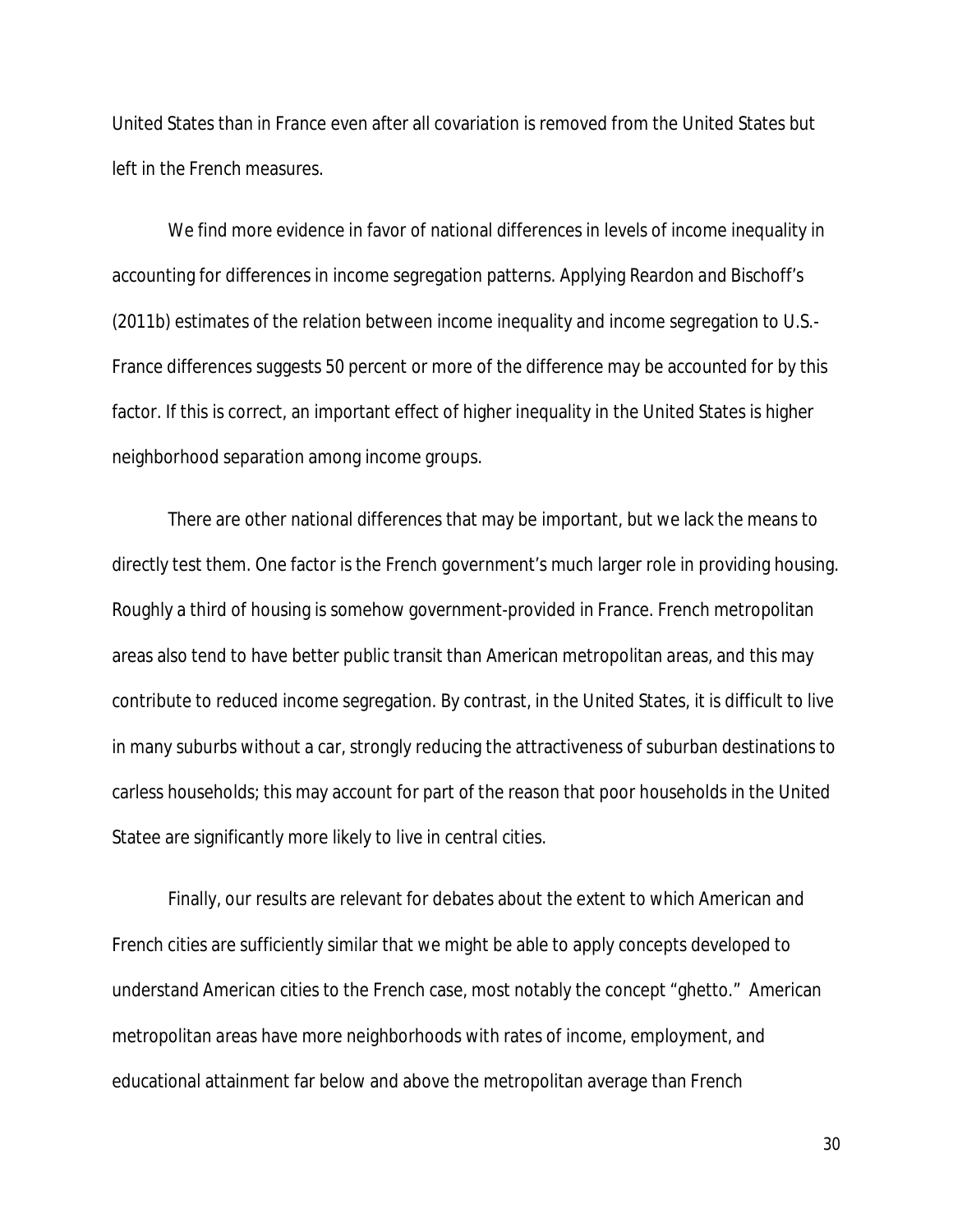metropolitan areas. Poor neighborhoods in the United States tend to be poorer relative to the metropolitan average. If the term "ghetto" is applied to relatively poor, segregated neighborhoods in France, it should be kept in mind that often these areas have socioeconomic status levels that are less far below the metropolitan median than is the case for U.S. cities.

The fact that American cities have more neighborhoods with income, unemployment, and educational attainment levels far above and below average likely contributes to urban social problems in American cities and contributes to higher inequality in America. The different levels of neighborhood differentiation in the two countries influence the typical experiences of the poor and affluent. In both countries, individual poverty tends to be accompanied by contextual poverty, and individual affluence by contextual affluence, but this occurs more strongly in U.S. metropolitan areas than in French ones.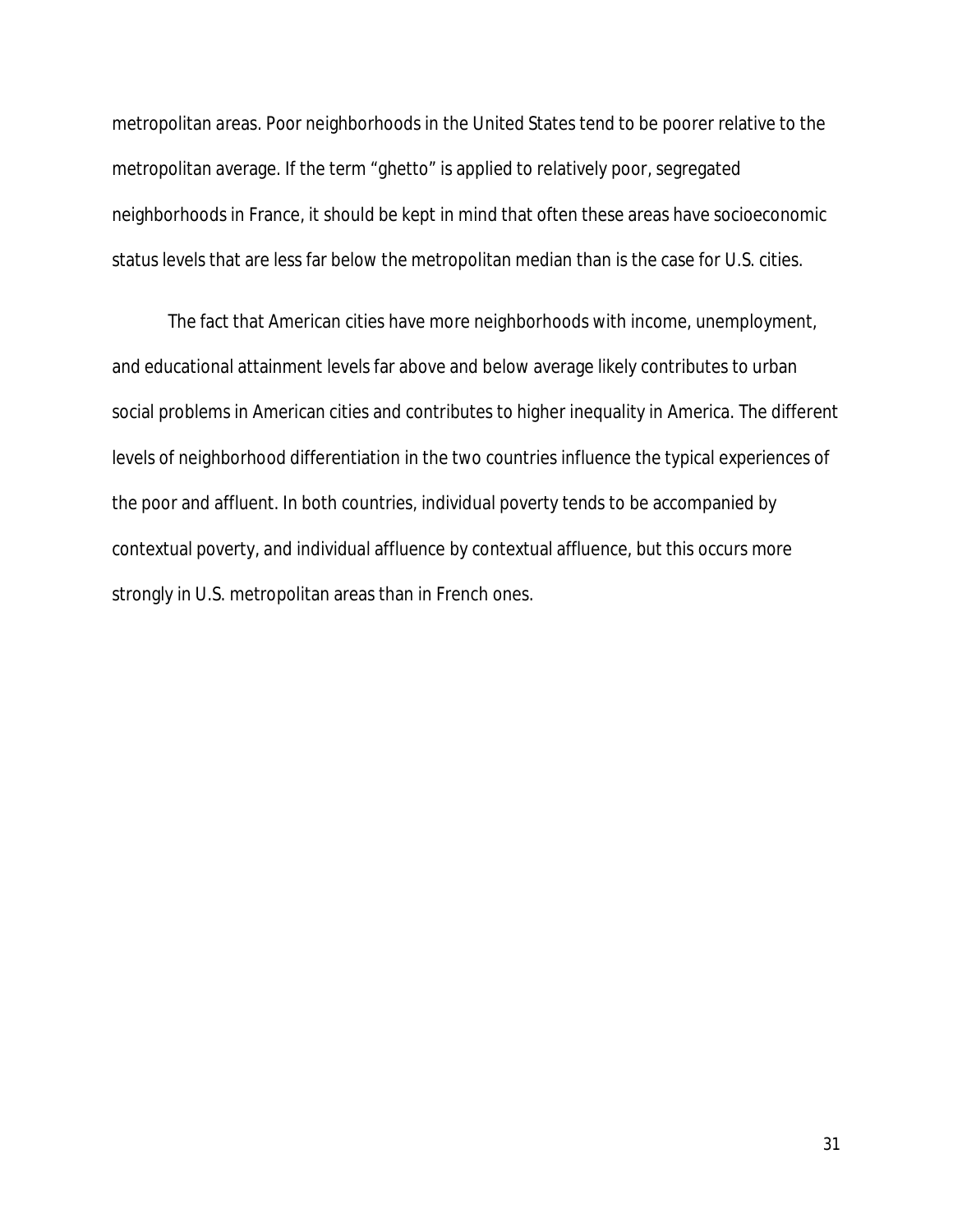#### **Appendix: Measures and Methods for Income Segregation Statistics**

#### *NSI calculation:*

NSI for a metropolitan area is defined as:

$$
NSI = \frac{\sigma_N}{\sigma_H} = \frac{\sqrt{\frac{\sum_{n=1}^{N} h_n (\overline{y_n} - \overline{y})^2}{H}}}{\sqrt{\frac{\sum_{i=1}^{H} (y_i - \overline{y})^2}{H}}}
$$

Where H is the number of households in the metropolitan area,  $h_n$  represents the number of households in the nth neighborhood, y represents income for the ith individual,  $\bar{y}_n$  represents the average income for the nth neighborhood, and  $\bar{y}$  indicates metropolitan average income. The numerator may be calculated for both France and the United States directly from the French Ministry of Finance IRIS data and the American Community Survey data, respectively. The denominator, the standard deviation of metropolitan household income, may be directly calculated from the IRIS data for France from summing within-IRIS deviation (provided in the data) and between-IRIS deviation (calculated from IRIS means). For the United States, we estimate the denominator from counts of numbers of households in 16 income ranges in each metropolitan area. We do this by assuming a lognormal distribution of income, and then using a maximum likelihood estimation to estimate the variability of tract income for each metropolitan income from the data. In practice, this is done using Stata's "intreg" command, estimating an intercept-only model of metropolitan income from tract income counts in categories, which also generates an estimate of the variability of income.

## *Theil's Segregation Index, Income Percentile Segregation Calculations (for Figures) and Reardon's Rank-Ordered H*

If p denotes income percentile ranks for an income distribution, for any value of p we dichotomize the income distribution at pa nd compute the segregation between those with income ranks less than p and those with income ranks greater than or equal to p. If H(p) is Theil's information theory index of segregation (see James and Taeuber 1985), and E(p) is the entropy statistic for p (used in the calculation of H(p)), then the rank-order information theory index  $(H^R)$  is defined as: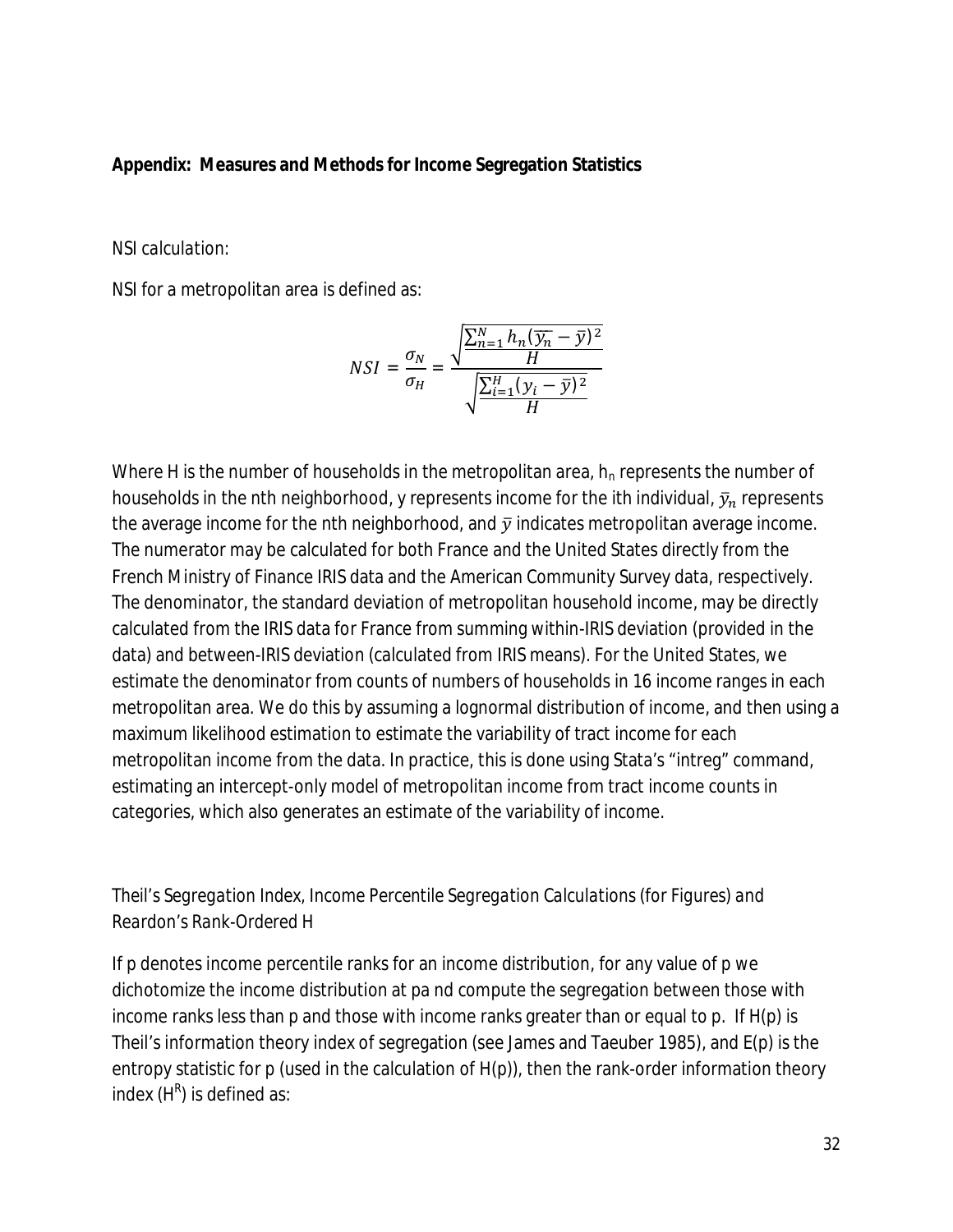$$
H^R = 2\ln(2)\int_0^1 E(p)H(p)dp
$$

We calculate H(p) and H<sup>R</sup> using methods described in Reardon and Bischoff (2011b), pp. 1110-1111 and appendix A. We also apply their method for making income percentile graphs developed with H(p) to the standard index of dissimilarity, which is a straightforward extension. We briefly summarize these methods below.

We initially perform standard computations of Theil's Entropy Index of Segregation(H(p)) and the Index of Dissimilarity (D(p)) for everyone below p and at or above p for each of the income cutpoints available in the two datasets.

In the U.S. data, counts of households are reported in 16 categories. For the French data, we have reports of counts of households in 10 income categories. We also compute the percentile corresponding to each of these cutpoints on the income distribution from the data (p).

We then regress these calculated segregation indexes (H(p)) on the corresponding percentiles (p). Our specification uses a fourth-order quadratic for p to allow for non-linearity (We found very little predictive change from adding a  $5<sup>th</sup>$  order term.). We use the resulting curve to predict the segregation scores for all percentiles of the income distribution from the 10<sup>th</sup> to the 90<sup>th</sup> percentile in the two countries. These are shown on the figures for both entropy and the index of dissimilarity.

To compute the rank-ordered H<sup>R</sup> statistic, we applied the integral evaluation formula derived in appendix A of Reardon and Bischoff (2011b) to the fourth-order quadratic coefficients. The formula evaluates the integral and also applies a set of weights, which weight percentiles of the income distribution toward the center of the income distribution more heavily and give little weight to percentiles at the extremes.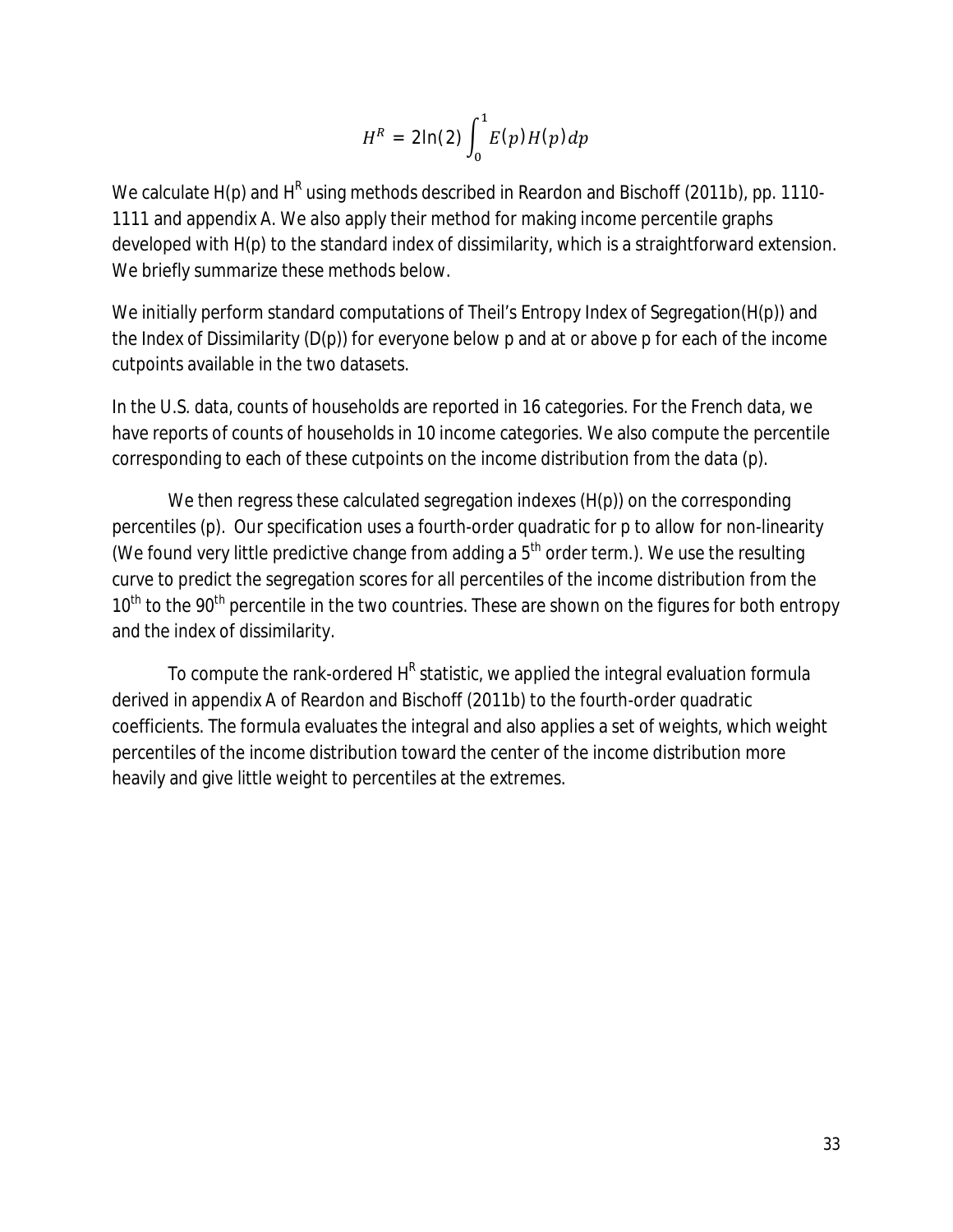### *References*

Atkinson, Anthony B., Thomas Piketty, and Emmanuel Saez. 2011. "Top Incomes in the Long Run of History." *Journal of Economic Literature* 49:1, 3–71.

Coleman, James, et al. 1966. *Equality of Educational Opportunity*. Washington, DC: U.S. Office of Education.

Cousin, Bruno. 2011. "Euro-American Perspective on Urban Renewal, Social Upgrading and the Role of Upper Middle Class Self Segregation: the Case of Refounded Neighborhoods." Paper presented at the 2011 IPR/OSC workshop, Evanston IL, June 23-24.

Fischer, Claude, Gretchen Stockmayer, Jon Stiles and Michael Hout. 2004. "Distinguishing the Geographic Levels and Social Dimensions of U.S. Metropolitan Segregation, 1960-2000." *Demography* 41(1): 37-59.

Glaeser, Edward, Matt Kahn, and Jordan Rappaport. 2008. "Why do the Poor Live in Cities?"*Journal of Urban Economics* 63(1): 1-24.

Iceland, John and Erika Steinmetz. 2003. "The Effects of Using Census Block Groups Instead of Census Tracts When Examining Residential Housing Patterns." Retrieved September 12, 2013 from http://www.census.gov/housing/patterns/publications/unit\_of\_analysis.pdf

INSEE. 2013a. "Definition: IRIS." Retrieved September 17, 2013: http://www.insee.fr/en/methodes/default.asp?page=definitions/iris.htm

INSEE. 2013b. "Definition: Unité urbaine." Retrieved September 10, 2013 from http://www.insee.fr/fr/methodes/default.asp?page=definitions/unite-urbaine.htm

James, David R., and Karl Taeuber. 1985. "Measures of Segregation." Sociological Methodology 14:1–32.

Jargowsky, Paul. 1996. "Take the Money and Run: Economic Segregation in U.S. Metropolitan Areas." *American Sociological Review* 61(6): 984-998.

Jargowsky, Paul. 1997. *Poverty and Place: Ghettos, Barrios, and the American City*. New York: Russell Sage Foundation.

Kahlenberg, Richard. 2001. *All Together Now*. Washington, D.C.: Brookings.

Krivo, Lauren J. and Ruth D. Peterson. 2010. *Divergent Social Worlds: Neighborhood Crime and the Racial-Spatial Divide*. New York: Russell Sage Foundation.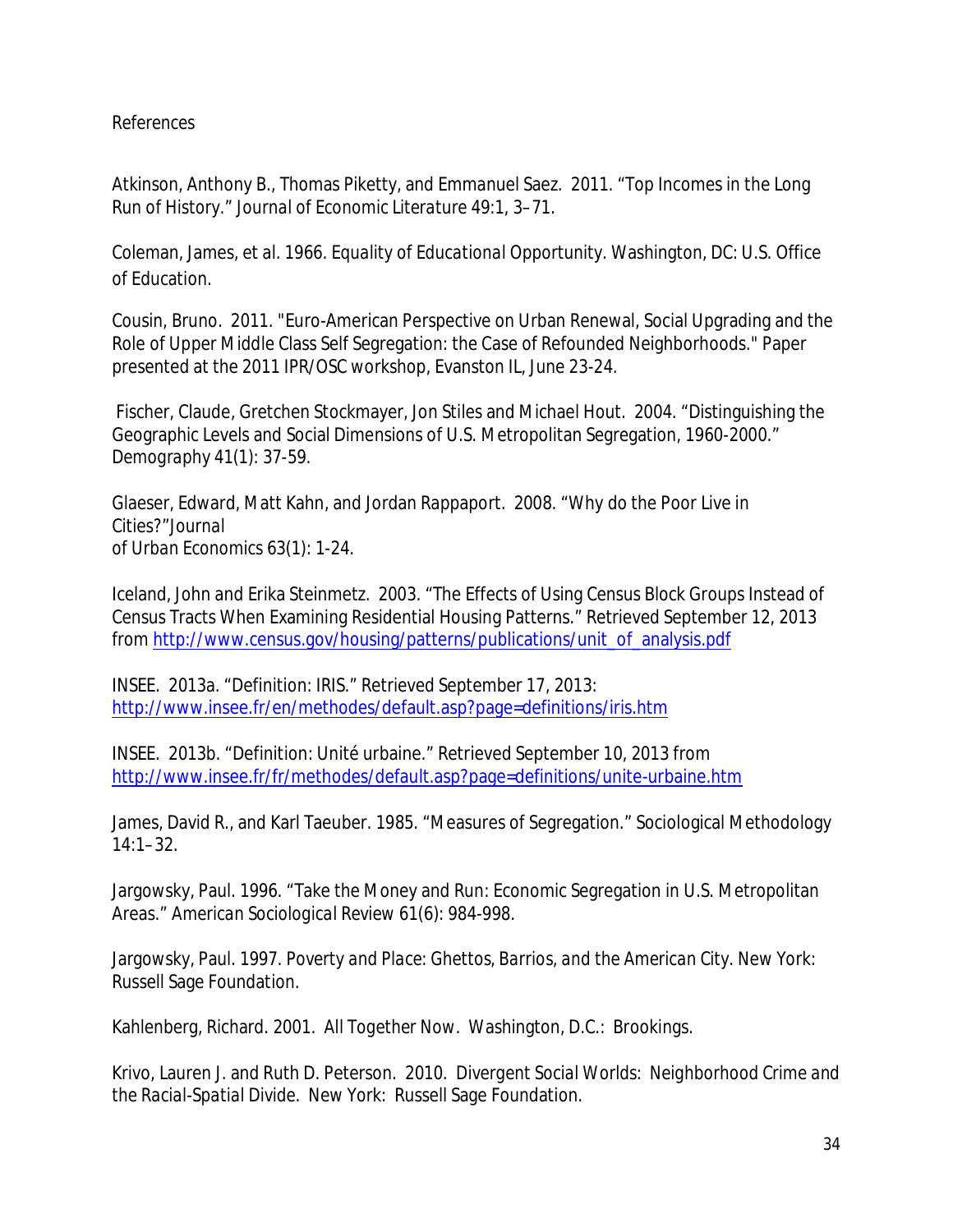Kruythoff, H. M., & Baart, B. 1998. *Towards undivided cities in Western Europe. New challenges for*

*urban policy*, part 6 Lille. Delft: Delft University Press.

Lamont, Michele. 1992. *Money, Morals, and Manners: The Culture of the French and American Upper-Middle Class*. Chicago: University of Chicago Press.

Lapeyronnie, Didier. 2008. *Ghetto Urbain: Ségrégation, Violence, Pauvreté dans la France actuelle*. Paris: Robert Laffont.

Malatous, Thomas and Kuniko Fujita, eds. 2012. *Residential Segregation in Comparative Perspective: Making Sense of Contextual Diversity*. Ashgate.

Massey, Douglas S. and Mitchell Eggers. 1993 "The Spatial Concentration of Affluence and Poverty During the 1970s." *Urban Affairs Quarterly* 29:299-315.

Mayer, Susan. 2001. "How the Growth in Income Inequality Increased Economic Segregation." Working paper no. 230. Joint Center for Poverty Research, Northwestern University, Institute for Policy Research, and University of Chicago, Harris School of Public Policy Studies.

McPherson, Miller, Lynn Smith-Lovin, and James M Cook. 2001. "Birds of a Feather: Homophily in Social Networks." *Annual Review of Sociology* 27:415-444.

Musterd, Sako. 2005. "Social and Ethnic Segregation in Europe: Levels, Causes, and Effects." *Journal of Urban Affairs* 27(3):331-348.

National Geographic Society. 2012. "Greendex 2012: Consumer Choice and the Environment, a National Tracking Survey." Retrieved October 12, 2013 from http://images.nationalgeographic.com/wpf/mediacontent/file/NGS\_2012\_Final\_Global\_report\_Jul20-cb1343059672.pdf

OECD Stat Extracts. Retrieved September 12, 2013 from http://stats.oecd.org/index.aspx?queryid=46189

Orfield, Gary, and Chunmei Lee. 2005. "Why Segregation Matters: Poverty and Educational Inequality." Report of the Civil Rights Project at Harvard University..

Pan ké Shon, Jean-Louis. 2009. "Ségrégation ethnique et ségrégation sociale en quartiers sensibles." *Revue française de sociologie* 50(3):451-487.

Pan ké Shon, Jean-Louis. 2013. *Ségrégation et incorporation des immigrés: France et Europe des années 1960 à aujourd'hui*. Unpublished manuscript, CREST-INSEE.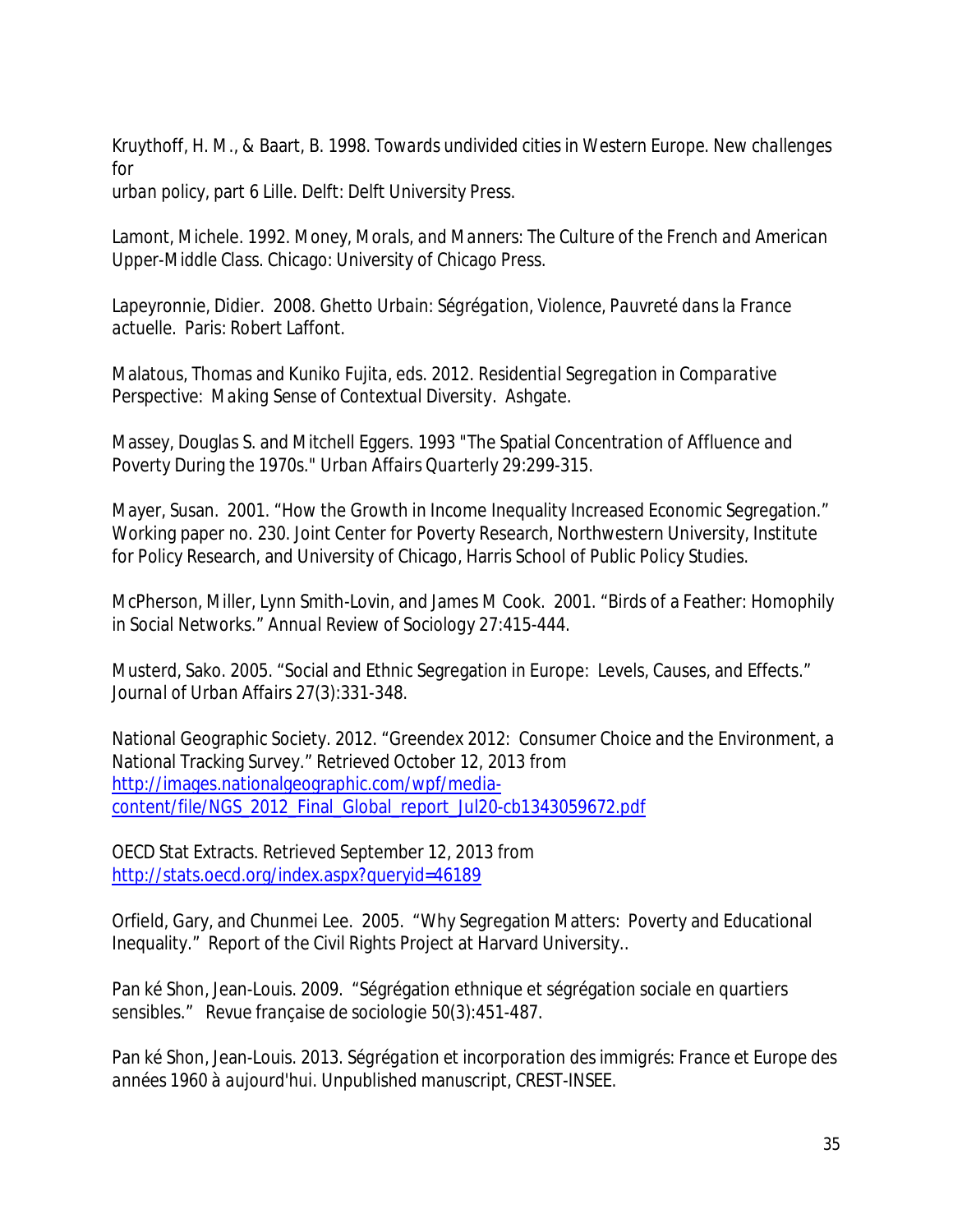Pinçon Michel and Monique Pinçon-Charlot. 2005. *Sociologie de la Bourgeoisie*. Paris: La découverte.

Peterson, Ruth D. and Lauren J. Krivo. 2010. *Divergent Social Worlds: Neighborhood Crime and the Racial-Spatial Divide*. New York: Russell Sage Foundation.

Préteceille, Edmond. 2006. "La ségrégation sociale a-t-elle augmenté? " *Sociétés Contemporaines* 62: 69-93.

Préteceille, Edmond. 2011. "Has ethno-racial segregation increased in the greater Paris Metropolitan area?" *Revue française de sociologie* 52(5):31-62.

Préteceille, Edmond. 2012. "Segregation, Social Mix, and Public Policies in Paris." In Maloutas, Thomas, and Kuniko Fujita, eds., 2012. *Residential Segregation in Comparative Perspective: Making Sense of Contextual Diversity,* 153-176. Ashgate.

Quillian, Lincoln. 2003. "The Decline of Male Employment in Low-Income Black Neighborhoods, 1950-1990." *Social Science Research* 32:220-250.

Reardon, S., J. T. Yun and T. Eitle. 2000. "The changing structure of school segregation: Measurement and evidence of multiracial metropolitan-area school segregation, 1989–1995." *Demography* 37 (3): 351–64.

Reardon, Sean and Kendra Bischoff. 2011a. "Growth in the Residential Segregation of Families by Income, 1970-2009." A Report of the U.S. 2010 Project, Brown University. Retrieved September 17, 2013, from http://www.s4.brown.edu/us2010/Data/Report/report111111.pdf

Reardon, Sean, and Kendra Bischoff. 2011b. "Income Inequality and Income Segregation." *American Journal of Sociology* 116(4):1092-1153.

Safi, Mirna, 2006. "Le processus d'intégration des immigrés en France: inégalités et segmentation," *Revue française de sociologie* 47(1):3-48.

Safi, Mirna. 2009. "La dimension spatiale de l'intégration: évolution de la ségrégation des populations immigrées en France entre 1968 et 1999." *Revue Française de sociologie* 209(3):521-552.

U.S. Census Bureau. 2013. "Metropolitan Areas." Retrieved September 17, 2013, from http://www.census.gov/population/metro/

Wacquant, Loic. 2007. "French Working-Class Banlieues and Black American Ghetto: From Conflation to Comparison." *Qui Parle* 16(2):5-38.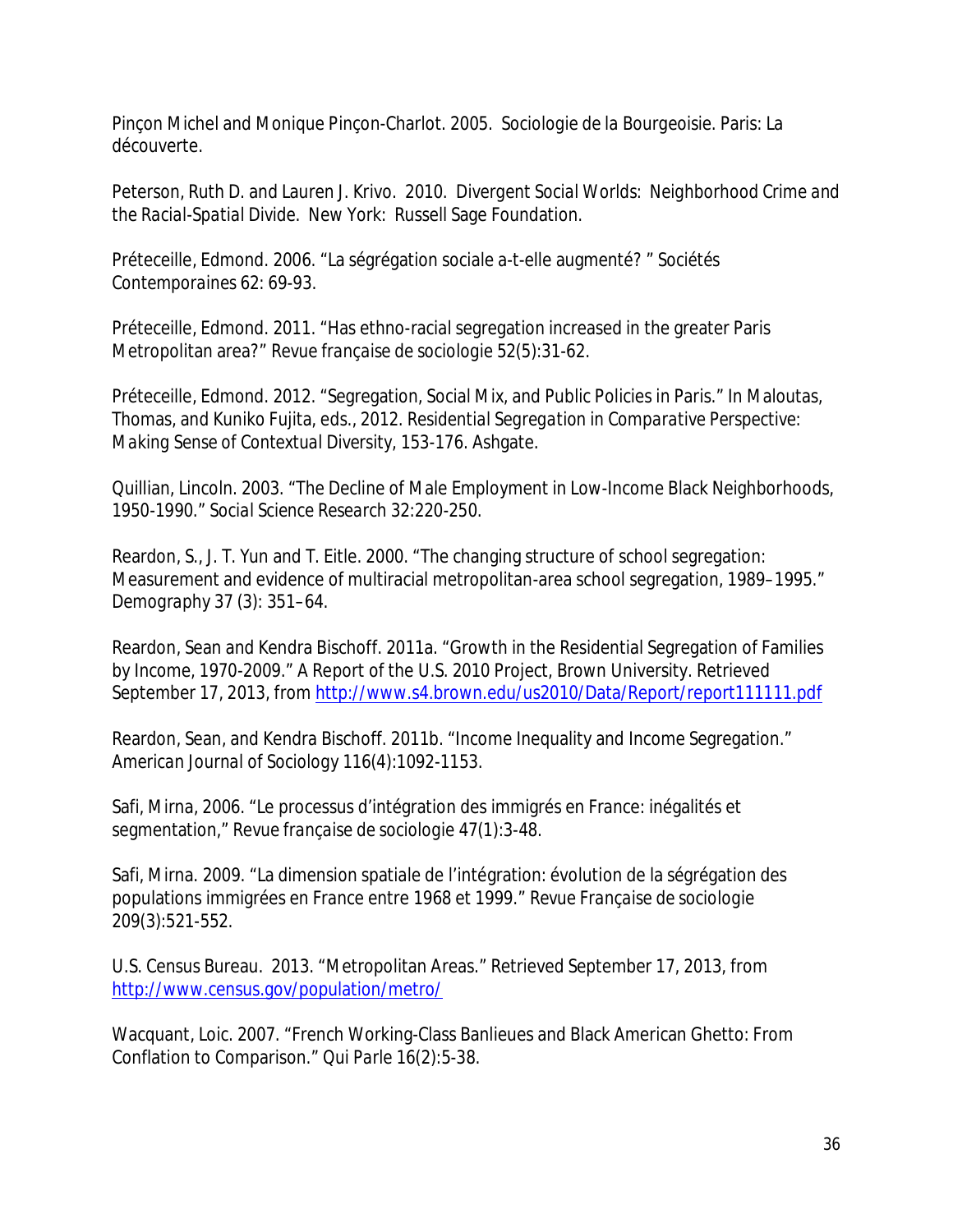Wagmiller, Robert L. 2007. "Race and the Spatial Segregation of Jobless Men in Urban America." *Demography* 44 (3):539-562.

Watson, Tara. 2009. "Inequality and the Measurement of Residential Segregation by Income in American Neighborhoods." *Review of Income and Wealth* 55(3):820-844.

Wilson, William Julius. 1987. *The Truly Disadvantaged: The Inner City, the Underclass, and Public Policy*. Chicago: University of Chicago Press.

World Bank. 2013. "Motor Vehicles per 1000 People." Retrieved October 12, 2013, from http://data.worldbank.org/indicator/IS.VEH.NVEH.P3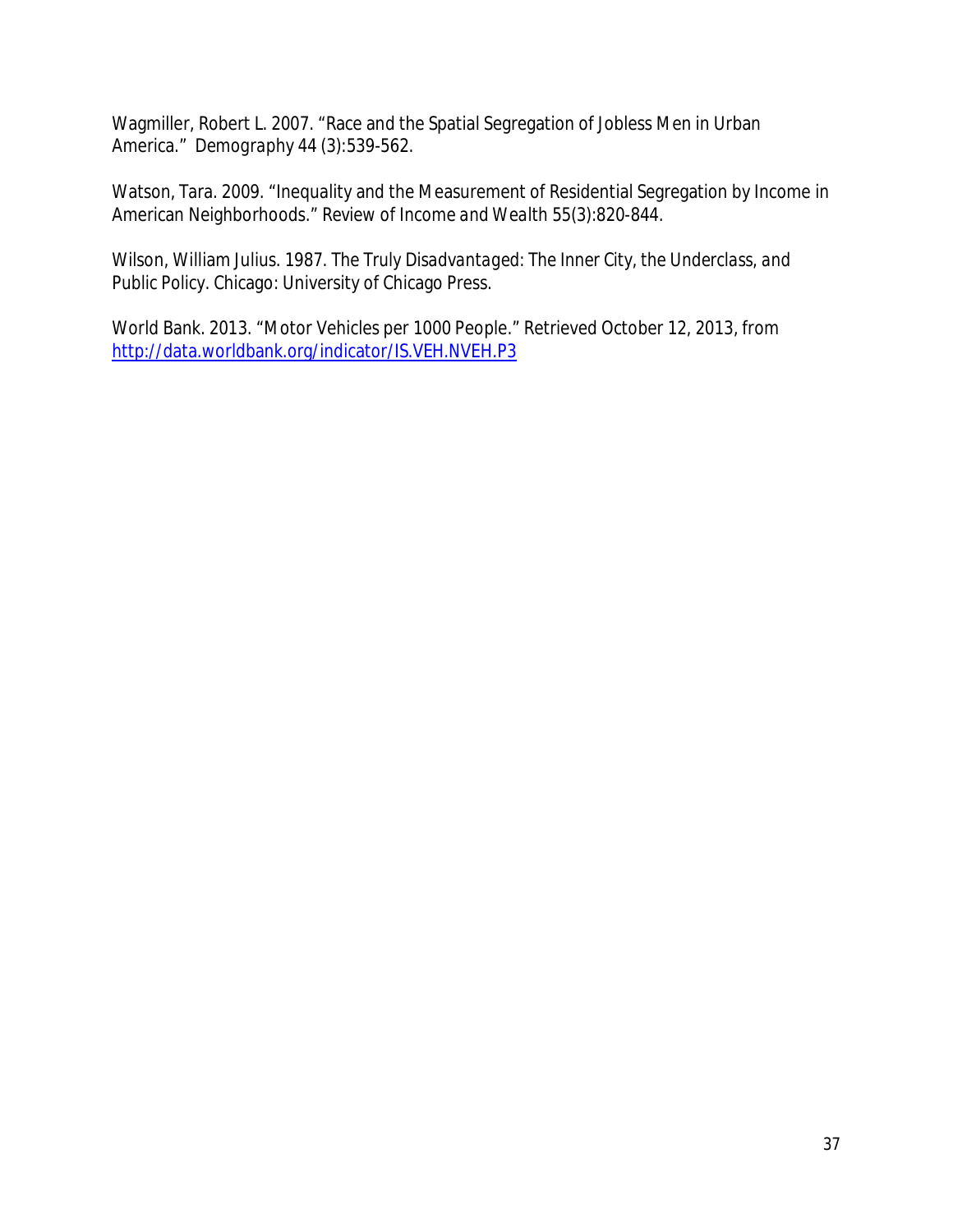## **Table 1: Characteristics of French and U.S. Cities in Comparison and Full Samples**

# **A. Specific Comparison Cities**

| <b>FRANCE</b>                                             |            |         |                | <b>United States</b>              |            |           |                |
|-----------------------------------------------------------|------------|---------|----------------|-----------------------------------|------------|-----------|----------------|
|                                                           |            | Median  |                |                                   |            | Median    |                |
|                                                           | Population | Income  | <b>UE Rate</b> |                                   | Population | Income    | <b>UE Rate</b> |
|                                                           |            | (Euros) |                |                                   |            | (Dollars) |                |
| Paris                                                     |            |         |                | New York                          |            |           |                |
| Paris - City                                              | 2,167,285  |         | 11             | New York - City                   | 8,077,314  |           | 7.3            |
| Paris - Inner Suburbs                                     | 4,346,347  |         | 12.3           | New York - Inner Suburbs          | 5,609,079  |           | 5.8            |
| Paris - Outer Suburbs                                     | 3,739,339  |         | 9.8            | New York - Outer Suburbs          | 5,010,517  |           | 5.7            |
| Paris Region (total)                                      | 10,252,971 | 34,110  | 11.1           | New York Region (total)           | 18,696,910 | 63,915    | 6.4            |
| Marseille                                                 |            |         |                | Denver, CO                        |            |           |                |
| Marseille City                                            | 807,000    |         | 17.5           | Denver City                       | 944,719    |           | 5.0            |
| Marseille Suburbs                                         | 753,000    |         | 11.6           | <b>Denver Suburbs</b>             | 1,519,696  |           | 6.0            |
| Marseille Region                                          | 1,560,000  | 26,307  | 14.6           | Denver Region                     | 2,464,415  | 60,137    | 5.6            |
| Lyon                                                      |            |         |                | Raleigh, NC                       |            |           |                |
| Lyon City                                                 | 472,000    |         | 11.1           | Raleigh City                      | 518,568    |           | 6.4            |
| Lyon Suburbs                                              | 1,038,000  |         | 10.7           | <b>Raleigh Suburbs</b>            | 551,126    |           | 5.1            |
| Lyon Region                                               | 1,510,000  | 27,778  | 10.8           | Raleigh Region                    | 1,069,694  | 60,026    | 5.6            |
| Lille (excluding Belgian part)                            |            |         |                | New Orleans, LA                   |            |           |                |
| Lille City                                                | 230,000    |         | 17             | New Orleans City                  | 498,646    |           | 7.9            |
| Lille Suburbs                                             | 784,000    |         | 14.4           | <b>New Orleans Suburbs</b>        | 606,374    |           | 5.6            |
| Lille Region                                              | 1,014,000  | 25,909  | 15             | New Orleans Region                | 1,105,020  | 47,647    | 6.7            |
| B. All Metro Areas with Population Above 1 Million, Means |            |         |                |                                   |            |           |                |
| <b>FRANCE</b> (Metropolitan N=4)                          |            |         |                | United States (Metropolitan N=51) |            |           |                |
| Cities                                                    | 919,071    |         | 12.7           | Cities                            | 1,253,682  |           | 7.4            |
| Suburbs                                                   | 2,665,172  |         | 11.3           | Suburbs                           | 1,964,081  |           | 5.9            |
| <b>Region Overall</b>                                     | 3,584,243  | 31,964  | 11.6           | Overall                           | 3,217,763  | 61,263    | 6.5            |

Note: Metropolitan averages are computed weighted by households (income) or persons in the labor force (unemployment).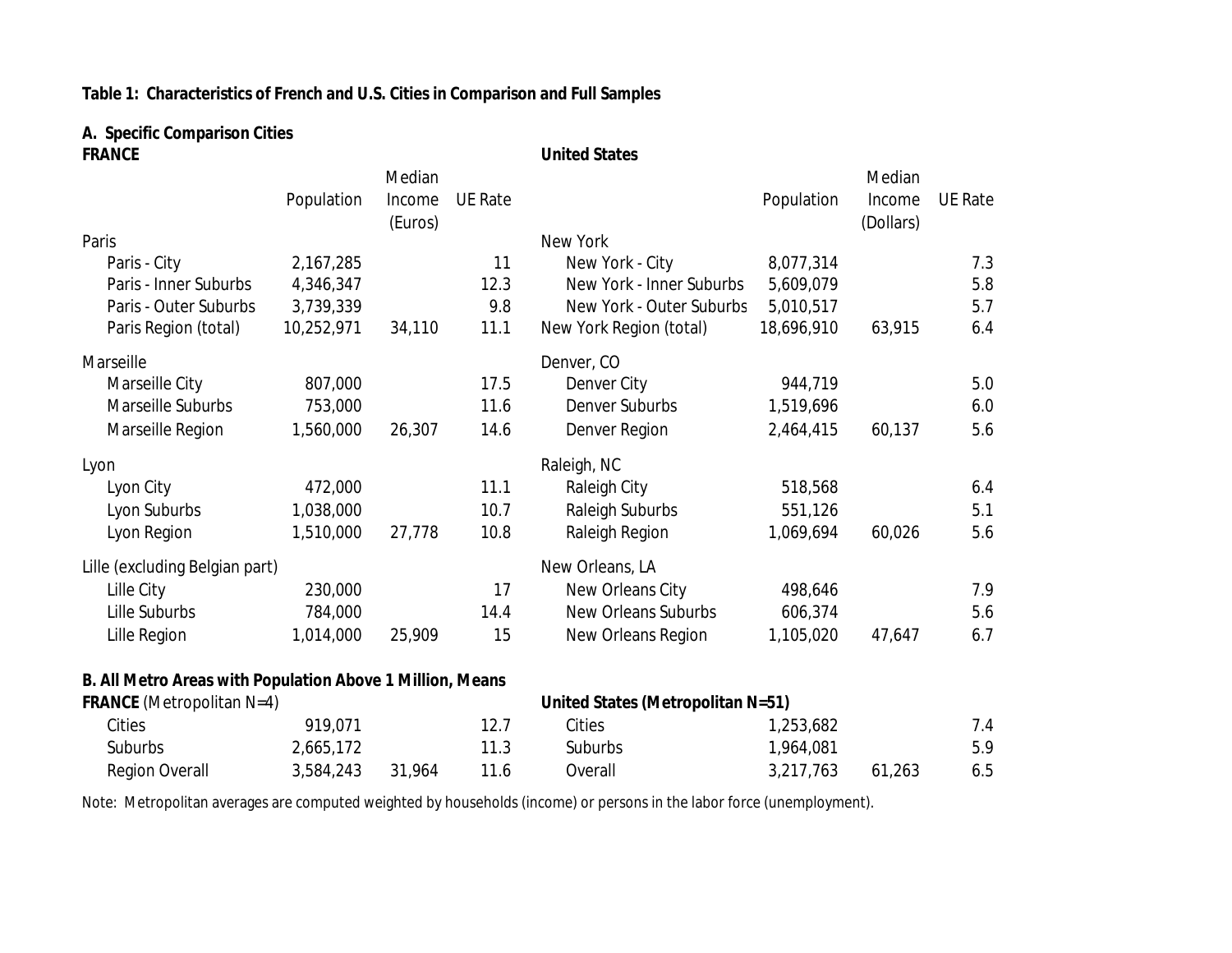## **Table 2: Income Segregation**

| <b>FRANCE</b>                    | % Living in High, Middle, and Low Income Neighborhoods |                                                        |         |                           |                        |  |  |  |
|----------------------------------|--------------------------------------------------------|--------------------------------------------------------|---------|---------------------------|------------------------|--|--|--|
|                                  |                                                        |                                                        |         |                           | <b>Unites Urbaines</b> |  |  |  |
| Ratio, IRIS Median to Region     |                                                        |                                                        |         |                           | > 1 million pop.,      |  |  |  |
| <b>Median</b>                    | <b>Paris</b>                                           | Lille                                                  | Lyon    | <b>Marseille</b>          | pooled $(N=4)$         |  |  |  |
| Low Income (Below 67%)           | 11.5                                                   | 16.2                                                   | 9.3     | 14.1                      | 11.9                   |  |  |  |
| 67%-80%                          | 15.9                                                   | 15.9                                                   | 14.6    | 16.0                      | 15.7                   |  |  |  |
| 80%-100%                         | 28.2                                                   | 22.9                                                   | 33.8    | 24.3                      | 27.9                   |  |  |  |
| 100%-125%                        | 25.8                                                   | 25.5                                                   | 26.4    | 22.8                      | 25.5                   |  |  |  |
| 125%-150%                        | 12.1                                                   | 10.9                                                   | 10.2    | 15.8                      | 12.2                   |  |  |  |
| High Income (Above 150%)         | 6.6                                                    | 8.6                                                    | 5.8     | 7.1                       | 6.7                    |  |  |  |
| Total                            | 100.0                                                  | 100.0                                                  | 100.0   | 100.0                     | 100.0                  |  |  |  |
| Number of households             | 4,034,306                                              | 354,750                                                | 498,287 | 554,137                   |                        |  |  |  |
| <b>Segregation Indexes</b>       |                                                        |                                                        |         |                           | Mean                   |  |  |  |
| Neighborhood Sorting Index (NSI) | 0.254                                                  | 0.324                                                  | 0.250   | 0.272                     | 0.261                  |  |  |  |
| Rank-Ordered H                   | 0.076                                                  | 0.102                                                  | 0.067   | 0.092                     | 0.079                  |  |  |  |
| <b>United States</b>             |                                                        | % Living in High, Middle, and Low Income Neighborhoods |         |                           |                        |  |  |  |
|                                  |                                                        |                                                        |         |                           | $CBSA > 1$ million     |  |  |  |
| Ratio, Tract Median to Region    |                                                        |                                                        |         |                           | pop., pooled           |  |  |  |
| <b>Median</b>                    | <b>New York</b>                                        | Raleigh                                                |         | <b>Denver New Orleans</b> | $(N=51)$               |  |  |  |
| Low Income (Below 67%)           | 23.0                                                   | 12.5                                                   | 21.9    | 14.5                      | 17.8                   |  |  |  |
| 67%-80%                          | 9.3                                                    | 16.2                                                   | 12.7    | 13.2                      | 11.4                   |  |  |  |
| 80%-100%                         | 15.0                                                   | 23.9                                                   | 18.3    | 17.7                      | 19.4                   |  |  |  |
| 100%-125%                        | 16.2                                                   | 18.6                                                   | 15.2    | 24.0                      | 20.9                   |  |  |  |
| 125%-150%                        | 14.8                                                   | 13.9                                                   | 13.1    | 15.6                      | 14.0                   |  |  |  |
| High Income (Above 150%)         | 21.8                                                   | 14.9                                                   | 18.8    | 15.0                      | 16.5                   |  |  |  |
| Total                            | 100.0                                                  | 100.0                                                  | 100.0   | 100.0                     | 100.0                  |  |  |  |
| Number of households             | 6,809,386                                              | 407,344                                                | 978,799 | 416,300                   |                        |  |  |  |
| <b>Segregation Indexes</b>       |                                                        |                                                        |         |                           | Mean                   |  |  |  |
| Neighborhood Sorting Index (NSI) | 0.364                                                  | 0.353                                                  | 0.380   | 0.325                     | 0.365                  |  |  |  |
| Rank-Ordered H                   |                                                        |                                                        |         |                           |                        |  |  |  |

Note: Metropolitan means weighted by number of households.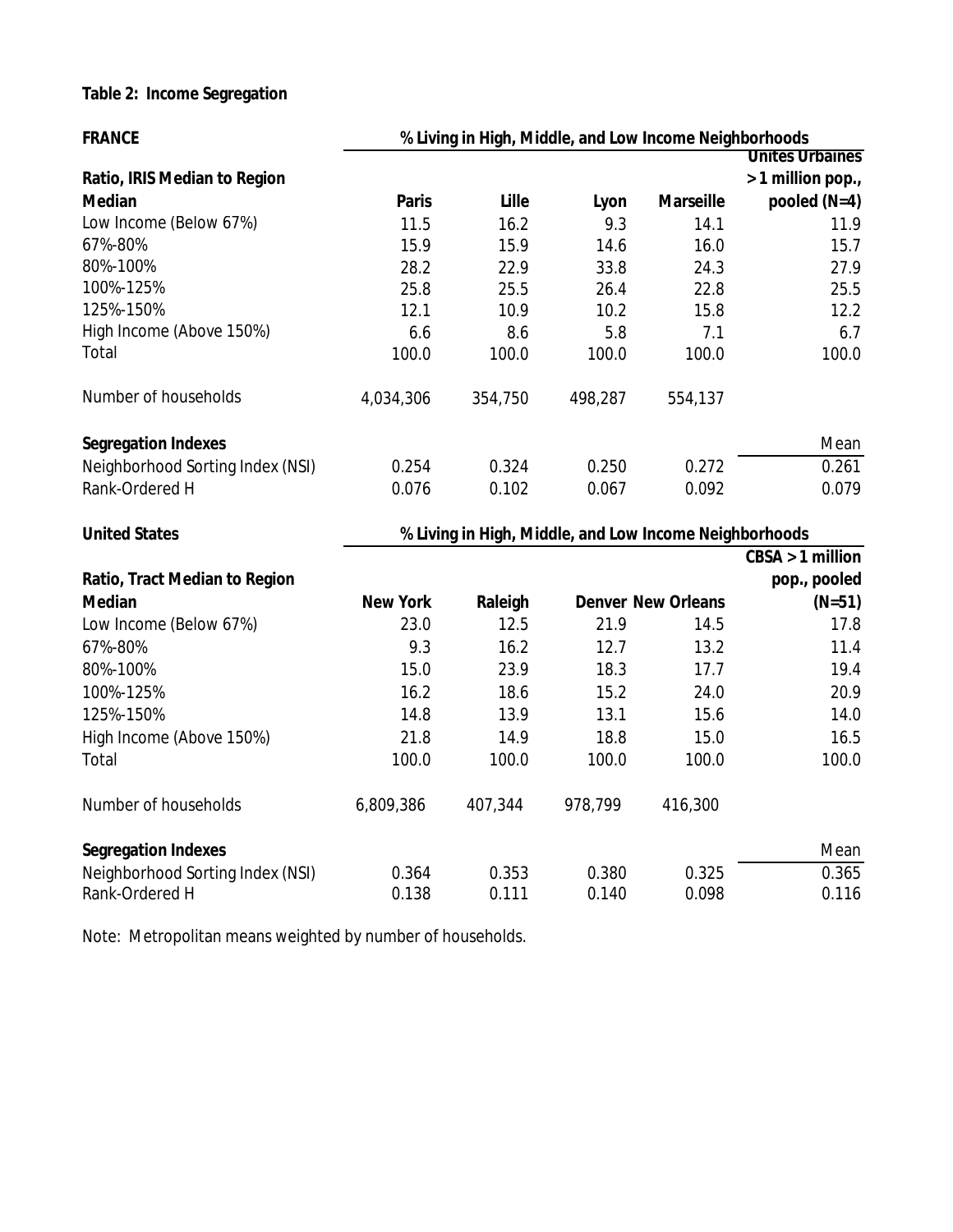# **Table 3: Segregation of Employed vs. Unemployed**

| <b>FRANCE</b>                                          | % Living in High, Middle, Low UE Neighborhoods |                |                                                |                  |                             |  |  |  |
|--------------------------------------------------------|------------------------------------------------|----------------|------------------------------------------------|------------------|-----------------------------|--|--|--|
|                                                        |                                                |                |                                                |                  | <b>Unites Urbaines &gt;</b> |  |  |  |
|                                                        |                                                |                |                                                |                  | 1 million pop.,             |  |  |  |
| Ratio, IRIS UE to Region UE                            | <b>Paris</b>                                   | Lille          | Lyon                                           | <b>Marseille</b> | pooled $(N=4)$              |  |  |  |
| Very Low UE (Less than 50%)                            | 7.4                                            | 13.9           | 9.9                                            | 9.3              | 8.3                         |  |  |  |
| 50-67%                                                 | 17.1                                           | 20.7           | 16.9                                           | 20.5             | 17.6                        |  |  |  |
| 67%-80%                                                | 15.9                                           | 9.7            | 13.7                                           | 14.3             | 15.1                        |  |  |  |
| 80%-100%                                               | 19.2                                           | 18.4           | 20.0                                           | 16.0             | 18.9                        |  |  |  |
| 100%-125%                                              | 15.2                                           | 9.0            | 14.9                                           | 15.9             | 14.8                        |  |  |  |
| 125%-150%                                              | 9.3                                            | 9.0            | 9.0                                            | 5.8              | 8.9                         |  |  |  |
| 150-200%                                               | 10.8                                           | 10.8           | 8.3                                            | 8.8              | 10.4                        |  |  |  |
| Very High UE (More than 200%)                          | 5.1                                            | 8.5            | 7.4                                            | 9.3              | 6.0                         |  |  |  |
| Total                                                  | 100                                            | 100            | 100.1                                          | 99.9             | 100.0                       |  |  |  |
| <b>Segregation Measures UE vs. Employed</b>            |                                                |                |                                                |                  |                             |  |  |  |
| Dissimilarity Index (D)                                | 0.197                                          | 0.259          | 0.204                                          | 0.240            | 0.206                       |  |  |  |
| Theil Segregation Index (H)                            | 0.034                                          | 0.062          | 0.040                                          | 0.056            | 0.038                       |  |  |  |
| Number of Persons in LF                                | 5,171,958                                      | 460,440        | 711,184                                        | 668,687          | 7,012,269                   |  |  |  |
|                                                        |                                                |                |                                                |                  |                             |  |  |  |
| <b>United States</b>                                   |                                                |                | % Living in High, Middle, Low UE Neighborhoods |                  |                             |  |  |  |
|                                                        |                                                |                |                                                |                  |                             |  |  |  |
|                                                        |                                                |                |                                                | <b>New</b>       | pop., pooled                |  |  |  |
| Ratio, Tract UE to Region UE                           | <b>New York</b>                                | Raleigh        | <b>Denver</b>                                  | <b>Orleans</b>   | $(N=51)$                    |  |  |  |
| Very Low UE (Less than 50%)                            | 12.9                                           | 14.9           | 19.0                                           | 25.0             | 18.0                        |  |  |  |
| 50-67%                                                 | 12.3                                           | 12.0           | 12.6                                           | 15.2             | 13.9                        |  |  |  |
| 67%-80%                                                | 8.6                                            | 14.7           | 11.6                                           | 8.3              | $CBSA > 1$ million<br>11.0  |  |  |  |
| 80%-100%                                               | 13.7                                           | 14.3           | 15.7                                           | 13.8             | 15.3                        |  |  |  |
| 100%-125%                                              | 15.7                                           | 19.3           | 12.9                                           | 13.3             | 14.5                        |  |  |  |
| 125%-150%                                              | 11.9                                           | 10.2           | 9.0                                            | 7.0              | 9.9                         |  |  |  |
| 150-200%                                               | 14.0                                           | 9.2            | 12.0                                           | 9.0              |                             |  |  |  |
|                                                        |                                                |                |                                                |                  | 10.1                        |  |  |  |
| Very High UE (More than 200%)<br>Total                 | 10.9<br>100.0                                  | 5.5<br>100.0   | 7.1<br>100.0                                   | 8.4<br>100.0     | 7.4<br>100.0                |  |  |  |
|                                                        |                                                |                |                                                |                  |                             |  |  |  |
| <b>Segregation Measures UE vs. Employed</b>            |                                                |                |                                                |                  |                             |  |  |  |
| Dissimilarity Index (D)<br>Theil Segregation Index (H) | 0.237<br>0.047                                 | 0.225<br>0.043 | 0.240<br>0.045                                 | 0.296<br>0.081   | 0.242<br>0.050              |  |  |  |

Note: metropolitan means weighted by number of persons in the labor force.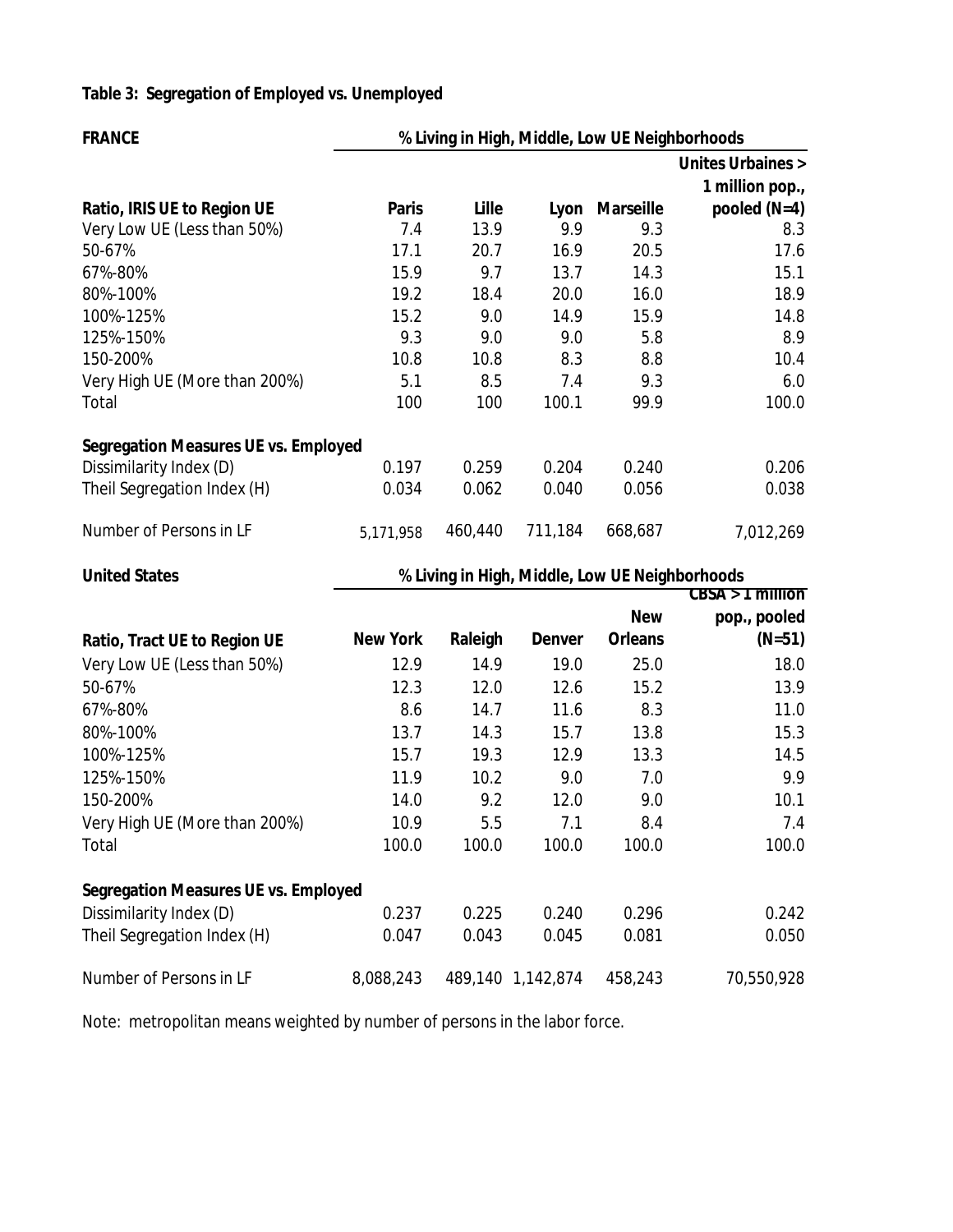#### **Table 4: Segregation by Educational Attainment**

#### **A. 9th Grade (BEPC) or Less vs. More than 9th grade/BEPC**

|                             |                 |         |               |                  | Mean $UU > 1$<br><b>Million Pop.,</b> |
|-----------------------------|-----------------|---------|---------------|------------------|---------------------------------------|
| <b>FRANCE</b>               | <b>Paris</b>    | Lille   | Lyon          | <b>Marseille</b> | $N=4$                                 |
| Dissimilarity Index (D)     | 0.239           | 0.259   | 0.204         | 0.240            | 0.237                                 |
| Theil Segregation Index (H) | 0.058           | 0.062   | 0.040         | 0.056            | 0.056                                 |
|                             |                 |         |               |                  |                                       |
|                             |                 |         |               |                  | Mean $CBSA > 1$                       |
|                             |                 |         |               | <b>New</b>       | <b>Million Pop.,</b>                  |
| <b>United States</b>        | <b>New York</b> | Raleigh | <b>Denver</b> | <b>Orleans</b>   | $N=51$                                |
| Dissimilarity Index (D)     | 0.410           | 0.380   | 0.501         | 0.301            | 0.402                                 |

### **B. Degree Beyond High School (Bac+2 or Associates) vs. High School Degree (Bac) or Less**

|                             |                 |         |               |                  | Mean $UU > 1$<br><b>Million Pop.,</b> |
|-----------------------------|-----------------|---------|---------------|------------------|---------------------------------------|
| <b>FRANCE</b>               | <b>Paris</b>    | Lille   | Lyon          | <b>Marseille</b> | $N=4$                                 |
| Dissimilarity Index (D)     | 0.323           | 0.293   | 0.272         | 0.270            | 0.309                                 |
| Theil Segregation Index (H) | 0.103           | 0.094   | 0.078         | 0.077            | 0.097                                 |
|                             |                 |         |               |                  | Mean $CBSA > 1$                       |
|                             |                 |         |               | <b>New</b>       | <b>Million Pop.,</b>                  |
| <b>United States</b>        | <b>New York</b> | Raleigh | <b>Denver</b> | <b>Orleans</b>   | $N=51$                                |
| Dissimilarity Index (D)     | 0.333           | 0.338   | 0.323         | 0.317            | 0.329                                 |

Theil Segregation Index (H)  $0.125$  0.119 0.114 0.112 0.118

Note: Metropolitan means weighted by number of persons for whom education is determined.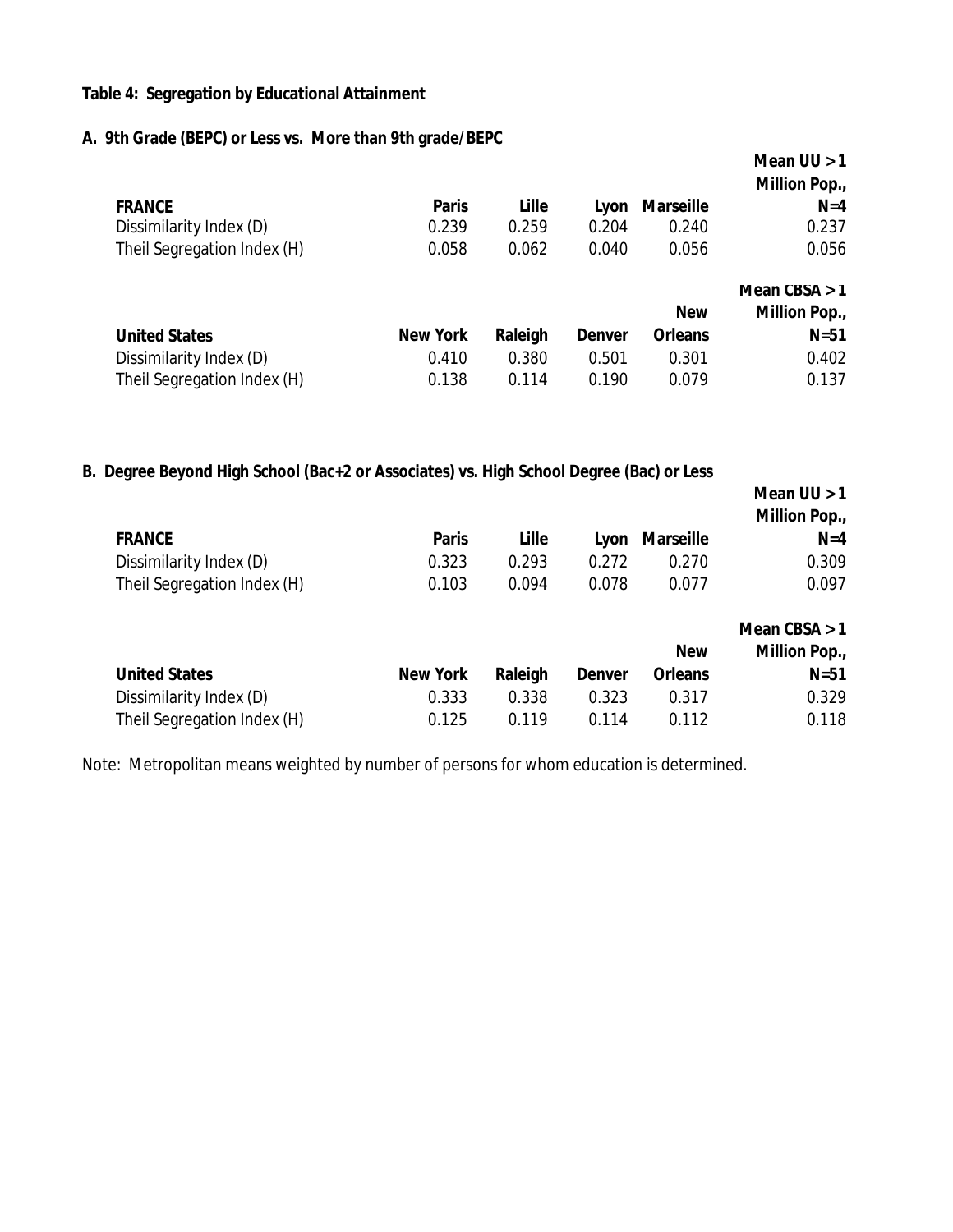## **Table 5: City and Suburban Proportions of Households Living in High, Middle, and Low Income Neighborhoods**

| <b>FRANCE</b>                 |              |                              |                              |                   |                |                  |                |                |                  |                | <b>Pooled 4 UUs</b> |
|-------------------------------|--------------|------------------------------|------------------------------|-------------------|----------------|------------------|----------------|----------------|------------------|----------------|---------------------|
|                               | City of      | <b>Paris</b><br><b>Inner</b> | <b>Paris</b><br><b>Outer</b> |                   | Lille          |                  |                | Lyon Marseille | <b>Marseille</b> | <b>Central</b> |                     |
| <b>Ratio, IRIS to Region</b>  | <b>Paris</b> | <b>Suburbs</b>               | <b>Suburbs</b>               | <b>Lille City</b> | <b>Suburbs</b> | <b>Lyon City</b> | <b>Suburbs</b> | City           | <b>Suburbs</b>   | <b>Cities</b>  | <b>Suburbs</b>      |
| Low Income (Below 67%)        | 6.5          | 16.1                         | 8.6                          | 25.0              | 12.3           | 6.5              | 10.6           | 20.4           | 3.9              | 10.9           | 12.2                |
| 67%-80%                       | 15.9         | 19.6                         | 10.9                         | 21.7              | 13.7           | 11.3             | 13.7           | 18.3           | 12.5             | 16.3           | 15.3                |
| 80%-100%                      | 35.6         | 25.8                         | 26.4                         | 30.4              | 20.9           | 36.9             | 33.3           | 26.6           | 20.7             | 33.3           | 25.8                |
| 100%-125%                     | 24.1         | 24.7                         | 28.5                         | 20.7              | 27.4           | 33.4             | 21.6           | 18.1           | 31.2             | 23.6           | 26.3                |
| 125%-150%                     | 9.4          | 9.5                          | 17.3                         | 2.2               | 14.4           | 9.5              | 12.1           | 12.4           | 20.2             | 9.7            | 13.3                |
| High Income (Above 150%)      | 8.5          | 4.3                          | 8.3                          | 0.0               | 11.3           | 2.4              | 8.7            | 4.2            | 11.5             | 6.3            | 6.9                 |
| Total                         | 100.0        | 100.0                        | 100.0                        | 100.0             | 100.0          | 100.0            | 100.0          | 100.0          | 100.0            | 100.0          | 100.0               |
| % of NSI Due to City-Suburb   |              |                              |                              |                   |                |                  |                |                |                  |                |                     |
| <b>Difference</b>             |              | 4.0%                         |                              | 3.3%              |                | 1.0%             |                | 5.2%           |                  |                | 1.6%                |
| <b>United States</b>          |              |                              |                              |                   |                |                  |                |                |                  |                | Pooled 51 CBSAs     |
|                               | <b>New</b>   | <b>NYC</b>                   | <b>NYC</b>                   |                   |                |                  |                |                |                  |                |                     |
|                               | <b>York</b>  | <b>Inner</b>                 | Outer                        | Raleigh           | Raleigh        | <b>Denver</b>    | <b>Denver</b>  |                | <b>NO</b>        | <b>Central</b> |                     |
| <b>Ratio, Tract to Region</b> | City         | <b>Suburbs</b>               | <b>Suburbs</b>               | City              | <b>Suburbs</b> | <b>City</b>      | <b>Suburbs</b> | <b>NO City</b> | <b>Suburbs</b>   | <b>Cities</b>  | <b>Suburbs</b>      |
| Low Income (Below 67%)        | 38.2         | 11.1                         | 10.0                         | 13.6              | 11.4           | 36.0             | 12.4           | 20.9           | 8.6              | 30.8           | 9.1                 |
| 67%-80%                       | 12.6         | 7.2                          | 5.9                          | 18.2              | 14.2           | 15.5             | 10.8           | 18.1           | 8.8              | 13.9           | 9.8                 |
| 80%-100%                      | 17.1         | 14.8                         | 11.6                         | 22.3              | 25.6           | 21.7             | 16.0           | 20.2           | 15.4             | 18.9           | 19.8                |
| 100%-125%                     | 12.9         | 17.1                         | 21.0                         | 15.1              | 22.1           | 13.2             | 16.5           | 16.3           | 31.0             | 16.3           | 23.9                |
| 125%-150%                     | 9.4          | 18.4                         | 19.9                         | 12.5              | 15.4           | 7.5              | 16.9           | 14.4           | 16.7             | 9.6            | 17.0                |
| High Income (Above 150%)      | 9.7          | 31.5                         | 31.7                         | 18.4              | 11.3           | 6.1              | 27.3           | 10.1           | 19.5             | 10.6           | 20.5                |
| Total                         | 100.0        | 100.0                        | 100.0                        | 100.0             | 100.0          | 100.0            | 100.0          | 100.0          | 100.0            | 100.0          | 100.0               |
| % of NSI Due to City-Suburb   |              |                              |                              |                   |                |                  |                |                |                  |                |                     |
| <b>Difference</b>             |              | 6.1%                         |                              | 0.2%              |                | 3.7%             |                | 0.2%           |                  |                | 3.5%                |

Note: City and suburban means weighted by number of households.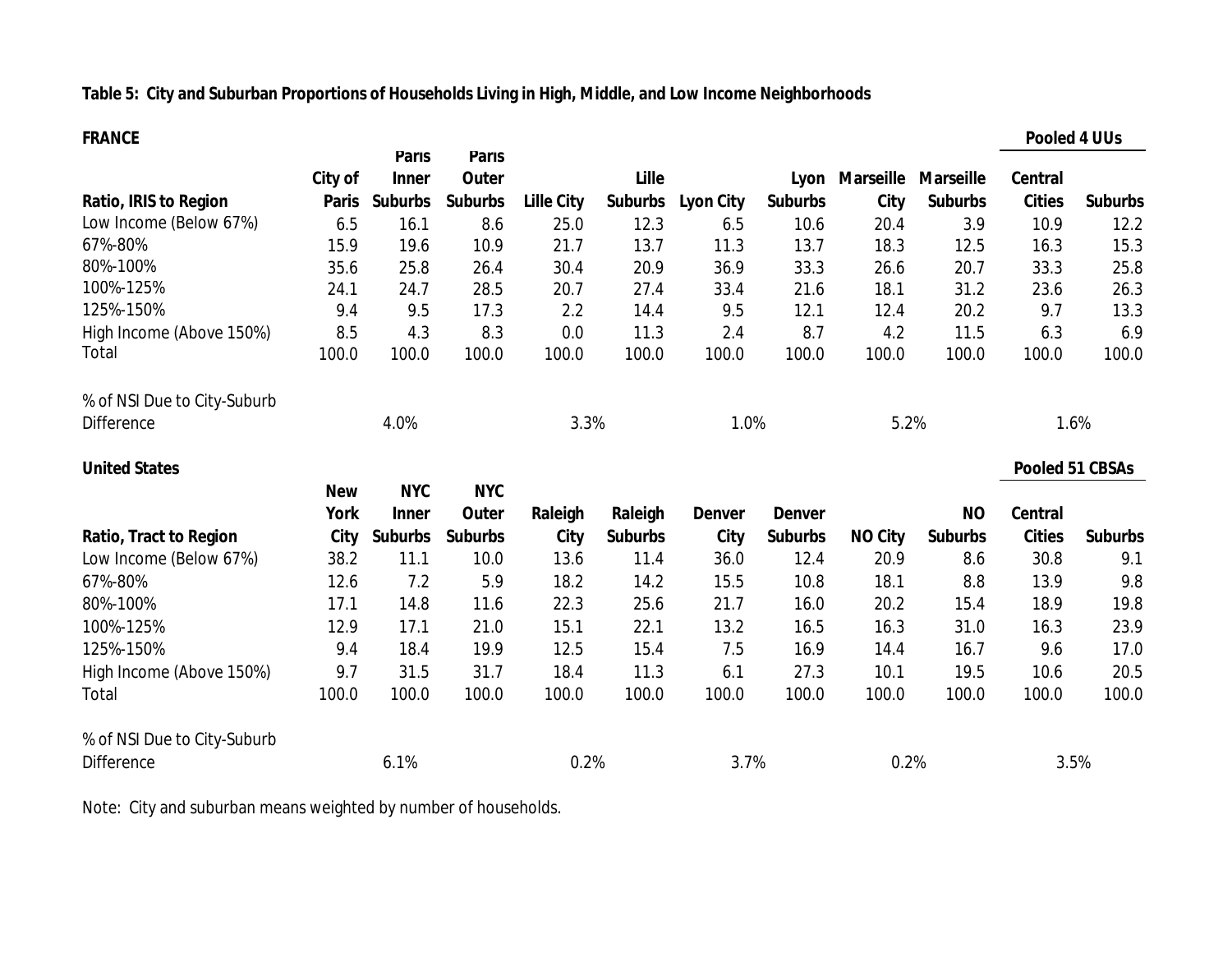## **Table 6: City and Suburbs Proportion of Persons Living in High, Middle, and Low Unemployment Neighborhoods**

|                               |              |                              |                       |            |         |                   |       |      |                     | <b>Pooled 4 UUs</b> |                |
|-------------------------------|--------------|------------------------------|-----------------------|------------|---------|-------------------|-------|------|---------------------|---------------------|----------------|
|                               | City of      | <b>Paris</b><br><b>Inner</b> | <b>Paris</b><br>Outer |            | Lille   |                   | Lyon  |      | Marseille Marseille | Central             |                |
| Ratio, IRIS UE to Region UE   | <b>Paris</b> | <b>Suburbs</b>               | <b>Suburbs</b>        | Lille city | suburbs | Lyon city suburbs |       | city | suburbs             | <b>Cities</b>       | <b>Suburbs</b> |
| Very Low UE (Less than 50%)   | 2.7          | 5.5                          | 12.7                  | 2.2        | 17.2    | 1.2               | 13.7  | 7.2  | 12                  | 3.3                 | 10.0           |
| 50-67%                        | 11.1         | 13.6                         | 24.9                  | 15.2       | 22.3    | 7.7               | 20.9  | 13.5 | 29.2                | 11.4                | 19.9           |
| 67%-80%                       | 18.9         | 13.7                         | 16.8                  | 13         | 8.7     | 14.3              | 13.4  | 9.3  | 20.6                | 16.1                | 14.9           |
| 80%-100%                      | 29           | 16.9                         | 15.9                  | 21.7       | 17.5    | 30.4              | 15.5  | 17.4 | 14.2                | 26.5                | 16.3           |
| 100%-125%                     | 19.9         | 15.8                         | 11.6                  | 14.1       | 7.5     | 26.8              | 9.8   | 18   | 13.1                | 20.1                | 13.0           |
| 125%-150%                     | 9.8          | 11.3                         | 6.6                   | 8.7        | 9       | 9.5               | 8.8   | 6    | 5.6                 | 9.0                 | 8.9            |
| 150-200%                      | 6.9          | 15.3                         | 7.7                   | 13         | 10.2    | 6.6               | 9     | 12.6 | 4.1                 | 8.3                 | 11.0           |
| Very High UE (More than 200%) | 1.7          | 7.8                          | 3.8                   | 12         | 7.5     | 3.6               | 9     | 15.9 | 1.1                 | 5.3                 | 6.0            |
| Total                         | 100          | 99.9                         | 100                   | 99.9       | 99.9    | 100.1             | 100.1 | 99.9 | 99.9                | 100.0               | 100.0          |
| <b>UE Rate</b>                | 11.0         | 12.3                         | 9.8                   | 17.0       | 14.4    | 11.1              | 10.7  | 17.5 | 11.6                | 12.7                | 11.3           |
| % of H Due to City-Suburb     |              |                              |                       |            |         |                   |       |      |                     |                     |                |
| <b>Difference</b>             |              | 0.0%                         |                       |            | 1.0%    |                   | 0.1%  |      | 8.5%                | 1.2%                |                |

|                                             |                  |                            |                     |         |              |               |                |                |                | <b>Pooled 51 CBSAs</b> |                |
|---------------------------------------------|------------------|----------------------------|---------------------|---------|--------------|---------------|----------------|----------------|----------------|------------------------|----------------|
|                                             | <b>New</b>       | <b>NYC</b><br><b>Inner</b> | <b>NYC</b><br>Outer | Raleigh | Raleigh      | <b>Denver</b> | <b>Denver</b>  |                | <b>NO</b>      | <b>Central</b>         |                |
| Ratio, Tract UE to Region UE                | <b>York City</b> |                            | Suburbs Suburbs     |         | City Suburbs | City          | <b>Suburbs</b> | <b>NO City</b> | <b>Suburbs</b> | <b>Cities</b>          | <b>Suburbs</b> |
| Very Low UE (Less than 50%)                 | 13.0             | 19.7                       | 21.7                | 19.7    | 10.3         | 15.2          | 21.3           | 21.3           | 28.2           | 15.1                   | 19.9           |
| 50-67%                                      | 12.8             | 15.0                       | 18.1                | 13.2    | 10.8         | 11.8          | 13.2           | 12.4           | 17.7           | 11.6                   | 15.4           |
| 67%-80%                                     | 8.9              | 12.3                       | 12.4                | 17.7    | 11.9         | 8.4           | 13.6           | 5.0            | 11.0           | 9.4                    | 12.1           |
| 80%-100%                                    | 13.9             | 17.2                       | 17.2                | 12.8    | 15.7         | 14.4          | 16.5           | 17.5           | 10.7           | 13.4                   | 16.5           |
| 100%-125%                                   | 16.1             | 16.0                       | 13.0                | 16.1    | 22.3         | 10.6          | 14.3           | 12.7           | 13.9           | 14.2                   | 14.7           |
| 125%-150%                                   | 11.8             | 9.1                        | 7.2                 | 8.7     | 11.6         | 10.8          | 8.0            | 3.8            | 9.7            | 11.0                   | 9.2            |
| 150-200%                                    | 13.7             | 7.4                        | 5.8                 | 7.3     | 11.0         | 16.6          | 9.2            | 11.6           | 6.7            | 12.8                   | 8.3            |
| Very High UE (More than 200%)               | 10.0             | 3.2                        | 4.5                 | 4.5     | 6.5          | 12.3          | 4.0            | 15.7           | 2.1            | 12.4                   | 4.0            |
| Total                                       | 100.0            | 100.0                      | 100.0               | 100.0   | 100.0        | 100.0         | 100.0          | 100.0          | 100.0          | 100.0                  | 100.0          |
| <b>UE Rate</b><br>% of H Due to City-Suburb | 7.3              | 5.8                        | 5.7                 | 5.0     | 6.0          | 6.4           | 5.1            | 7.9            | 5.6            | 7.4                    | 5.9            |
| <b>Difference</b>                           |                  | 5.9%                       |                     | 2.6%    |              | 4.1%          |                | 5.6%           |                | 5.7%                   |                |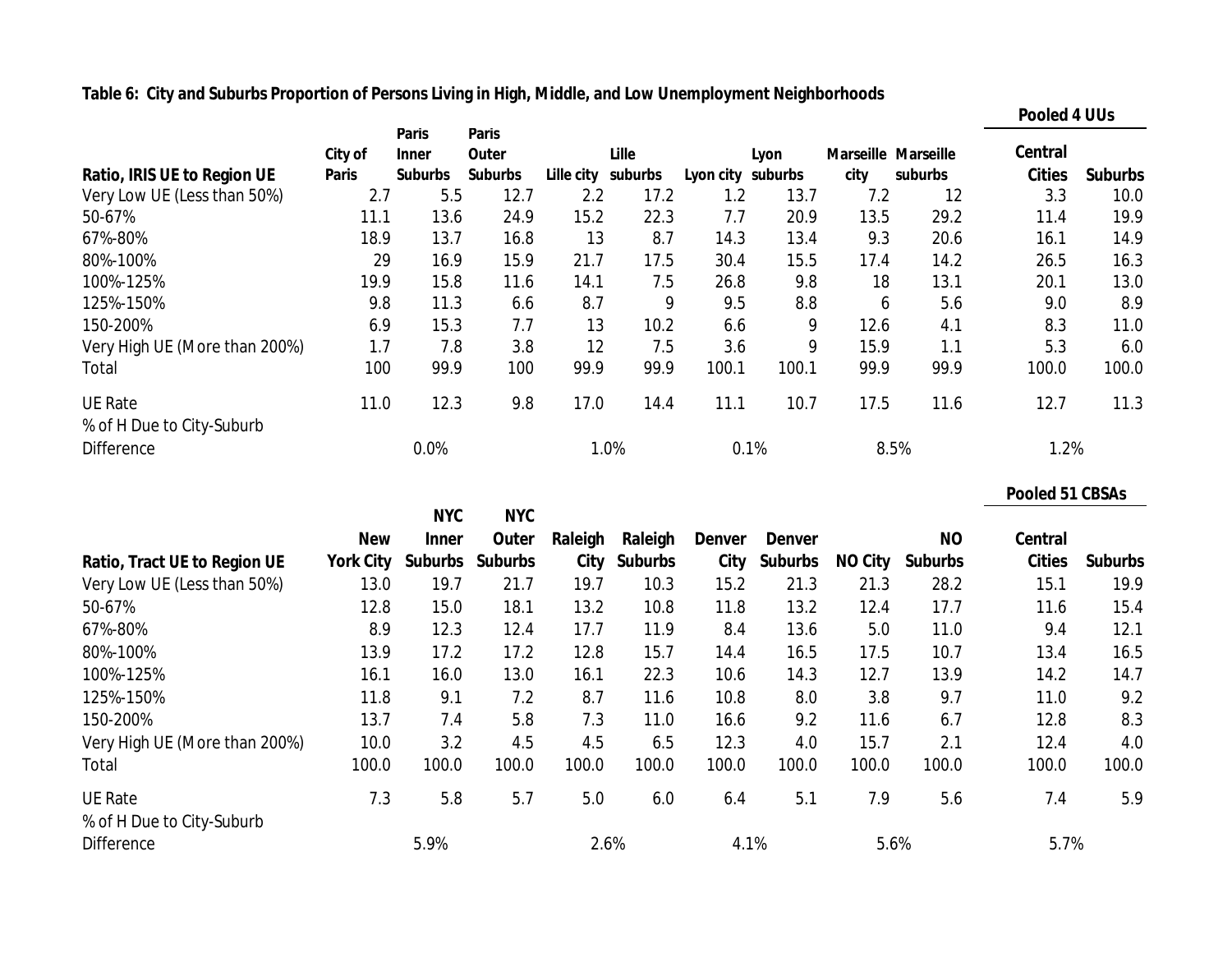# **Table 7: Income Segregation and Race/Ethnic Segregation**

|                           |            | NSI removing Race/Ethnic | Percentage |
|---------------------------|------------|--------------------------|------------|
| <b>FRANCE</b>             | <b>NSI</b> | & Income Covariation     | Change     |
| <b>Paris</b>              | 0.254      | 0.204                    | 19.7%      |
| Lille                     | 0.324      | 0.250                    | 22.8%      |
| Lyon                      | 0.250      | 0.187                    | 25.2%      |
| <b>Marseille</b>          | 0.272      | 0.214                    | 21.3%      |
| Weighted Mean of UU > 1   |            |                          |            |
| million population, $N=4$ | 0.261      | 0.207                    | 20.7%      |

|                             | NSI removing Race/Ethnic | Percentage           |        |
|-----------------------------|--------------------------|----------------------|--------|
| <b>United States</b>        | <b>NSI</b>               | & Income Covariation | Change |
| <b>New York</b>             | 0.364                    | 0.291                | 20.2%  |
| Raleigh                     | 0.353                    | 0.274                | 22.6%  |
| <b>Denver</b>               | 0.380                    | 0.306                | 19.5%  |
| <b>New Orleans</b>          | 0.325                    | 0.253                | 22.1%  |
| Weighted Mean of CBSA $> 1$ |                          |                      |        |
| million population, N=51    | 0.370                    | 0.296                | 19.9%  |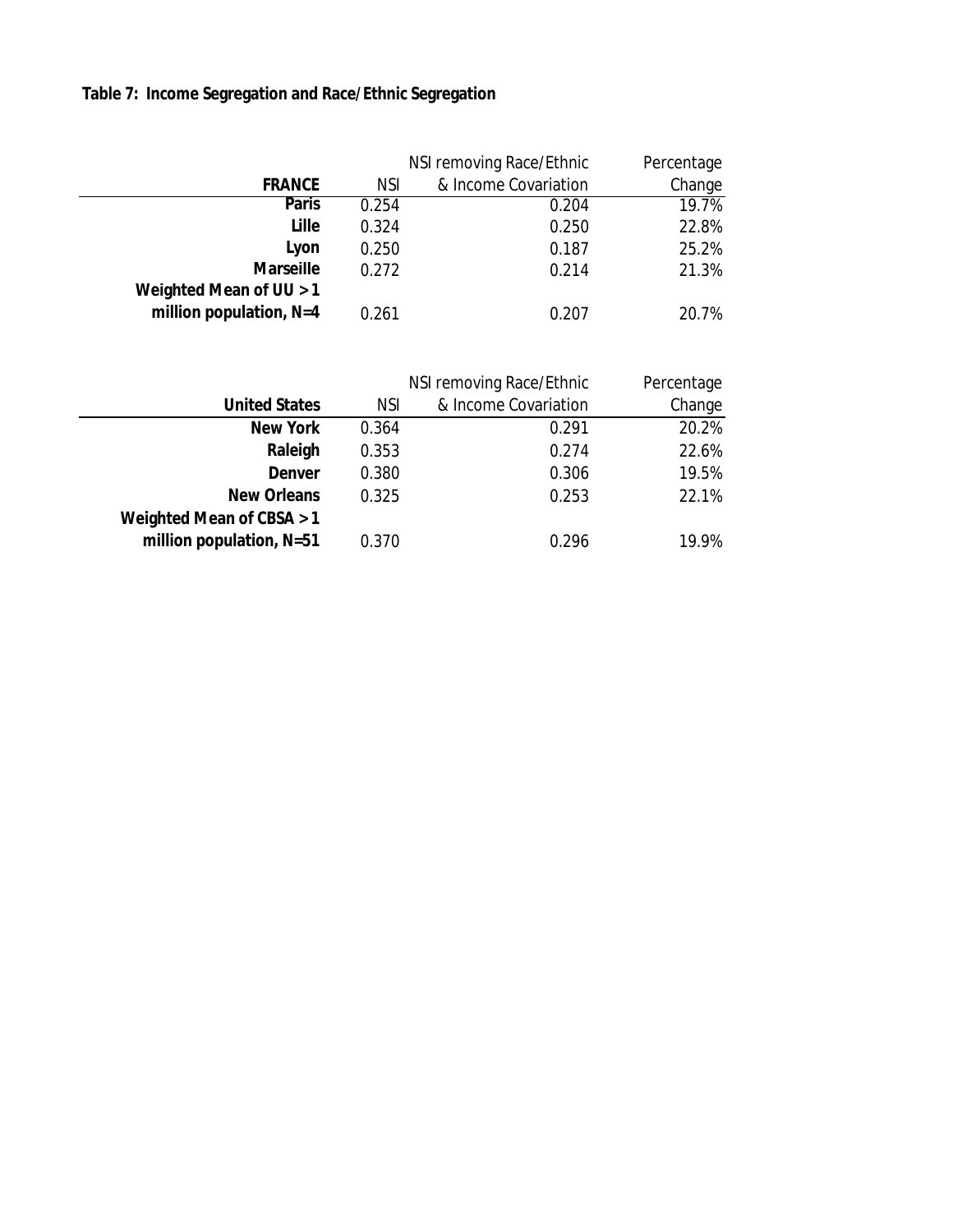

**Figure 1A**: Income Percentiles and Theil's Segregation Index, Large Metropolitan Areas Pooled

**Figure 1B**: Income Percentiles and Dissimilarity Index, Large Metropolitan Areas Pooled